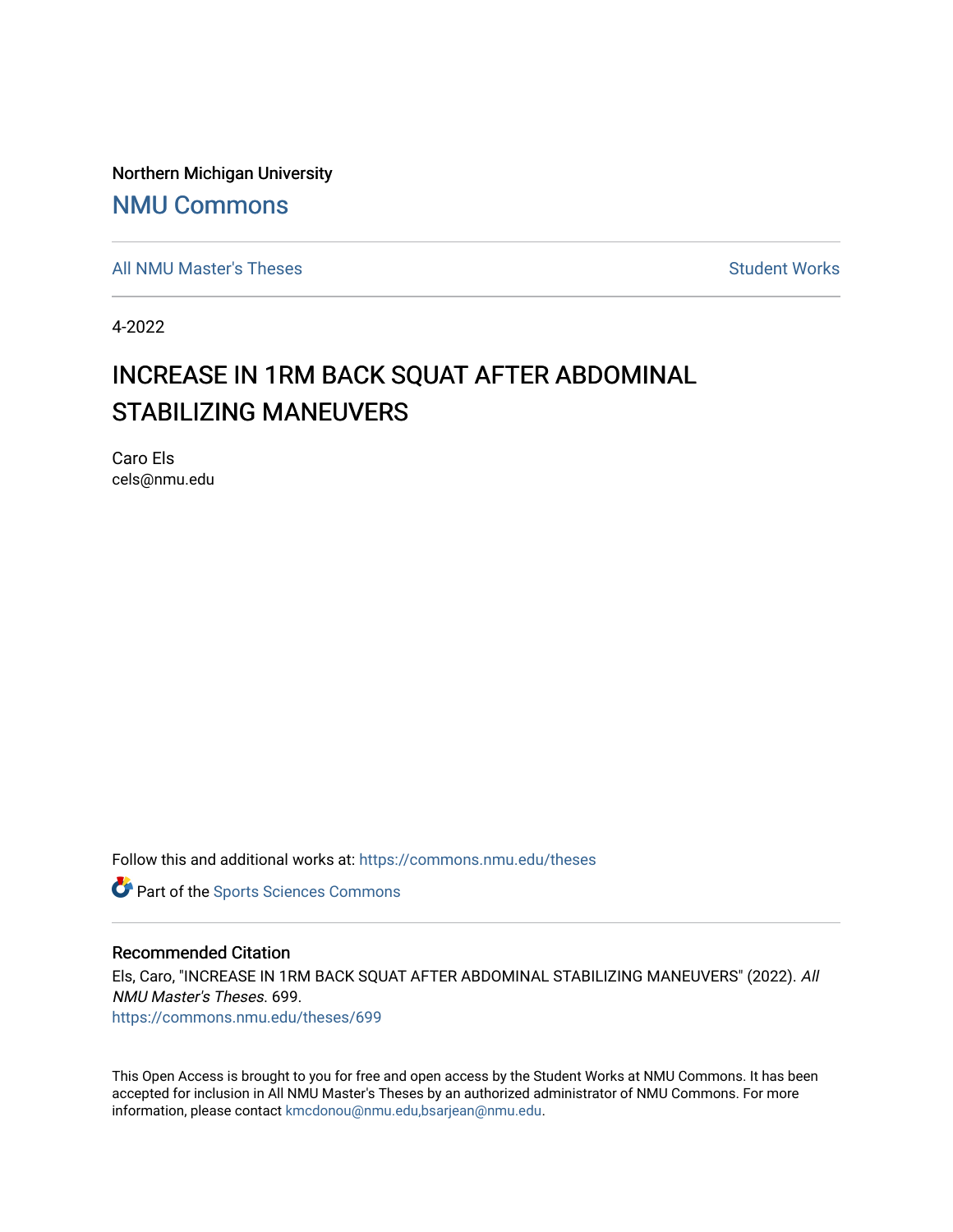# INCREASE IN 1RM BACK SQUAT AFTER ABDOMINAL STABILIZING MANEUVERS

By

Caro Inge Els

# THESIS

Submitted to Northern Michigan University In partial fulfillment of the requirements for the degree of

# MASTERS OF EXERCISE SCIENCE

Office of Graduate Education and Research

April 2022

© 2022 Northern Michigan University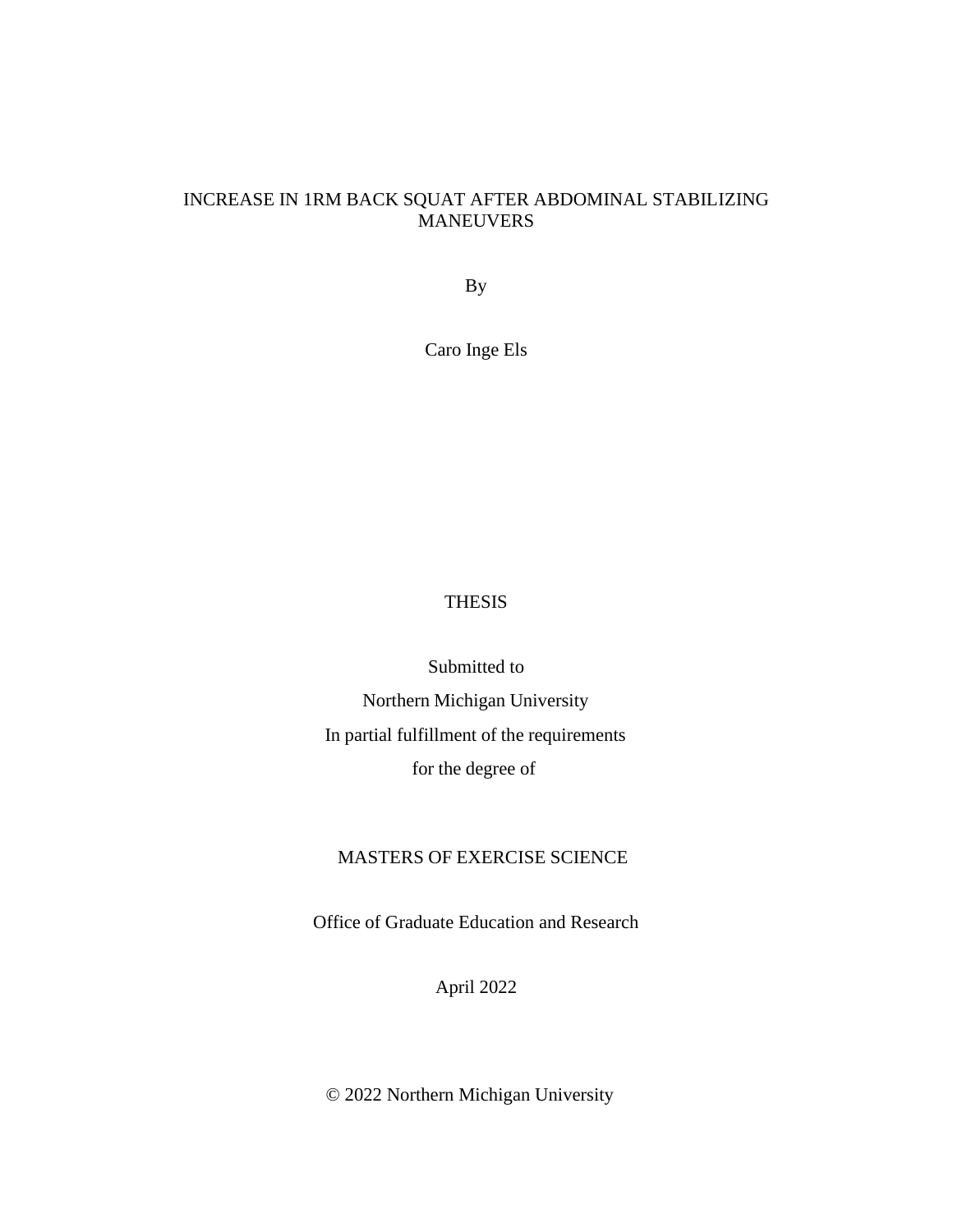#### SIGNATURE APPROVAL FORM

Increase in IRM Back Squat after Abdominal Stabilizing Cues

This thesis by Caro Els is recommended for approval by the student's Thesis Committee and Department Head in the Department of Health and Human Performance and by the Dean of Graduate Studies and Research.

um 3-31-20

Committee Chair: Dr. Randall Jensen

Matthew Kilgas

Railoness

4/1/2022

Second Reader (if required): Jenna Bruttomesso

Date

4/1/2022 Date

<u>Musilve a Wuninem</u>

<u>-2022</u> Date

ihade Eckat 573/22

Lisa Schade Eckert Dean of Graduate Studies and Research

Date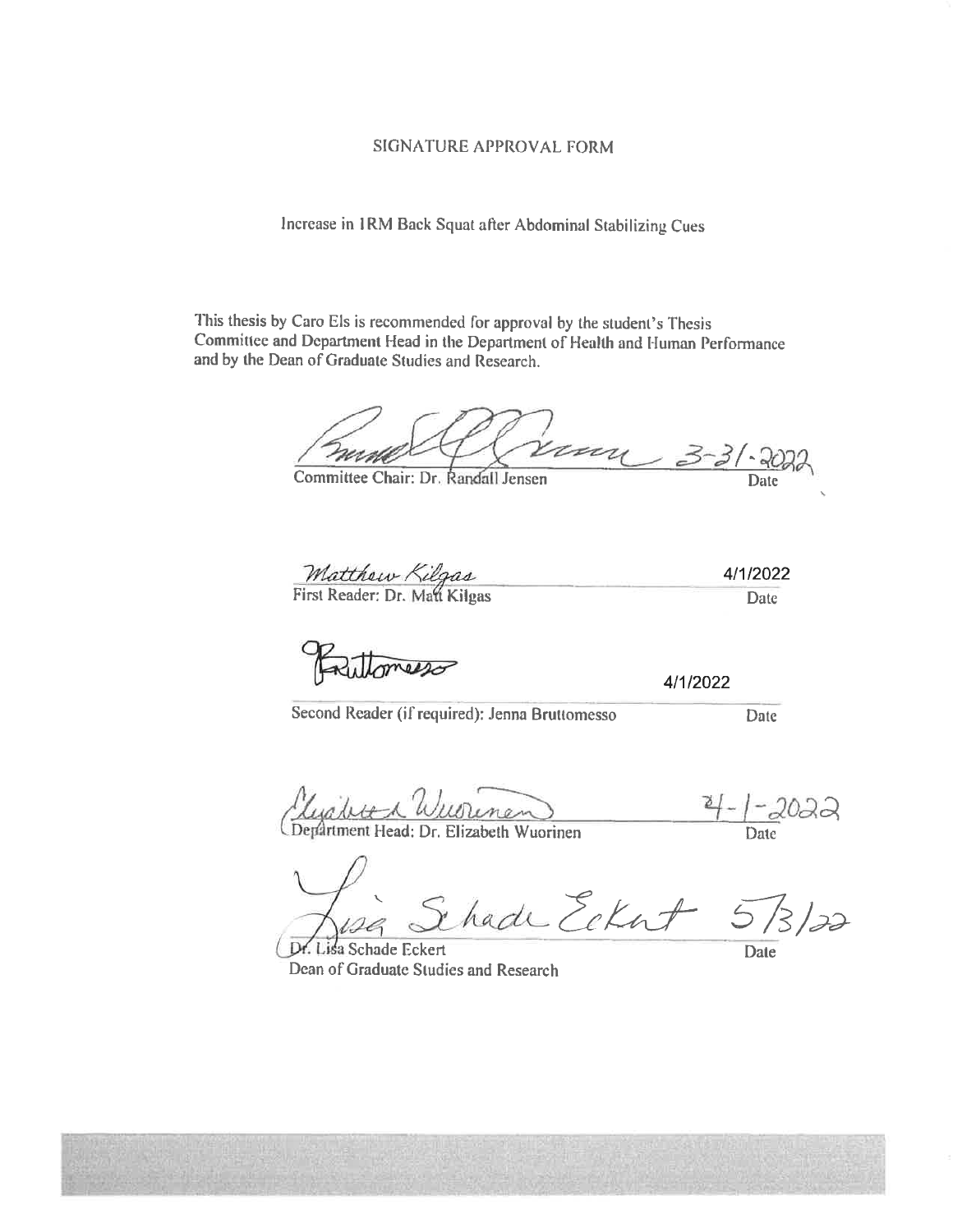#### ABSTRACT

# INCREASE IN 1RM BACK SQUAT AFTER ABDOMINAL STABILIZING MANEUVERS By Caro Inge Els

Increasing intra-abdominal pressure (IAP) during free weight exercises can protect the lumbar spine from excess movement; a cause of lower back pain. Abdominal bracing (AB) and abdominal hollowing (AH) are two stabilizing maneuvers that increase IAP. Previous literature primarily compared AH and AB in therapy settings on bodyweight single joint movements. The effect of AB and AH during a multi-joint movement involving a maximum or near maximum external load is unknown. The purpose of this study was to compare the effect of AB and AH on lower limb muscle activity and the maximum amount of external weight lifted during a 1RM back squat protocol. Mean-normalized surface electromyography of the rectus femoris, biceps femoris, gluteus maximus, rectus abdominis, external oblique and erector spinae were analyzed in well trained individuals (n=13). A 1RM back squat protocol was performed under three conditions: control session, AB and AH. A significant difference was found between maximum external load lifted during both AB (124.39kg  $\pm$  8.77) and AH (123.46kg  $\pm$  8.84) conditions compared to the control day (120.53kg  $\pm$  8.71). No significant differences for the muscle activity were found under the conditions at the same weight, however, analyzing the max weight at every condition showed a significant difference of BF during  $AH$  ( $p=0.04$ ). In summary, abdominal stabilizing maneuvers, AB and AH, increases 1RM back squat weight. As the increase in weight lifted cannot be accounted for by an increase in prime mover muscle activity, more research is needed to establish what caused the increase.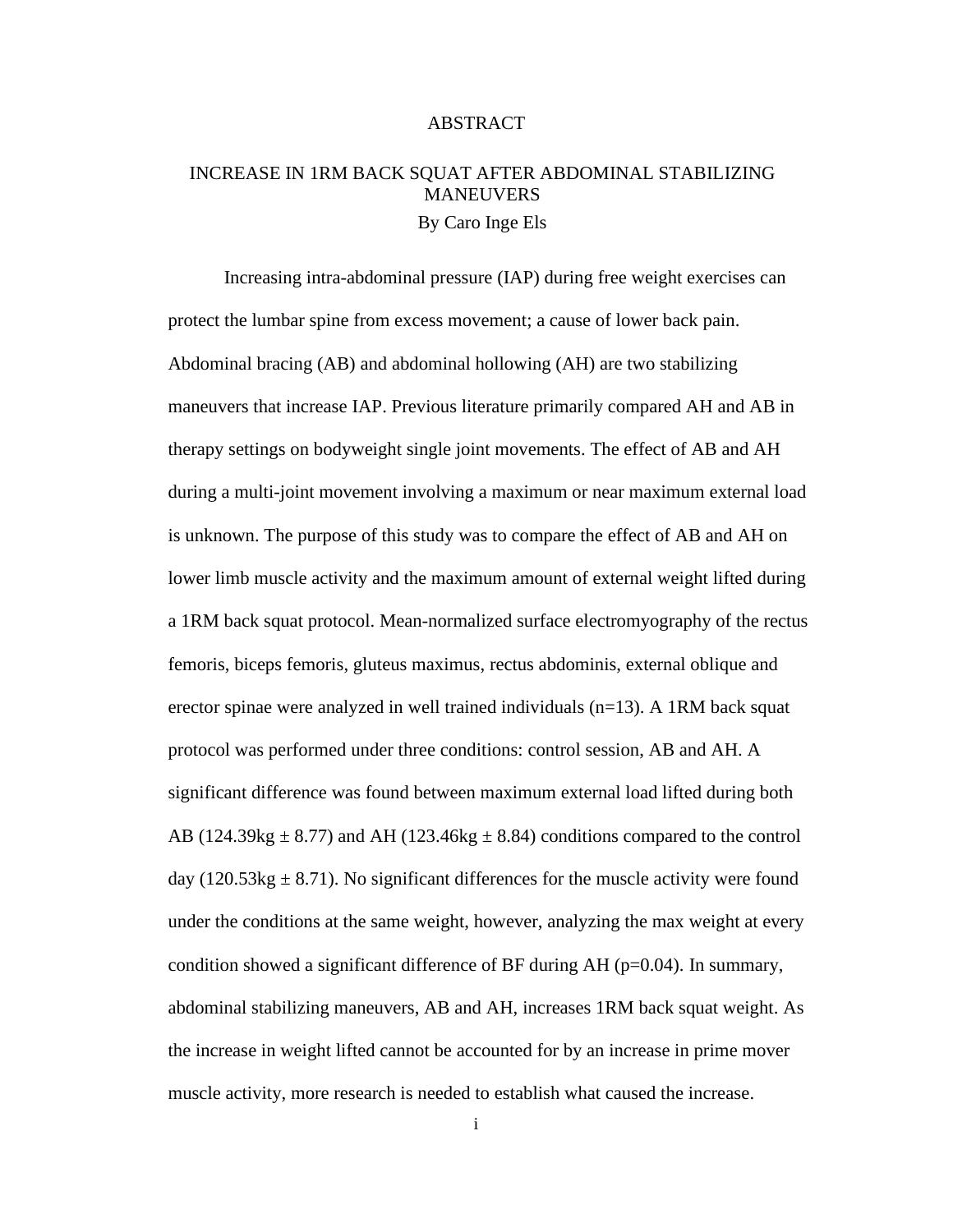This thesis is dedicated to my Mom, Dad and Sisters. I would not be where I am today if it was not for your endless love and support through all my endeavors. Oneindig dankbaar, en oneindig life vir julle.

This thesis is further dedicated to my loving husband and his whole family, who continue to motivate me to be the best version of myself and have supported me through every step of my Master's degree.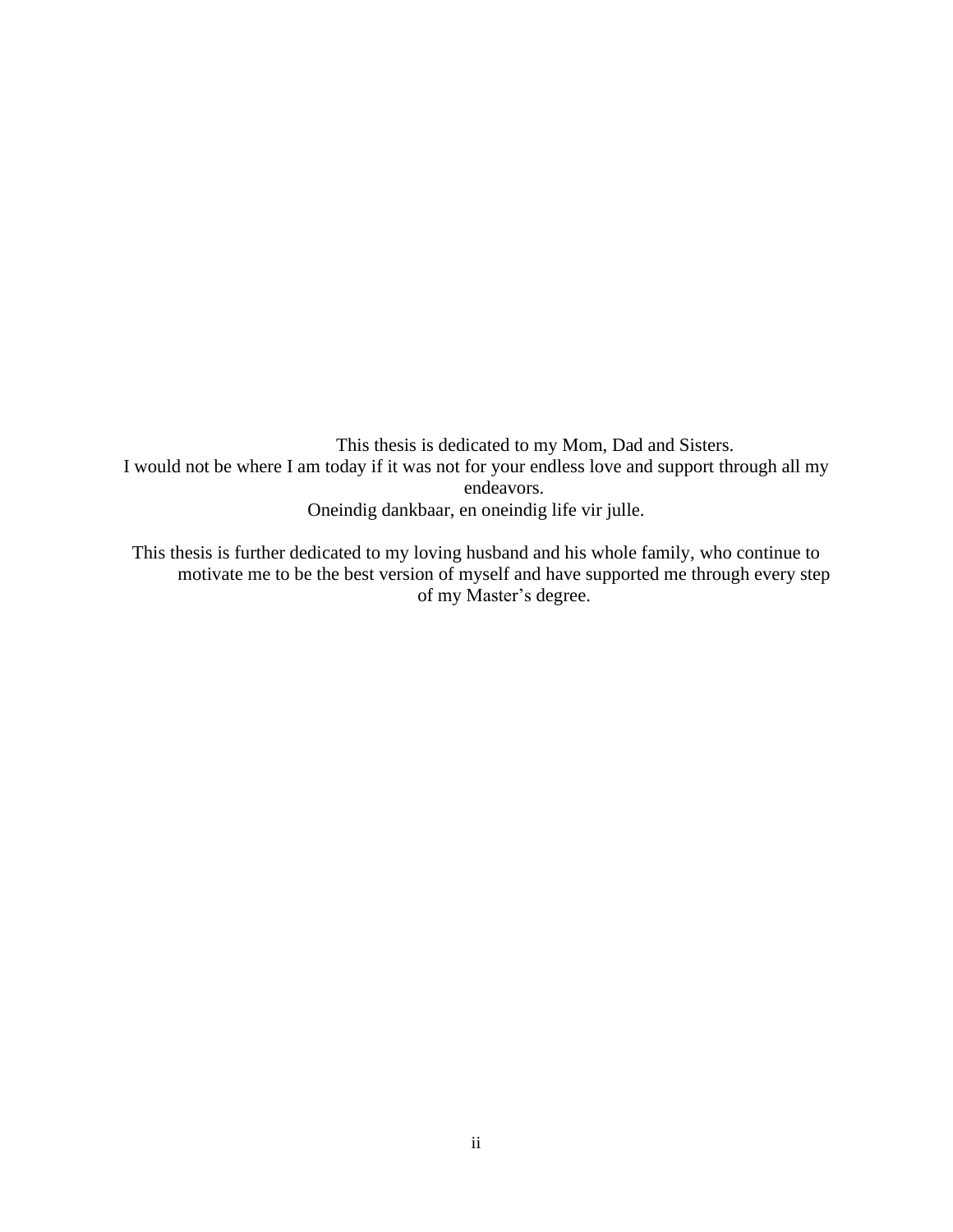#### ACKNOWLEDGEMENTS

I would first like to thank my thesis director, Dr. Randall Jensen, for his unwavering support and commitment to help me succeed. His patience and encouragement throughout have been instrumental to the successful completion of my master's thesis. I have become a better writer, data analyst, and critical thinker by virtue of Dr. Jensen. I would also like to thank Dr. Sarah Breen, my academic advisor, for their support and knowledge that helped me successfully conduct my research and collect my data.

I would like to thank my first reader Dr. Matt Kilgas for stepping in and volunteering his time and expertise. Further, I would like to thank my second reader, Jenna Bruttomesso, who has contributed to my critical thinking in the field of strength and conditioning, solidified my love for the field, and has encouraged me through every step of the way.

I would like to thank the Northern Michigan Strength and Conditioning department and Northern Michigan University Athletics Departments for allowing me to conduct my testing in their collegiate facilities. I extend a thank you to The Department of Health and Human Performance for their support and assistance throughout.

Finally, I would like to thank all the participants who volunteered their time to be pushed to do a maximal squat three times. A further thank you to all my classmates for their support throughout this process. Lastly, I would like to thank all my friends and family for their support, encouragement and dedication to help me succeed. This experience would not have been possible without the best support crew.

Thank you to you all,

Caro Inge Els

This thesis follows the formatting prescribed by the Journal Strength and Conditioning Research (https://edmgr.ovid.com/jscr/accounts/ifauth.htm) and the School of Health and Human Performance at NMU.

iii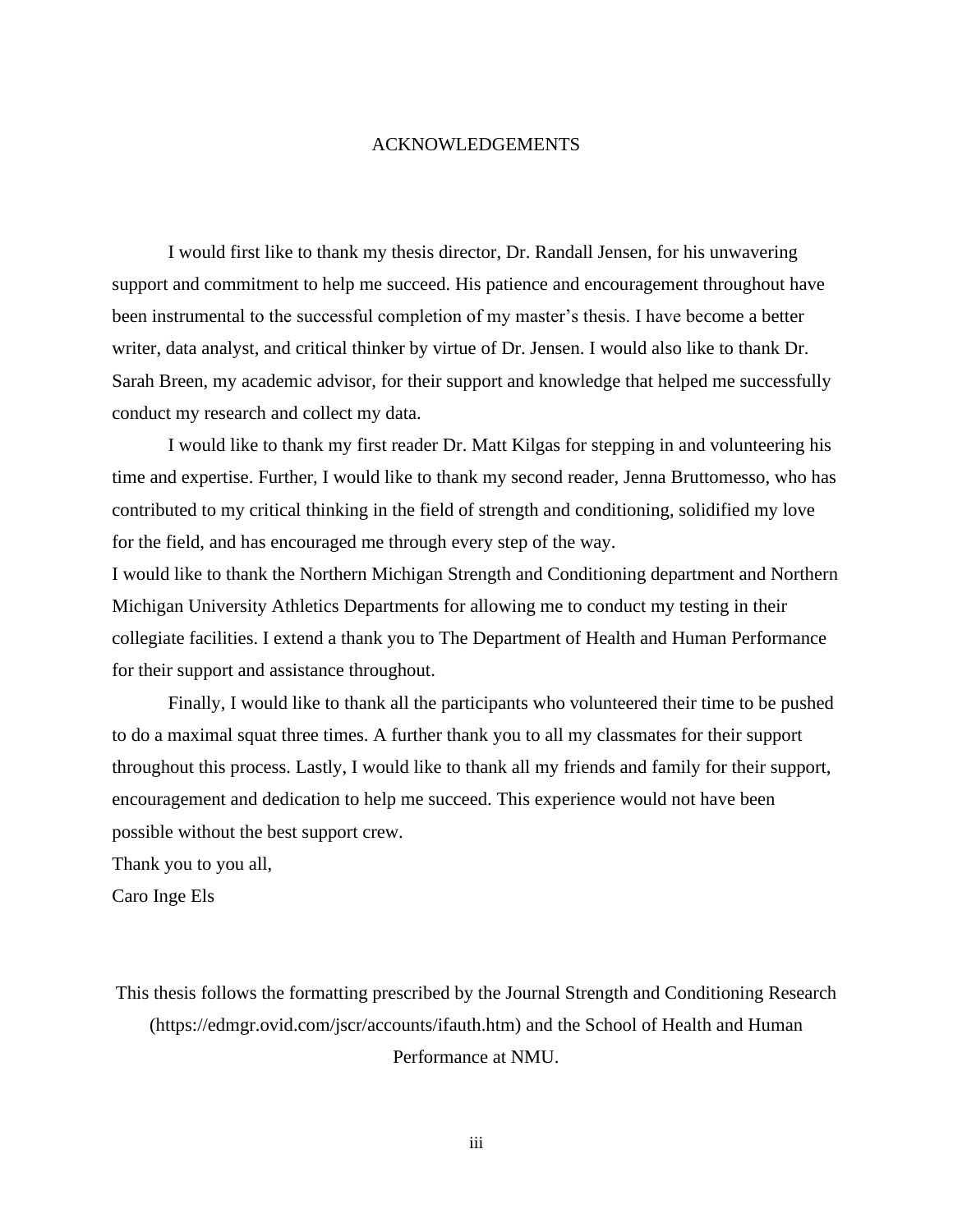# **TABLE OF CONTENTS**

| <b>CHAPTER ONE: JOURNAL MANUSCRIPT</b> |
|----------------------------------------|
|                                        |
|                                        |
|                                        |
|                                        |
|                                        |
|                                        |
|                                        |
|                                        |
|                                        |
|                                        |
|                                        |
|                                        |
| <b>CHAPTER TWO: LITERATURE REVIEW</b>  |

|--|--|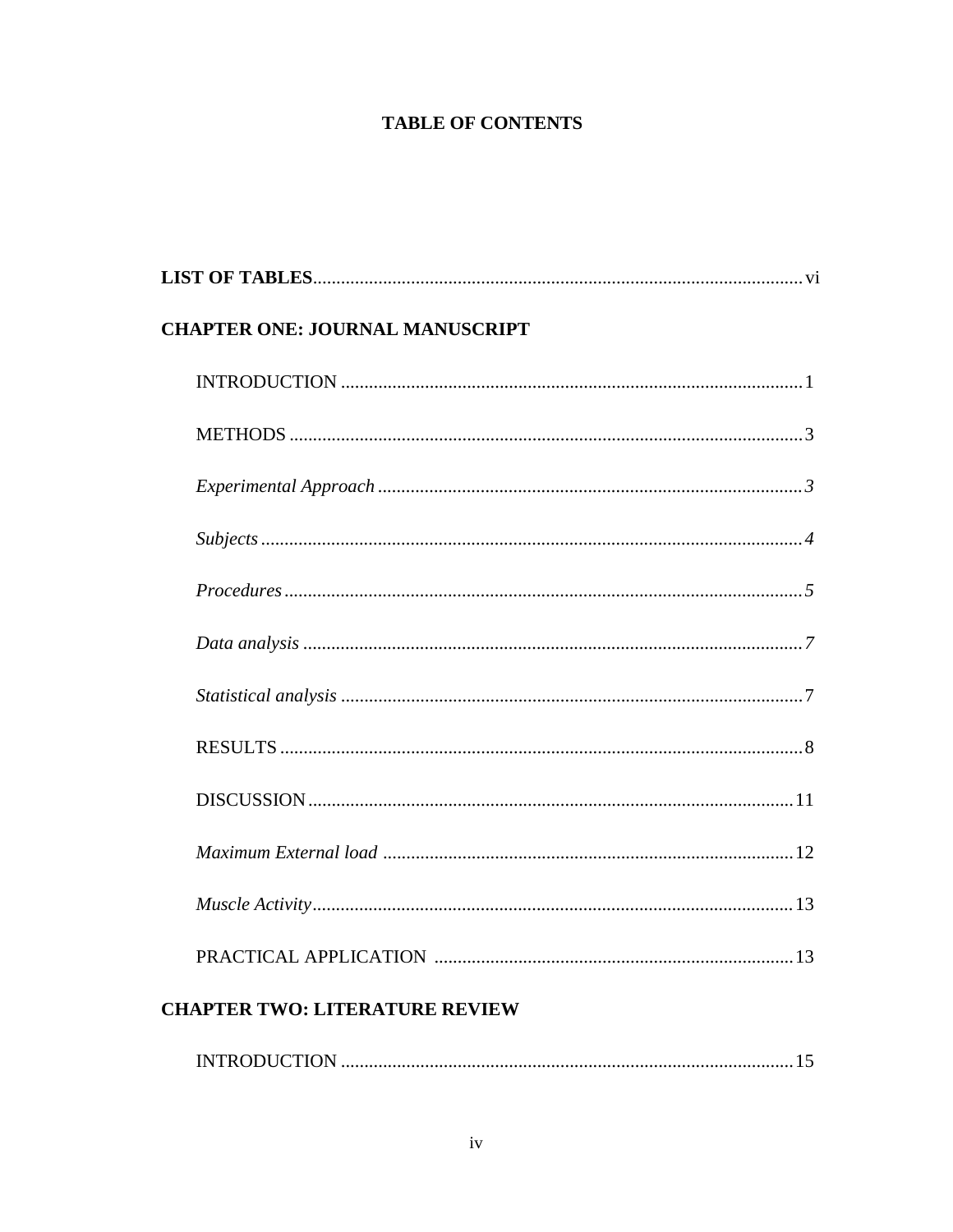| <b>CHAPTER THREE: CONCLUSIONS AND RECCOMENDATIONS  22</b> |  |
|-----------------------------------------------------------|--|
|                                                           |  |
|                                                           |  |
|                                                           |  |
|                                                           |  |
|                                                           |  |
|                                                           |  |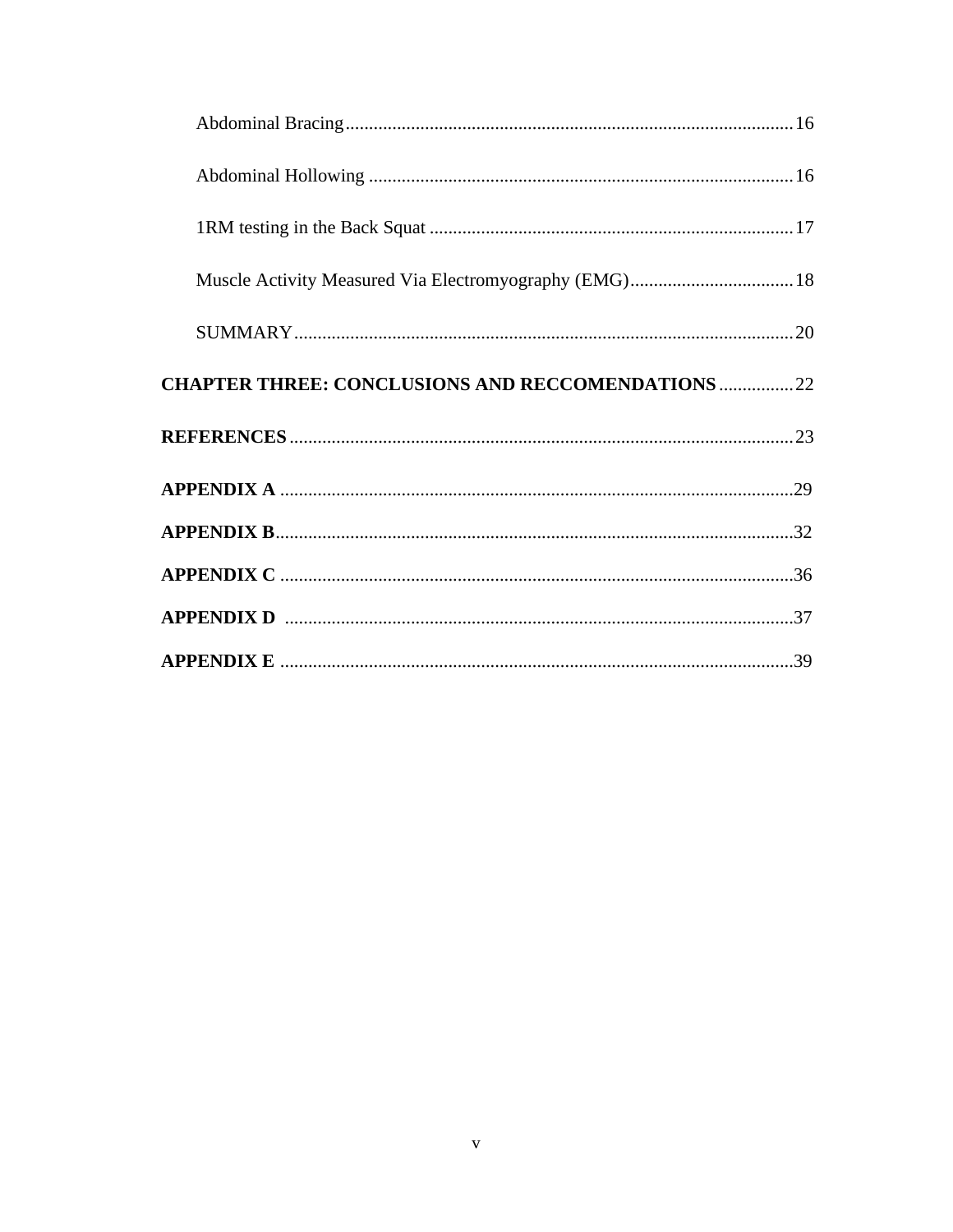# LIST OF TABLES

| Table 1 – Normalized mean (SD) of lower limb and abdominal muscle surface electromyography   |
|----------------------------------------------------------------------------------------------|
| during a back squat at the same weight control, abdominal hollowing (AH) and abdominal       |
|                                                                                              |
| Table 2 - Normalized mean (SD) of lower limb surface electromyography during a back squat at |
| the maximum weight completed control, abdominal hollowing (AH) and abdominal bracing         |
|                                                                                              |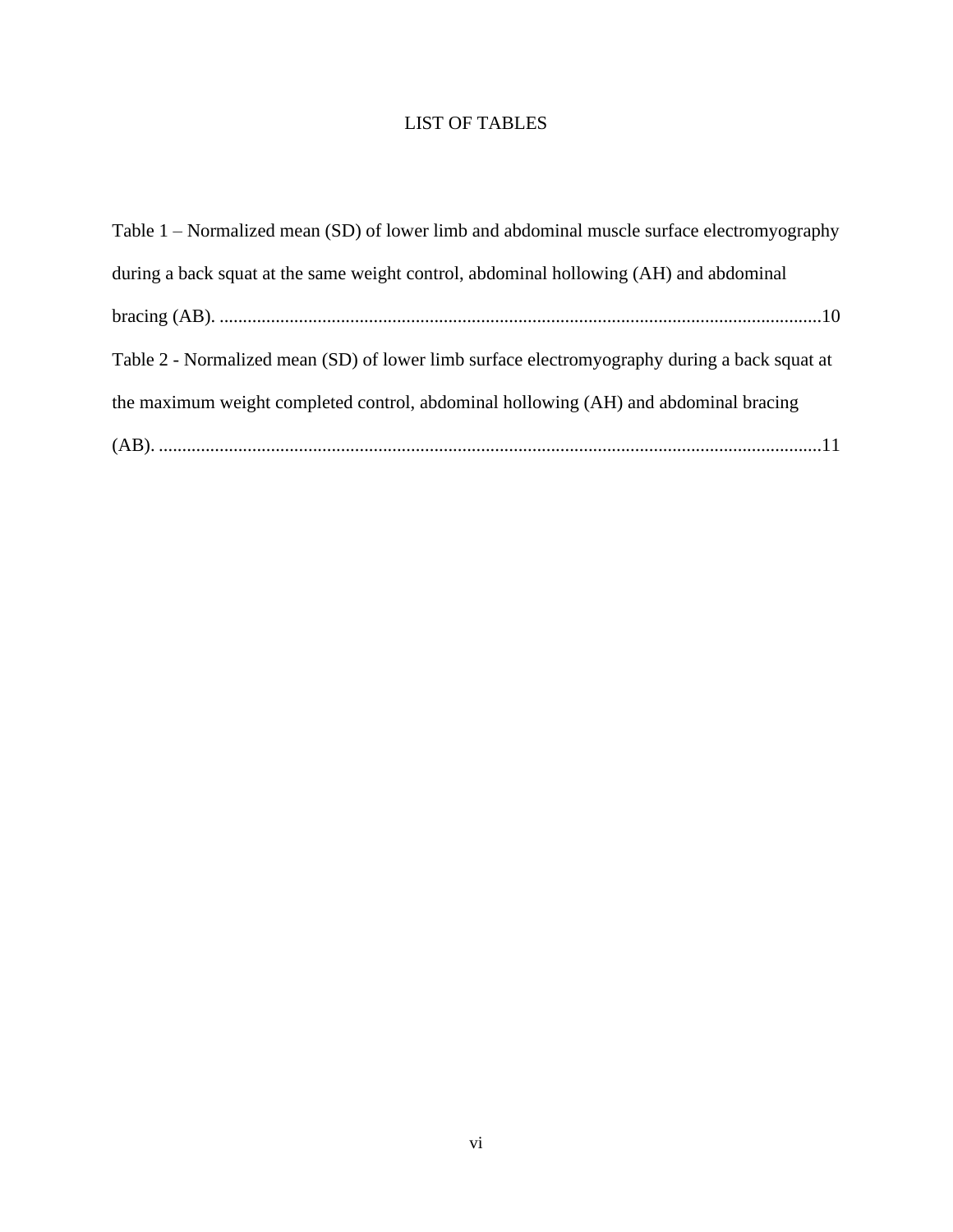#### INTRODUCTION

Excess spinal or pelvic movement during exercise is a common cause of lower back pain (1-4). Increasing intra-abdominal (IAP) pressure enhances spinal stability and stiffness which has been found to decrease lower back pain during exercise  $(1,2)$ . Two common methods used to increase IAP are abdominal bracing (AB) and abdominal hollowing (AH). AB is the voluntary co-contraction of the abdominal muscles and AH involves drawing the belly button into the spine (5). AB is more commonly used in practice, but both maneuvers are documented to be effective in reducing spinal movement during various lower limb motions (5-9). The National Strength and Conditioning Association (NSCA) stresses the importance of engaging the core in all of their learning materials (6). Coaches have been taught to teach core bracing for years. The result is that most of the professionals in the field have adapted to coach abdominal bracing during all free weight exercises.

Investigation of the effect of AH and AB on single limb movements, e.g. prone hip extension (PHE) and side lying abduction, has concluded that both maneuvers are effective for increasing spinal stability and decreasing lumbopelvic motion (3,5). Various studies have shown that participants with lower back pain showed a higher activity of the erector spinae, gluteus maximus, and biceps femoris during various tasks (9-11). Dominant erector spinae activity may contribute to excessive anterior pelvic tilt during prone hip extension (PHE) (12). Several studies have found that AB and AH can decrease erector spinae muscle activity during PHE (8-9). Suehiro et al compared AB and AH during PHE and found that there was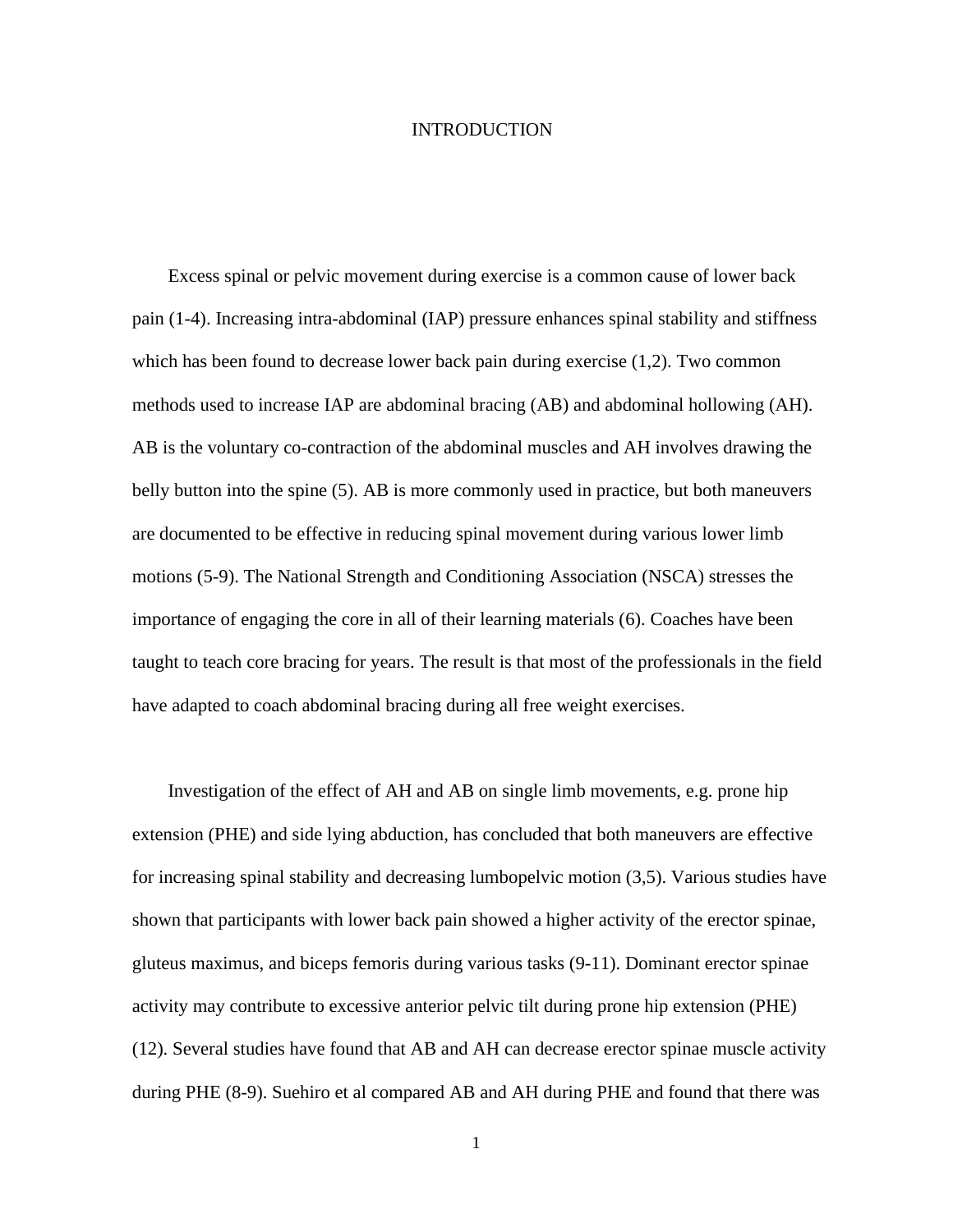no difference in muscle activity between AB and AH when compared to a control group (7). However, AH had lower external oblique (EO) activity, suggesting that AH can reduce lumbopelvic movement without resulting in global muscle activation. To date, literature has mainly compared the effects of AB and AH on single limb movements with no external weight.

To the best of our knowledge, there have been no studies that compared the effect of AB and AH on multi-joint movements; as majority of the published research has been done with single-joint bodyweight movements in therapy settings*.* As stated, AB and AH are very commonly instructed in practical settings, like a collegiate weight room, but the use of AB and AH have, to date, not been compared in a sports performance setting.

The barbell squat would be a beneficial exercise to investigate the effect of AB and AH since it is a functional multi-joint movement that requires a large degree of spinal stability and is commonly used in athletic preparation of various disciplines. A maximum back squat protocol is a very popular performance testing method for assessing lower body muscular strength. It has also been found that maximal squat strength can improve sprinting and jumping capabilities in competitive athletes (14). It thus seems worthwhile to investigate the effects of AB and AH on lower limb muscle activity and squat performance during a maximum squat protocol.

The purpose of the current study was to assess the effect of the different abdominal stabilizing maneuvers, AB and AH, on lower limb and abdominal muscle activity and the total amount of external weight lifted during a max squat protocol in trained individuals. On the basis of previous findings, we firstly hypothesize that the maximal external load will be higher with both AB and AH conditions compared to the control session, and that AH will be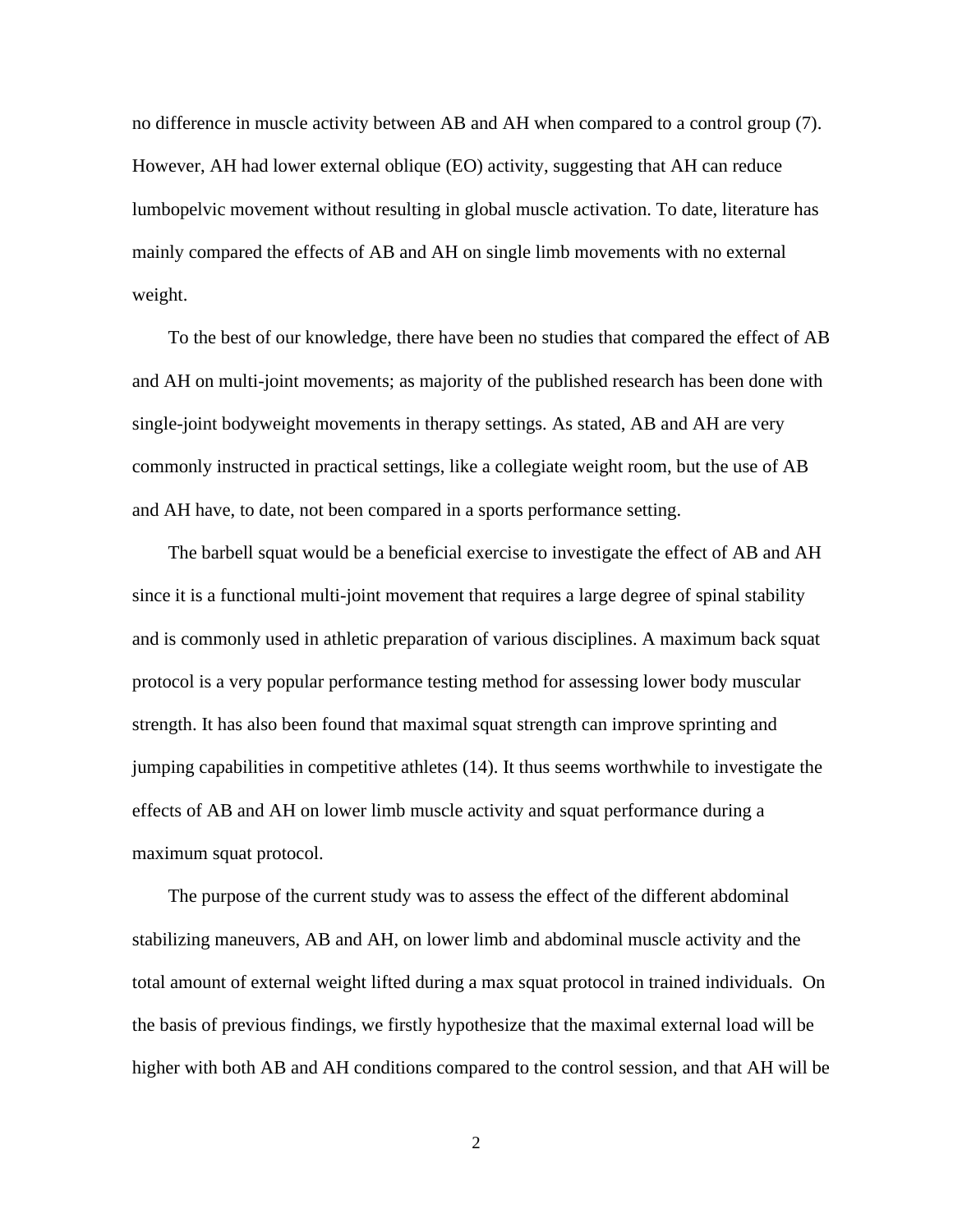higher than AB. Secondly, we believe that due to the increase in external load, the mean muscle activity will also be higher with both AB and AH, and AB will also have a greater mean when compared to AH.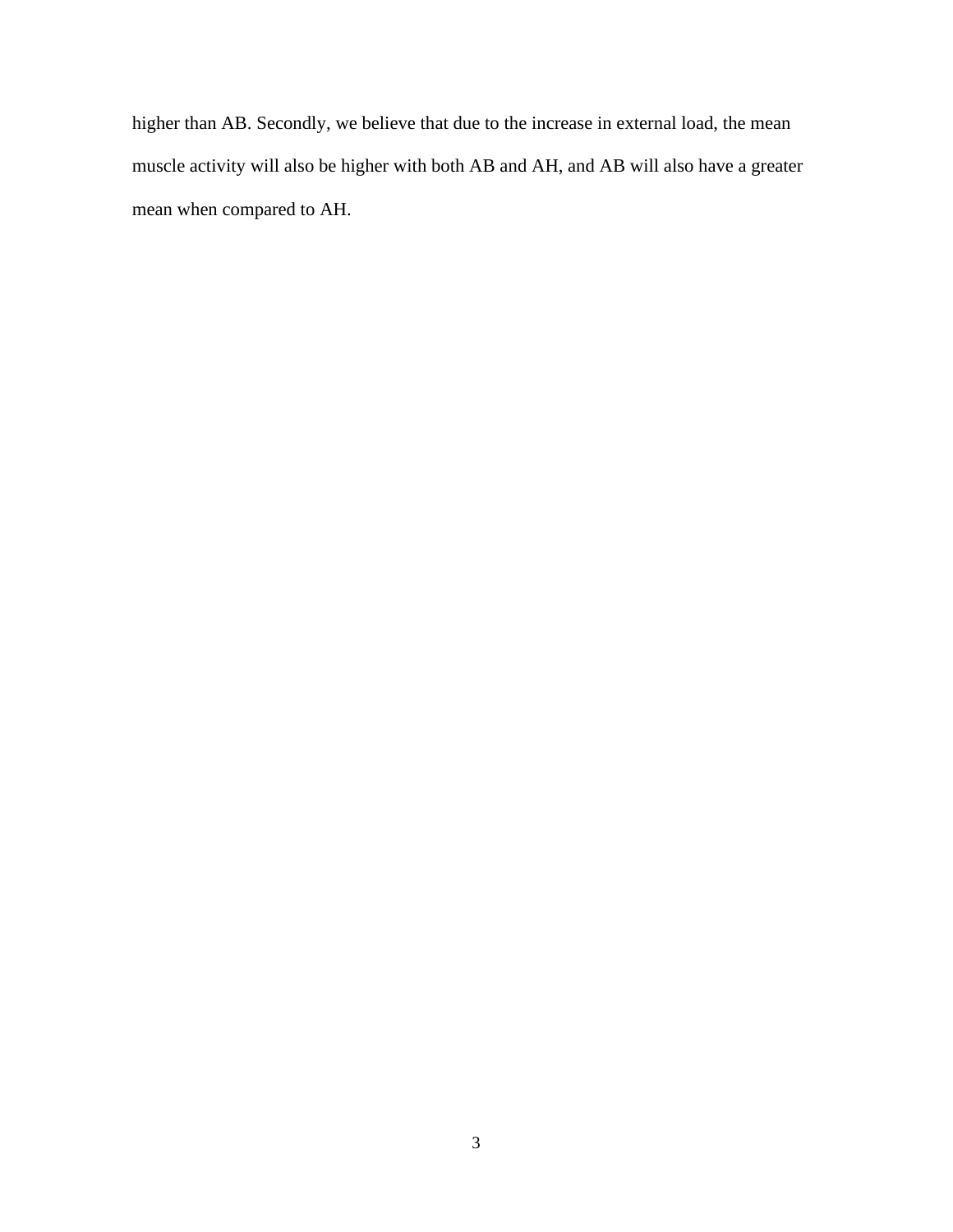#### **METHODS**

#### *Experimental approach to the problem*

All participants performed three conditions; control session, abdominal hollowing (AH) and abdominal bracing (AB) during a 1RM back squat protocol. The testing took place in a collegiate strength and conditioning facility over the span of three consecutive weeks. The day and time for each testing session was kept consistent each week. All participants completed the controlled session first, followed by AB and AH in a randomized order. The participants were blinded to the instruction of stabilization maneuvers until after they completed the control session. Maximum external load lifted as well as muscle activity were recorded during each session.

#### *Subjects*

Participants (male = 5, female = 8,  $25 \pm 5$  years) were recruited from Northern Michigan University's (Marquette, MI, USA) student, athlete and faculty population. The Institutional Review Board at Northern Michigan University (NMU; HS 17-868) granted permission. To ensure eligibility to participate, participants had to be self-classified as intermediate or advanced weightlifters with more than 2 years of weightlifting experience and a self-reported 1RM in the back squat, be able to efficiently squat to a knee flexion angle of 90 degrees or less, and have no history of lower back pain. Participants currently participating in collegiate athletics were in offseason. Prior to testing, participants completed an informed consent (Appendix A) and shortened version of the International Physical Activity Questionnaire (Appendix B). Within the testing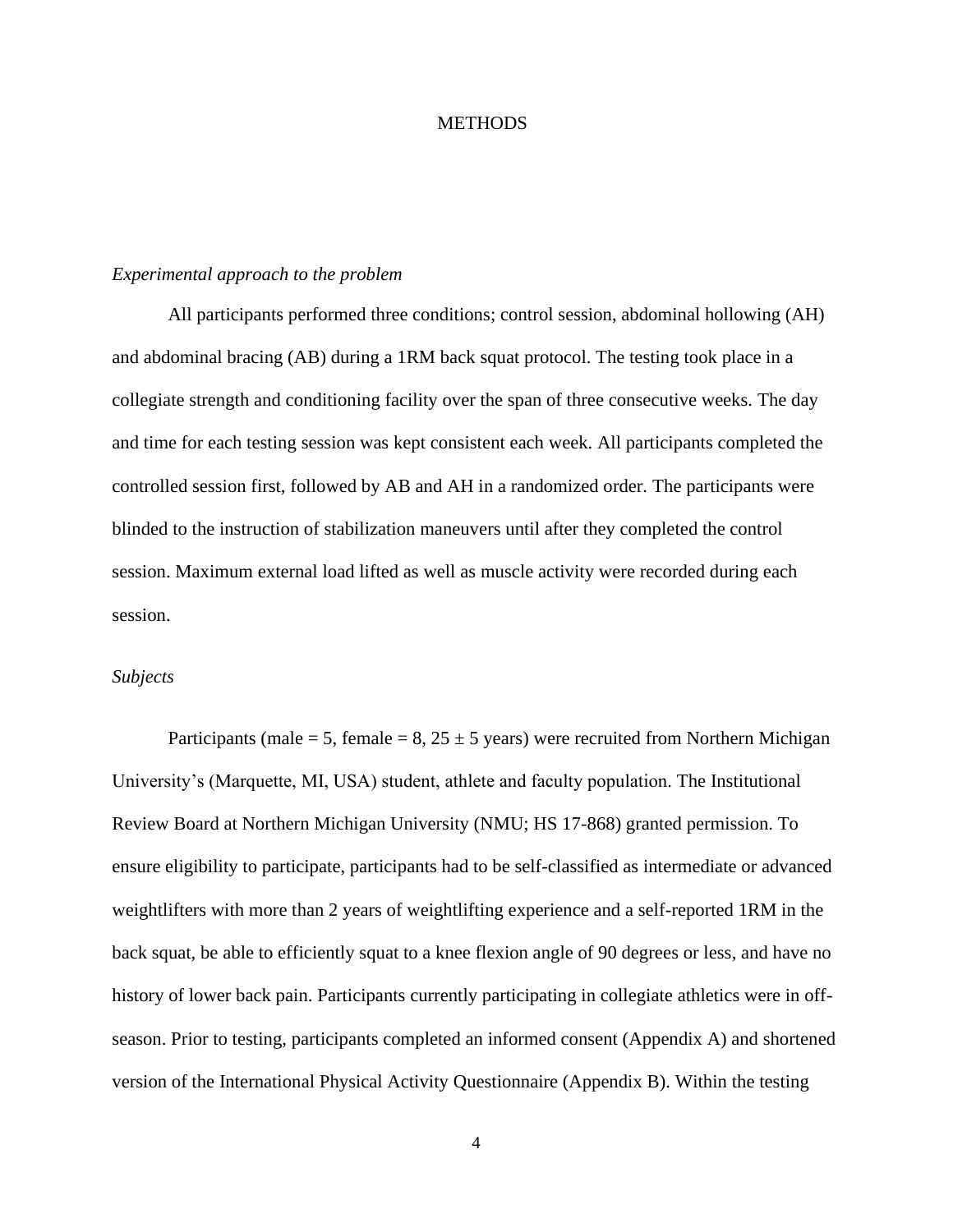population, 7 were collegiate athletes (women's lacrosse, Olympic weightlifting, and alpine ski), 3 were retired college athletes (long distance swimming, volleyball, and track and field) and 3 were recreational weightlifters.

#### *Procedures*

**Muscle Activity***:* Muscle activity of the back squat prime movers, as well as abdominal muscles used to stabilize the core, were measured by a wireless electromyography (EMG) system (Noraxon, Scottsdale, AZ, USA). The muscle sites that were analyzed for muscle activity differences included the rectus femoris, biceps femoris, gluteus maximus, erector spinae, rectus abdominis and external oblique. Surface EMG electrodes were connected to the 6 muscle sites on the right side of the body according to guidelines by seniam.org. The skin was cleaned, shaved and abraded before attaching the electrodes. The two abdominal muscle sites, rectus abdominis and external oblique, were used as a live feedback system when the participants were instructed to practice the maneuver before testing with it.

**Maximum Voluntary Isometric Contraction (MVIC):** For the rectus femoris, biceps femoris, gluteus maximum and erector spinae MVIC, a barbell was loaded with more than double of the participant's bodyweight in order for it to be immovable. The height of the barbell was determined by a barbell-only squat where the safety pins were set at 135 degrees of knee flexion (15). The participant performed three 5-second isometric contractions against the immovable barbell. For the rectus abdominis and external oblique MVIC, the participant was asked to perform a resisted sit up. The participants were instructed to lift their head and shoulders off the ground and perform an isometric contraction against the researcher. A further three 5-second contractions were recorded and repeated in a side crunch position.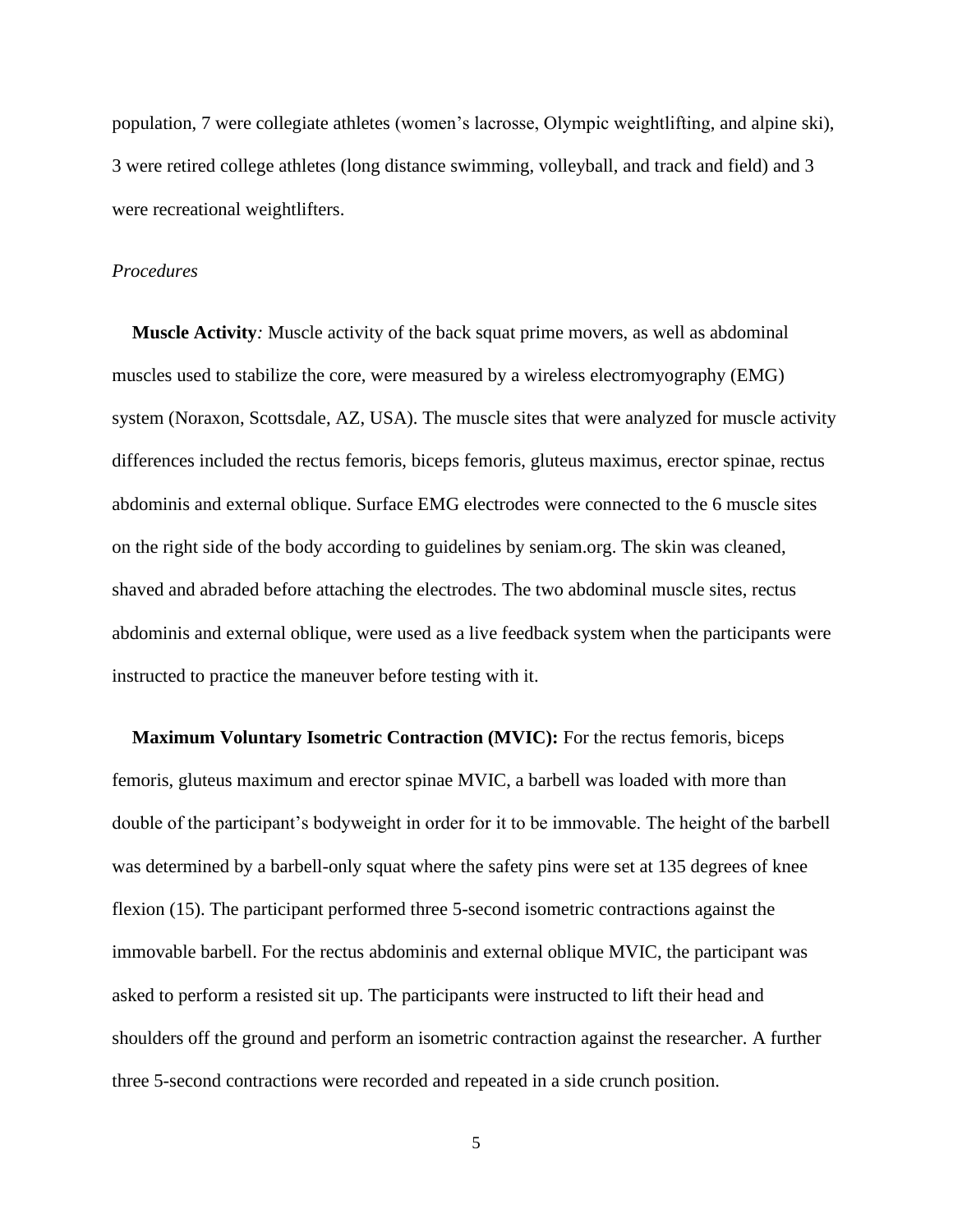**1RM testing:** The first day of testing was the control session. Participants completed the maximum back squat protocol without the introduction of any stabilization maneuver. Stabilization maneuvers were introduced and randomized between participants for the second and third day of testing. A general strength and conditioning warm up was completed and the participant performed personal additional warm ups as necessary (Appendix C).

The 1RM protocol was followed according to the NSCA guidelines and performance was assessed for correct form by a certified strength and conditioning specialist (CSCS) (6). For the repetition to be counted, a squat depth of 90 degrees or lower had to be achieved. To prepare for the maximum effort squat, participants picked a light resistance about 30-50% of their estimated 1RM that they could easily complete for 5-10 reps. A 1 minute rest period followed. The next load was calculated by adding 14-18 kg or 10%-20% to the chosen warm up weight so the athlete could successfully complete 3-5 reps followed by a rest period of 2 minutes, A conservative near maximal load was calculated by adding another 14-18 kg or 10-20% for a completion of 2-3 reps. This load was about 80-90% of the estimated 1RM and concluded the warm up.

After 3 minutes of rest the athlete added another 14 -18 kg or 10-20% and completed a single rep. If the repetition was successful, they rested another 3 minutes and then increased the load by 5-10% for their first attempt at their 1RM. If the repetition was unsuccessful, the load was decreased by 5-10%. The athlete's 1RM was reached within 3-5 attempts of adding 5-10%. This procedure was continued until failure to achieve a higher lift.

**Stabilization Maneuvers**: During the AB maneuver, participants were instructed to contract all the abdominal muscles while maintaining normal breathing. The cue 'contract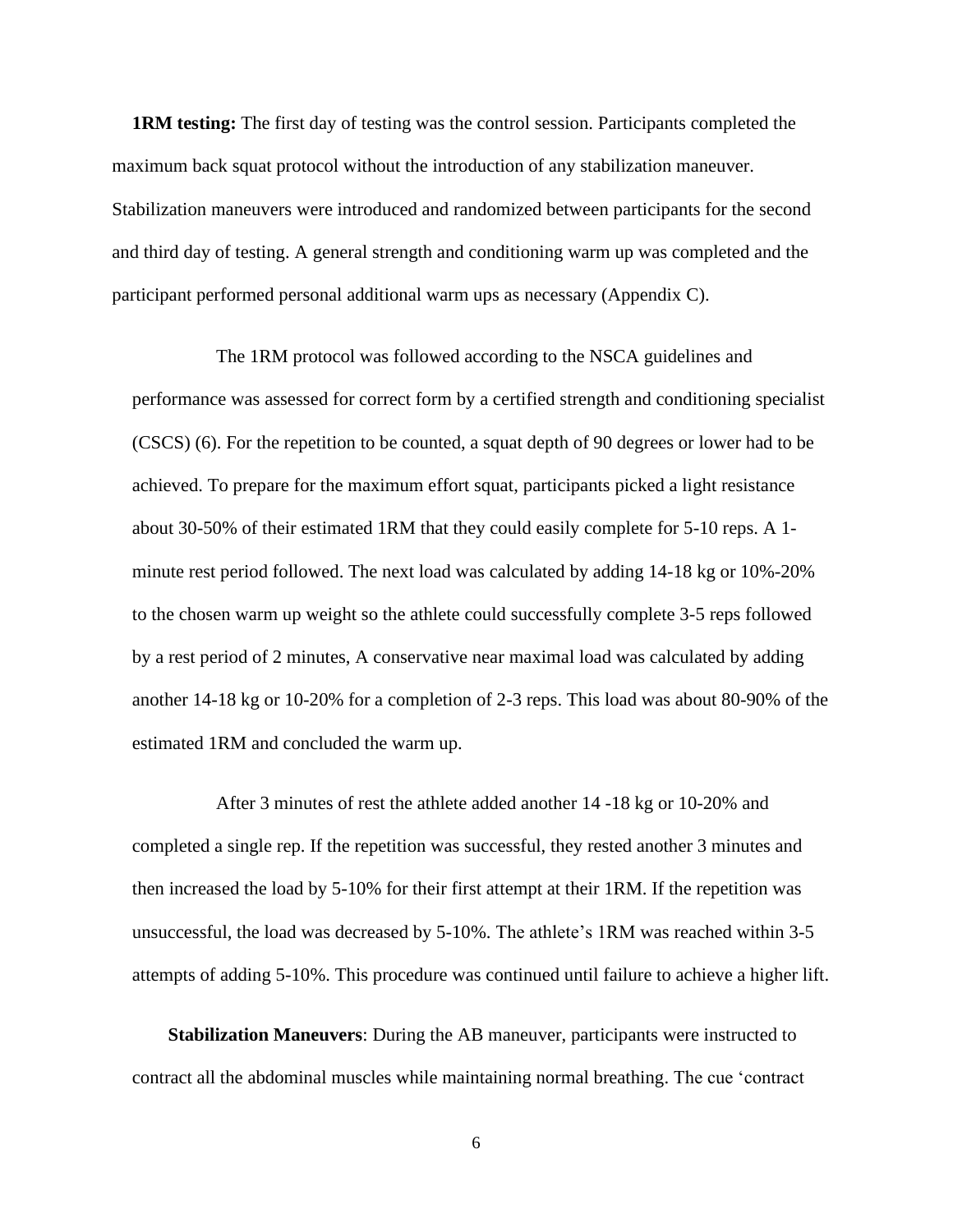the abdominal muscles' was used before the participant completed the repetition. AH required the participant to draw the navel into the spine without contracting the abdominal wall with the cue 'pull the navel into the spine'. These coaching cues were used and repeated before all appropriate trials. The participant also had an opportunity to see the live feedback from the EMG system as they practiced the two maneuvers. Muscle activity from RA and EO would notably increase when AB is done correctly and be lower for AH.

#### *Data Analysis*

Firstly, the squat trial that was used for the comparison analysis was the heaviest weight completed during the control day. The EMG muscle activity data for all three conditions were then analyzed at this weight for the first analysis. The second analysis involved comparing muscle activity at the heaviest weight completed during each condition. The EMG signals were amplified and a Butterworth fourth order 20-450Hz bandpass filter was applied to the data; while an RMS of 125ms was set normalized to MVIC (13). For data analysis, the mean value of a 5-second window backwards from the final hip extension at the end of the squat was exported through Noraxon myoMuscle (MR3.310, Noraxon, Scottsdale, AZ, USA). All six muscle sites were used for the analysis. Secondly, an additional table of data was recorded in Microsoft Excel, listing the weights the participant did from warm up to their final trial following the testing sheet (Appendix D). The heaviest weight from each of the conditions were used to calculate an overall mean weight lifted per maneuver.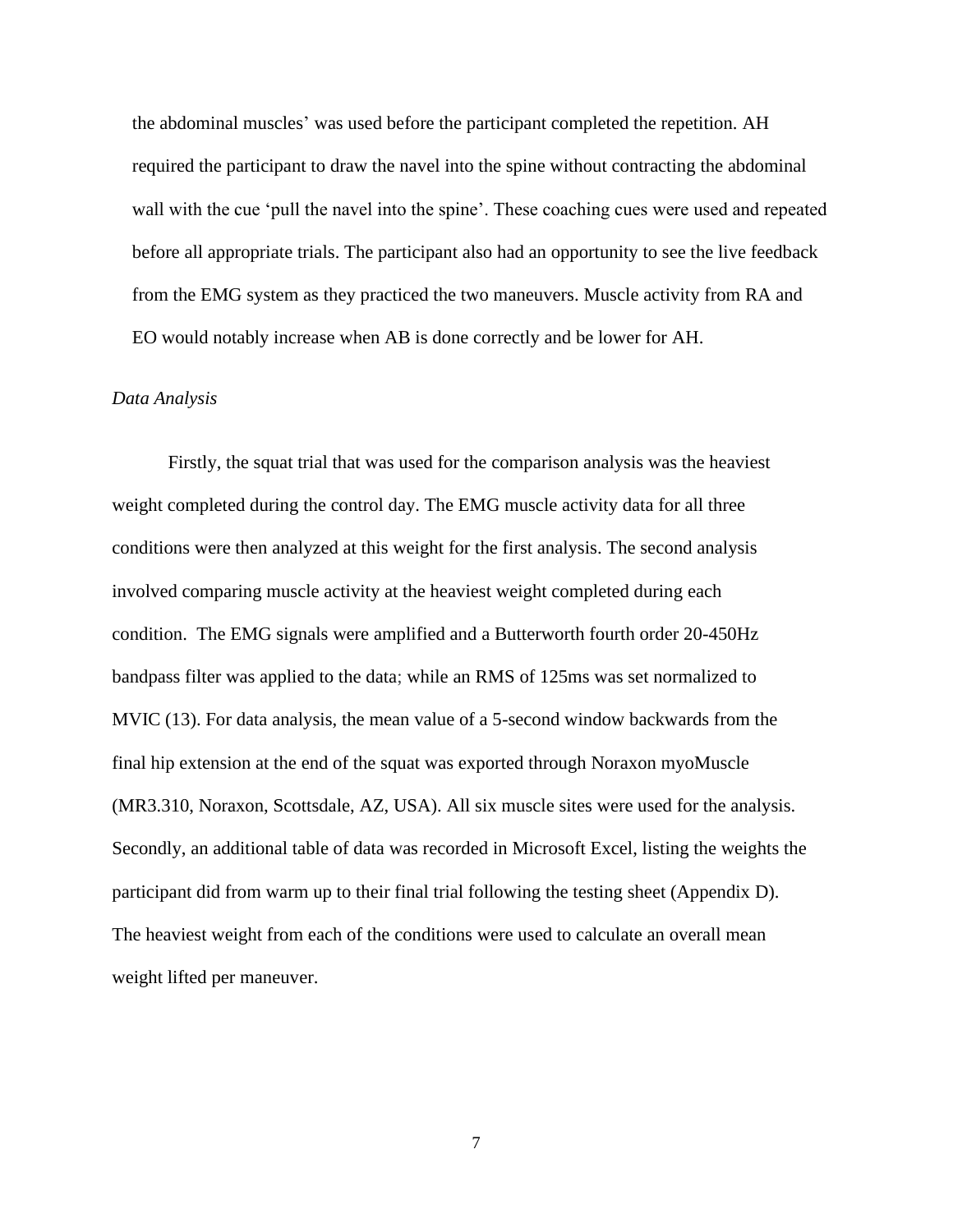#### *Statistical Analysis*

All statistics were analyzed using SPSS (v28.0, International Business Machines Corporation, Armonk, New York). A repeated measures ANOVA  $(\alpha=0.05)$  was conducted to examine the effect of abdominal stabilizing maneuvers, AB and AH, on the maximum external load lifted. All of the mean muscle activity results were reported in percentage of MVIC. A repeated measures ANOVA ( $\alpha$ =0.05) was used to compare the effect of AB and AH on the muscle activity during the 1RM protocol. A post hoc pairwise comparison using Bonferroni correction was performed and a Greenhouse-Geisser correction was used for violations of sphericity. Effect sizes using partial eta<sup>2</sup> ( $\eta^2$ <sub>p</sub>) were obtained for each muscle using the formula:  $\eta_{\text{p}}^2 = SS_{\text{effect}}/(SS_{\text{effect}} + SS_{\text{error}})$ , where  $SS_{\text{effect}} =$  effect variance and  $SS_{\text{error}} =$  error variance. Interpretation of effect size was based on the scale for effect size classification of Hopkins (2002). This scale is based on  $f$ - values for effect size and these were converted to  $\eta_{\rm p}^2$  using the formula:  $f = (n_{\rm p}^2/(I - n_{\rm p}^2))^{0.5}$ . Consequently, the scale for classification of  $n_{\rm p}^2$  was < 0.04 = trivial,  $0.041$  to  $0.249$  = small,  $0.25$  to  $0.549$  = medium,  $0.55$  to  $0.799$  = large, and  $> 0.8$  = very large.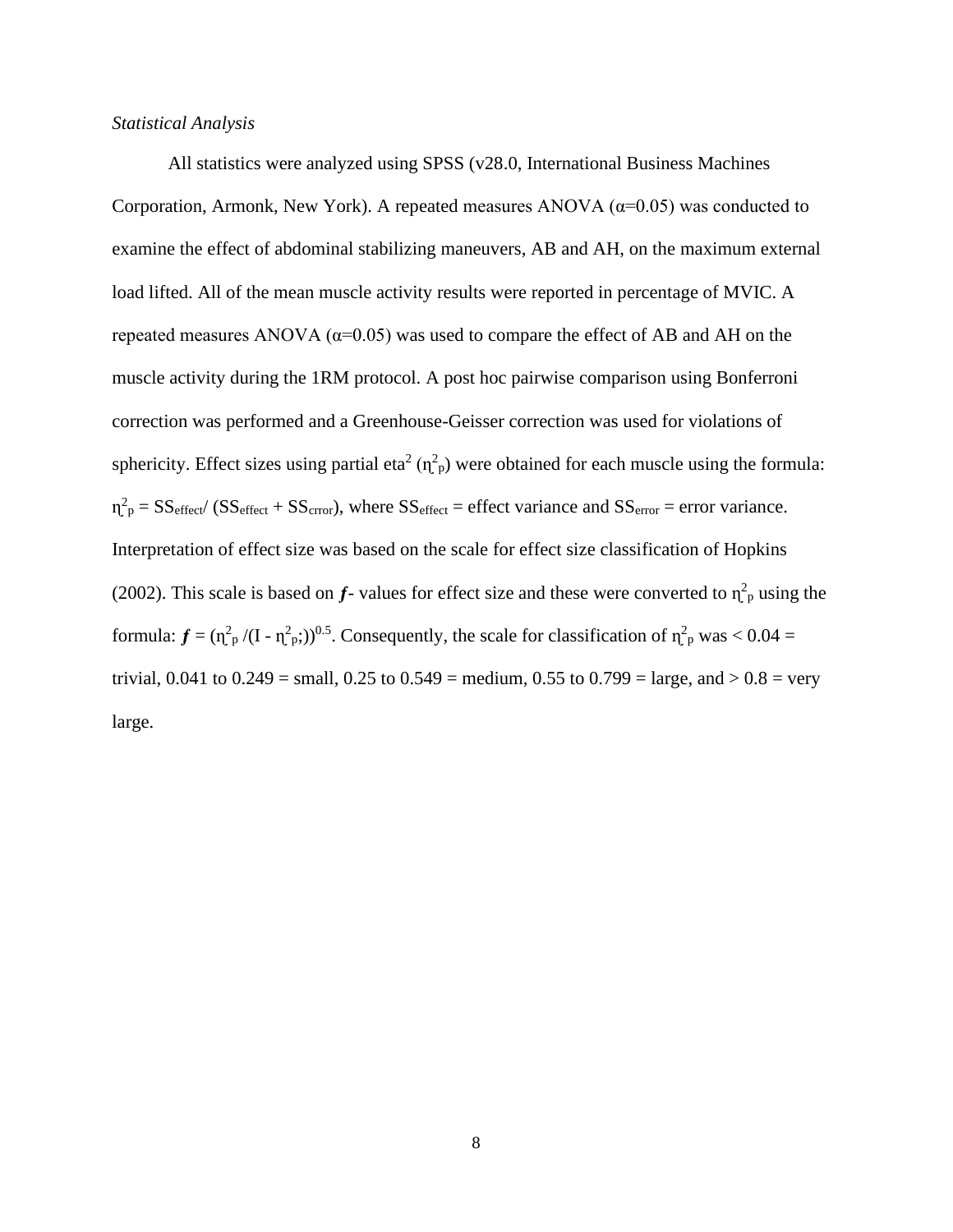#### RESULTS

Comparison of the maximum weight lifted during each maneuver showed an increase during the AB (124  $\pm$  8.77kg) and AH (123  $\pm$  8.84kg) maneuvers when compared to the control day (121  $\pm$  8.71kg). The post hoc demonstrated that the load lifted during AH and AB were not different ( $p=0.260$ ), but both were significantly higher than the control ( $p<0.05$ ). The effect size for the maximum external load lifted across Control, AB and AH was medium ( $\eta_{\rm p}^2 = 0.536$ ) and the observed power of 0.797 confirmed the significant difference found.

As shown in Table 1, there were no significant differences between the muscle activities for Control, AB, or AH for any of the prime movers of the squat; rectus femoris, biceps femoris, gluteus maximus and erector spinae ( $p > 0.05$ ). Similarly, the muscle activity of the abdominal muscles, rectus abdominis and external oblique, did not differ across the three conditions (p >0.05) (see Table 1). However, when comparing the muscle activity at the heaviest weight in each condition, similar results were found, except BF activity during the AH condition was higher and statistically significant from AB and the control day ( $p<0.05$ ) (See Table 2). Effect size for all muscle activity comparisons across Control, AB, and AH were trivial to small as shown in Tables 1 and 2.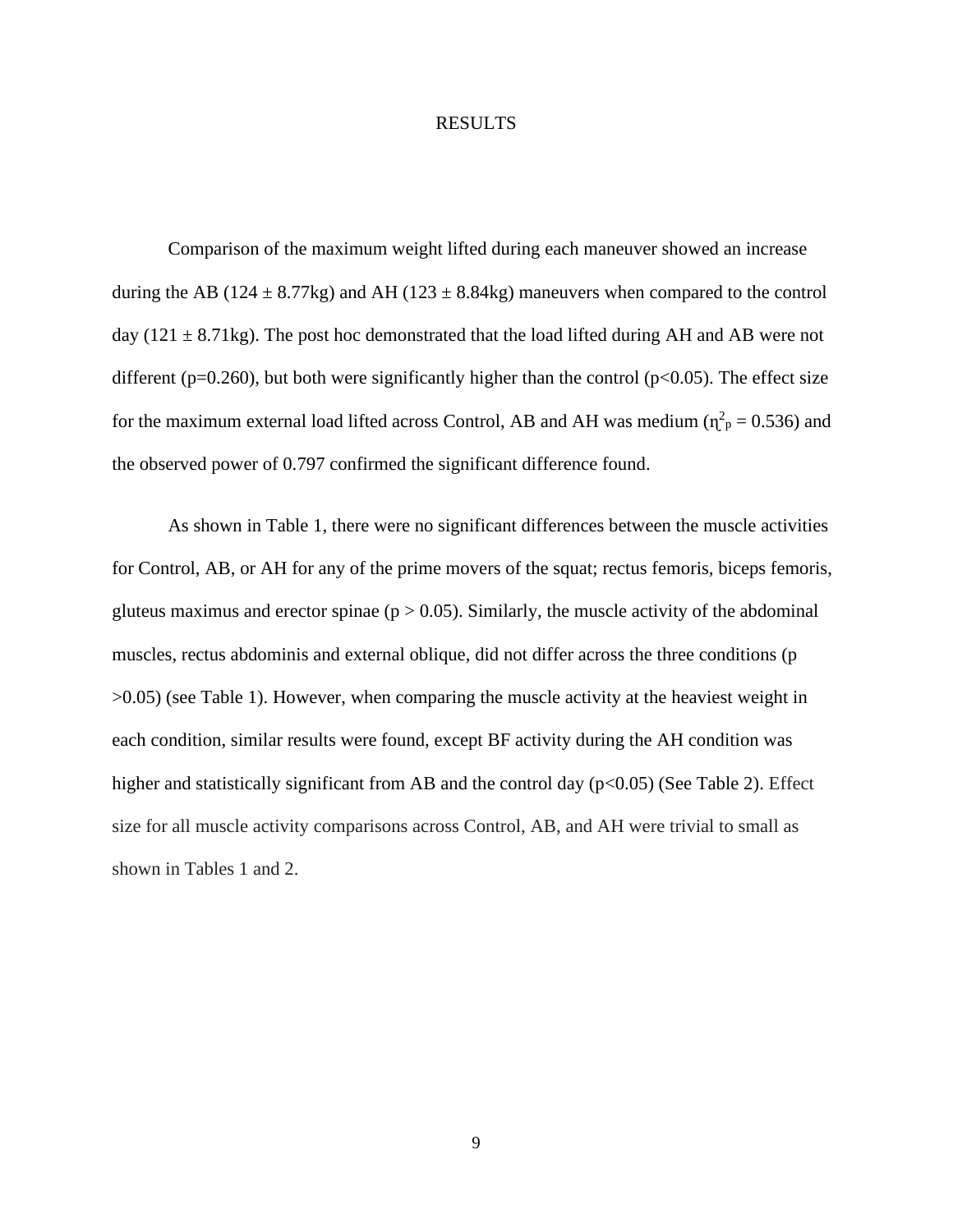|           |               |                |                | <b>Effect</b> | <b>Observed</b> |
|-----------|---------------|----------------|----------------|---------------|-----------------|
|           | Control %     | $AH\%$         | $AB\%$         | <b>Size</b>   | <b>Power</b>    |
| <b>RF</b> | 72.58 (17.35) | 73.85 (21.92)  | 68.24 (25.15)  | 0.065         | 0.177           |
| <b>BF</b> | 94.93 (39.82) | 113.62 (39.29) | 106.82 (51.80) | 0.100         | 0.259           |
| <b>GM</b> | 79.74 (57.34) | 82.20 (64.18)  | 83.20 (62.73)  | 0.008         | 0.641           |
| <b>RA</b> | 11.22(9.59)   | 18.29 (24.31)  | 14.73 (13.79)  | 0.174         | 0.456           |
| EO        | 14.56(9.37)   | 15.85(8.56)    | 16.98(9.11)    | 0.061         | 0.167           |
| ES        | 64.93 (21.75) | 62.88 (16.09)  | 64.60 (21.64)  | 0.006         | 0.059           |

**Table 1** – Normalized mean (SD) of lower limb and abdominal muscle surface electromyography during a back squat at the same weight control, abdominal hollowing (AH) and abdominal bracing (AB).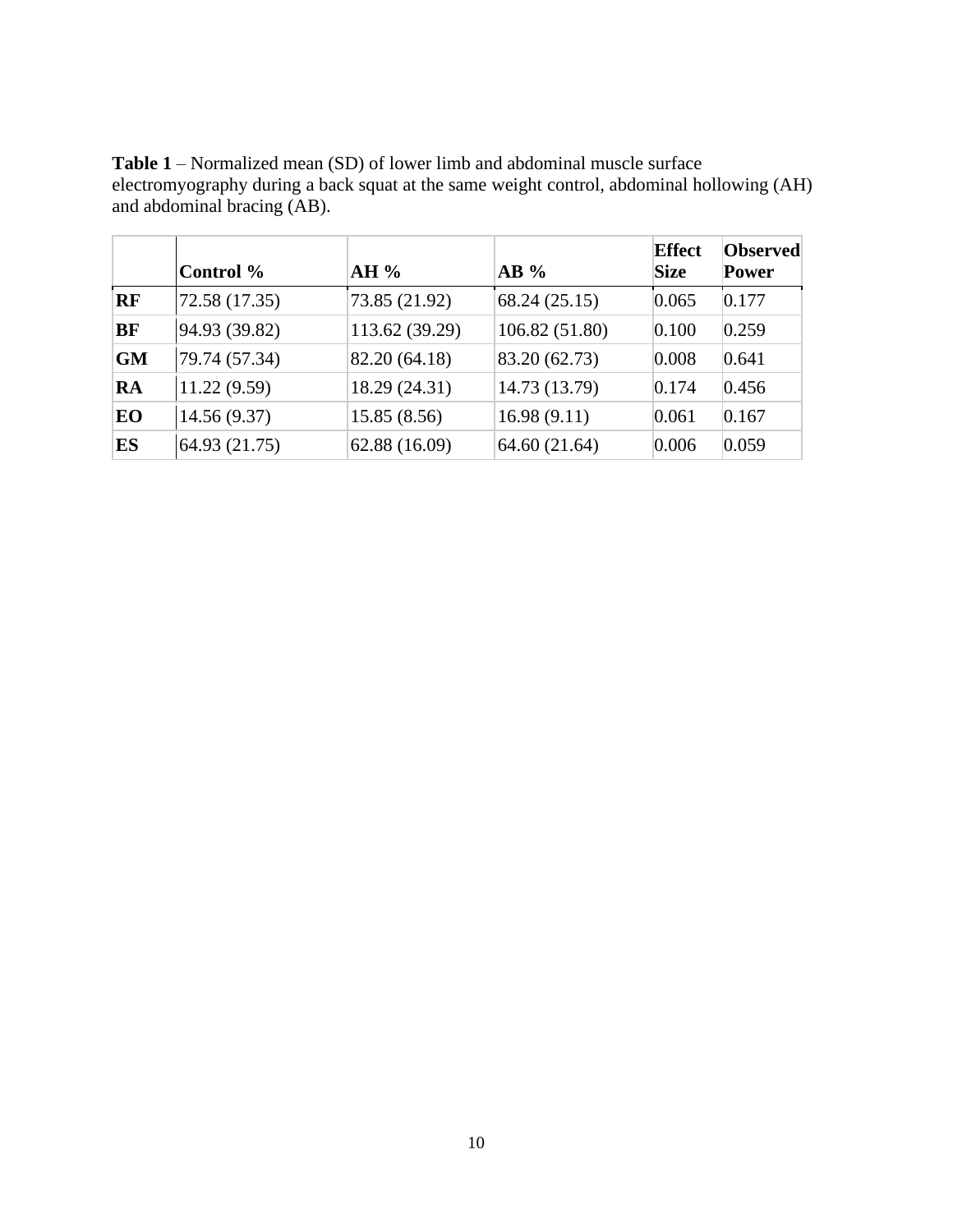**Table 2** – Normalized mean (SD) of lower limb surface electromyography during a back squat at the maximum weight completed control, abdominal hollowing (AH) and abdominal bracing (AB).

|           | Control %                                         | AH%               | $AB\%$         | <b>Effect</b><br><b>Size</b> | <b>Observed</b><br><b>Power</b> |
|-----------|---------------------------------------------------|-------------------|----------------|------------------------------|---------------------------------|
| RF        | 72.58 (17.35)                                     | 83.08 (19.95)     | 75.06 (25.10)  | 0.170                        | 0.446                           |
| BF        | 94.93 (39.81)                                     | $137.66(54.14)$ * | 129.81 (66.71) | 0.267                        | 0.562                           |
| <b>GM</b> | 79.74 (57.34)                                     | 76.45 (49.58)     | 86.87 (48.21)  | 0.041                        | 0.124                           |
| <b>RA</b> | 11.22(9.59)                                       | 18.63 (22.34)     | 15.97 (17.48)  | 0.172                        | 0.451                           |
| EO        | 14.56(9.37)                                       | 16.33(9.64)       | 17.322(7.87)   | 0.075                        | 0.199                           |
| <b>ES</b> | 64.93 (21.75)                                     | 72.99 (19.27)     | 73.98 (23.50)  | 0.091                        | 0.236                           |
|           | * Significantly different from control $(p<0.05)$ |                   |                |                              |                                 |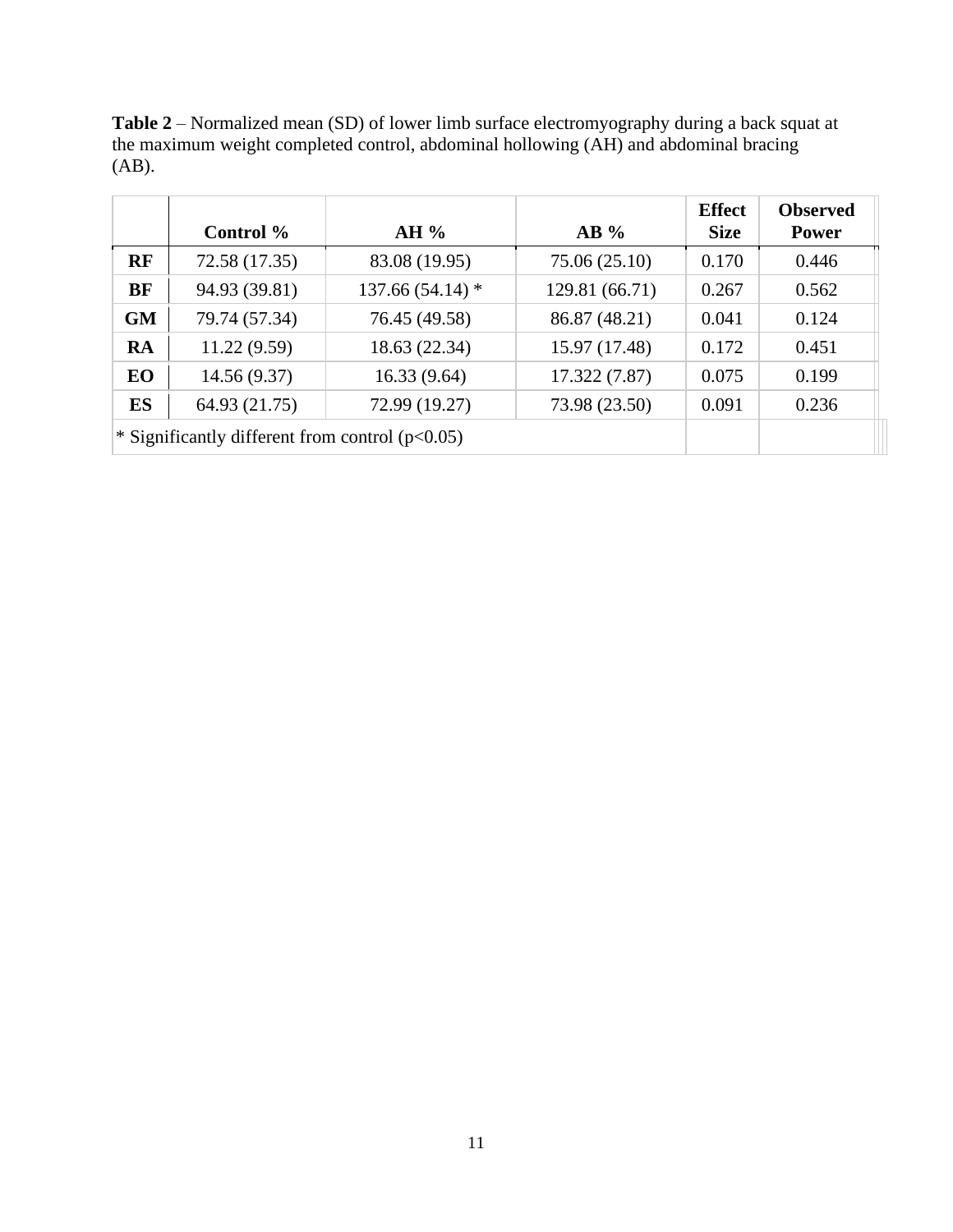#### **DISCUSSION**

The purpose of the current study was to examine the effect of abdominal stabilizing maneuvers, AB and AH, on lower limb muscle activity and maximum external load during a 1RM back squat. Our first hypothesis was accepted as the maximum external load during the AB and AH conditions were significantly higher than the control day, but AB did not have a significantly higher mean weight lifted than AH. Our second hypothesis was rejected. AB and AH did not elicit more muscle activity and they also did not differ from each other; except for the biceps femoris in the AH condition when comparing muscle activity at the maximum weight. *Maximum External Load*

Abdominal stabilizing maneuvers, AB and AH, increased the maximum amount of load that the participants were able to lift. Due to 1RM testing being highly reliable regardless of resistance training experience, number of familiarization sessions, exercise selection, and sex or age of participants (16); we theorize that the increases in external load are due to the instruction of the abdominal stabilizing cues. Both abdominal stabilizing cues were found to be equally effective to increase maximum external load. The abdominal stabilizing cues did not elicit any increases in muscle activity, so additional research is necessary to determined what might have caused the increase in external load.

AB and AH both increase IAP effectively which cause increases in spinal stability (1-4). The increase in spinal stability can prevent unwanted thoracic flexion and extension, which is identified as a cause of biomechanical deficit in during the back squat. Deficits can be identified as either inefficient neuromuscular coordination, muscle weakness, strength asymmetry, joint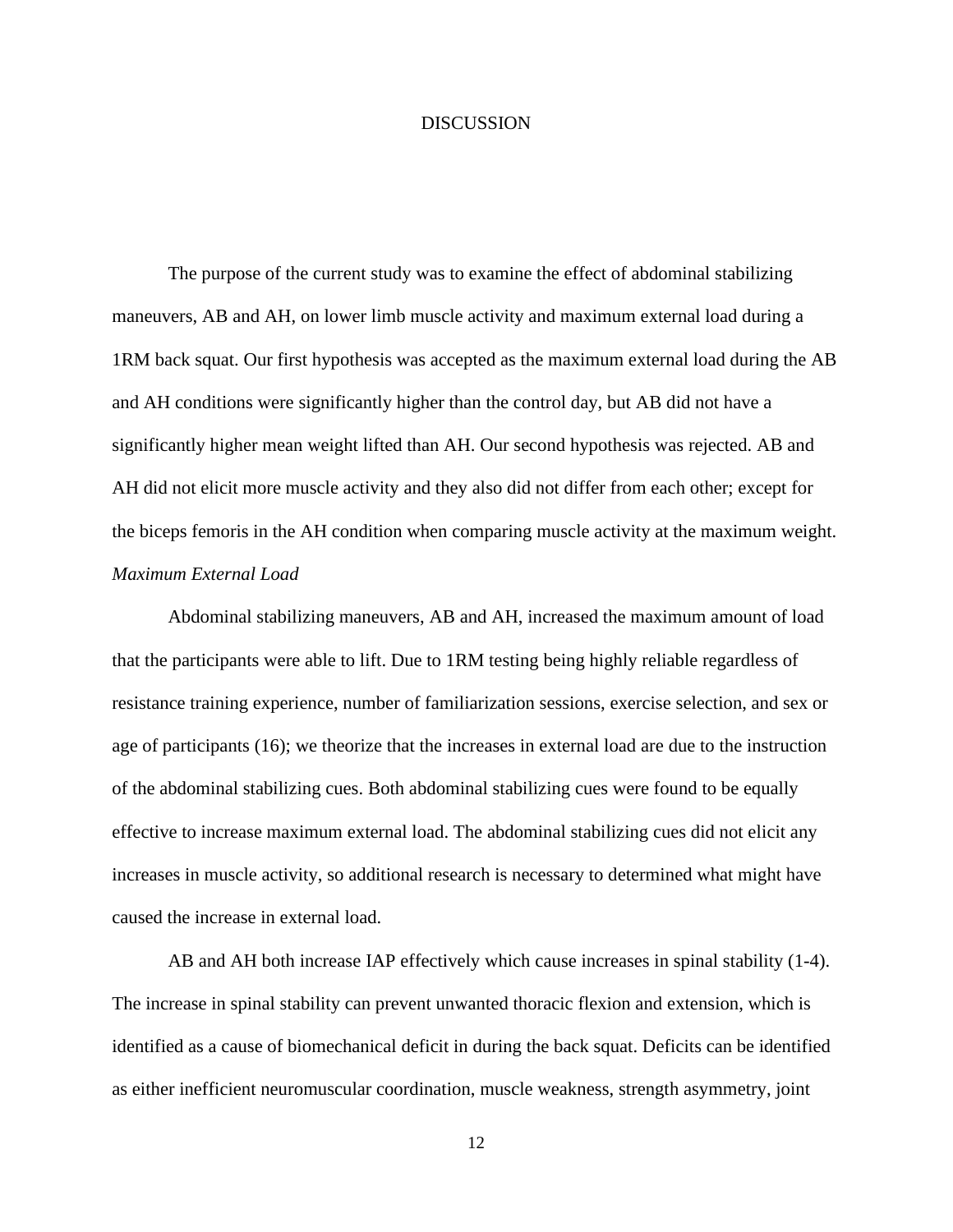instability, joint immobility, or muscle tightness (17). Biomechanical deficits during the back squat cause an increase in injury risk, and a decrease in performance and strength (18). Excess pelvic and lumbar movement is also seen as a biomechanical deficit, which increased spinal stability can prevent (7). The increase in external load is therefor likely to be caused by the decrease in back squat biomechanical deficits when spinal stability is increased by AB and AH.

Another possible explanation for the increase in external load may be that the abdominal stabilizing cues effected the psychology of the participant. It has been found that task-specific activation strategies can lead to increases in strength performance (19). Psychological strategies like instructing the participant to focus on the execution of either AB or AH, can remove negative and distracting thoughts that may impact the lift negatively, and allow the participant to focus on cues that can improve performance.

#### *Muscle Activity*

Similar to our EMG findings, Suehiro and colleagues found no difference in muscle activity between AH and AB during a prone hip extension (PHE), but lower external oblique activity during the AH condition, which disagrees with our findings (7). Previous studies also found during prone hip extension (PHE) that AH and AB independently decrease erector spinae activity and increase gluteus maximus and biceps femoris activity when compared to no intervention (8,9). ES activity has also been found to be significantly different between AB and AH during isometric trunk flexion and extension (2). We did not find any difference in ES, gluteus maximus and biceps femoris muscle activity during a back squat at the same weight; however, when muscle activity was compared at the maximum amount of weight lifted, an increase in biceps femoris muscle activity was found during the AH condition. The increased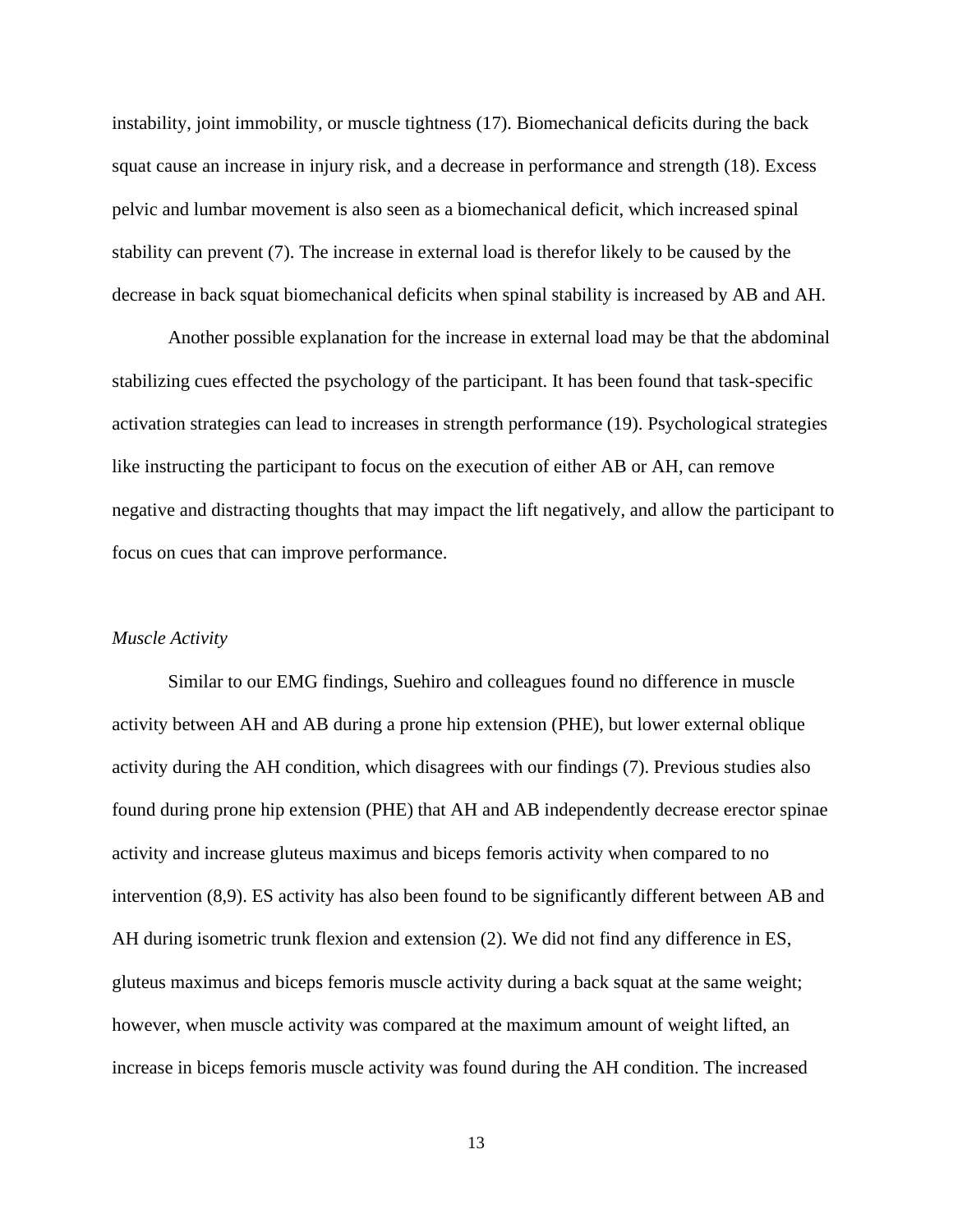biceps femoris activity could be due to reduced anterior tibial translation, which is associated with increased hamstring activation (20,21). However, as assessment of tibial translation was not done in the current study, the exact cause remains unknown.

It was expected that the two maneuvers would activate trunk musculature differently. It is known that AB increases global muscle activation of the core with increased rectus abdominis, external oblique, transverse abdominis and internal oblique activation when compared to AH during various tasks such as side lying hip abduction, prone hip extension and trunk flexion and extension (7-9,22). We did not measure the transverse abdominis and internal oblique activity as they are relatively difficult to measure with surface EMG due to them be located deep to the external oblique and rectus abdominis (9,23).

Our study certainly has limitations that need to be addressed; firstly, we did not control our subjects' nutrition and training regimes outside of testing. We didn't because we wanted to mimic a real life 1RM testing scenario as closely as we could, which is more applicable in a practical setting. Secondly, our statistical power was very low. This could indicate a Type 2 error in the EMG data collection which may impact our results and findings. Future research can differentiate between using abdominal stabilizing cues as a task specific activation cue compared to a different activation cue like "push through the knees". This will give clarification if the increase in external load is caused by abdominal stabilizing specifically or any task-specific activation cue. This study should also be replicated to repeat the EMG muscle activity data collection to observe if a greater statistical power can be achieved.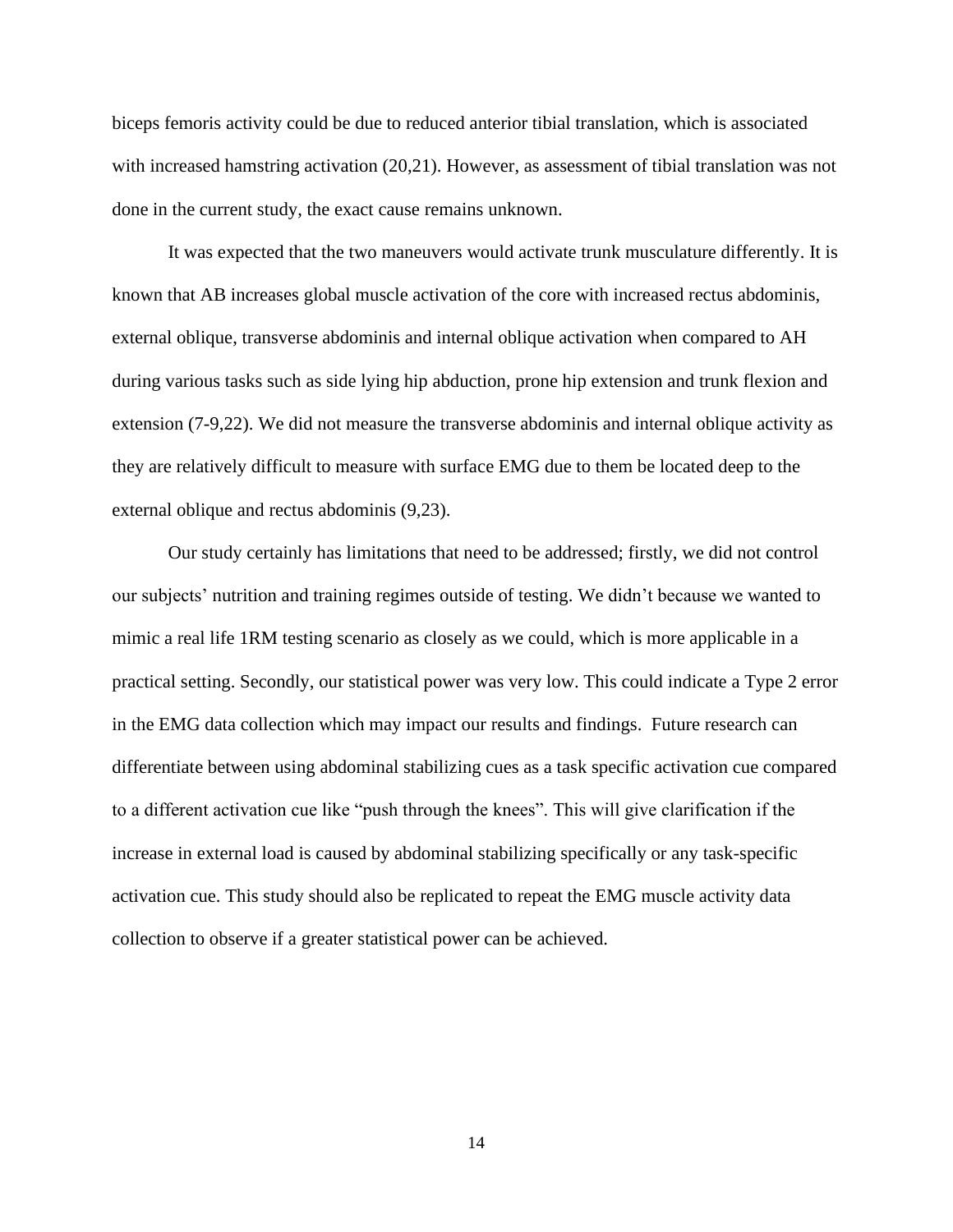### PRACTICAL APPLICATIONS

Instructing abdominal stabilizing cues like AB and AH can increase the amount of external load an athlete can lift during a 1RM back squat protocol. Although no differences in muscle activity was found, we can confidently say that AB and AH caused the increases in external load. These increases may be explained through the increase in spinal and trunk stability that the abdominal stabilizing cues provide. This may have allowed the participants to complete a heavier squat with AB and AH. Cueing right before the athlete attempts a heavy squat can possibly cause task-specific activation which can mitigate negative self-talk and can help the athlete improve their focus during the lift. On the basis of our findings, we recommend that strength and conditioning coaches teach their athletes to brace or hollow. Any abdominal stabilizing instruction appears to be better than no instruction.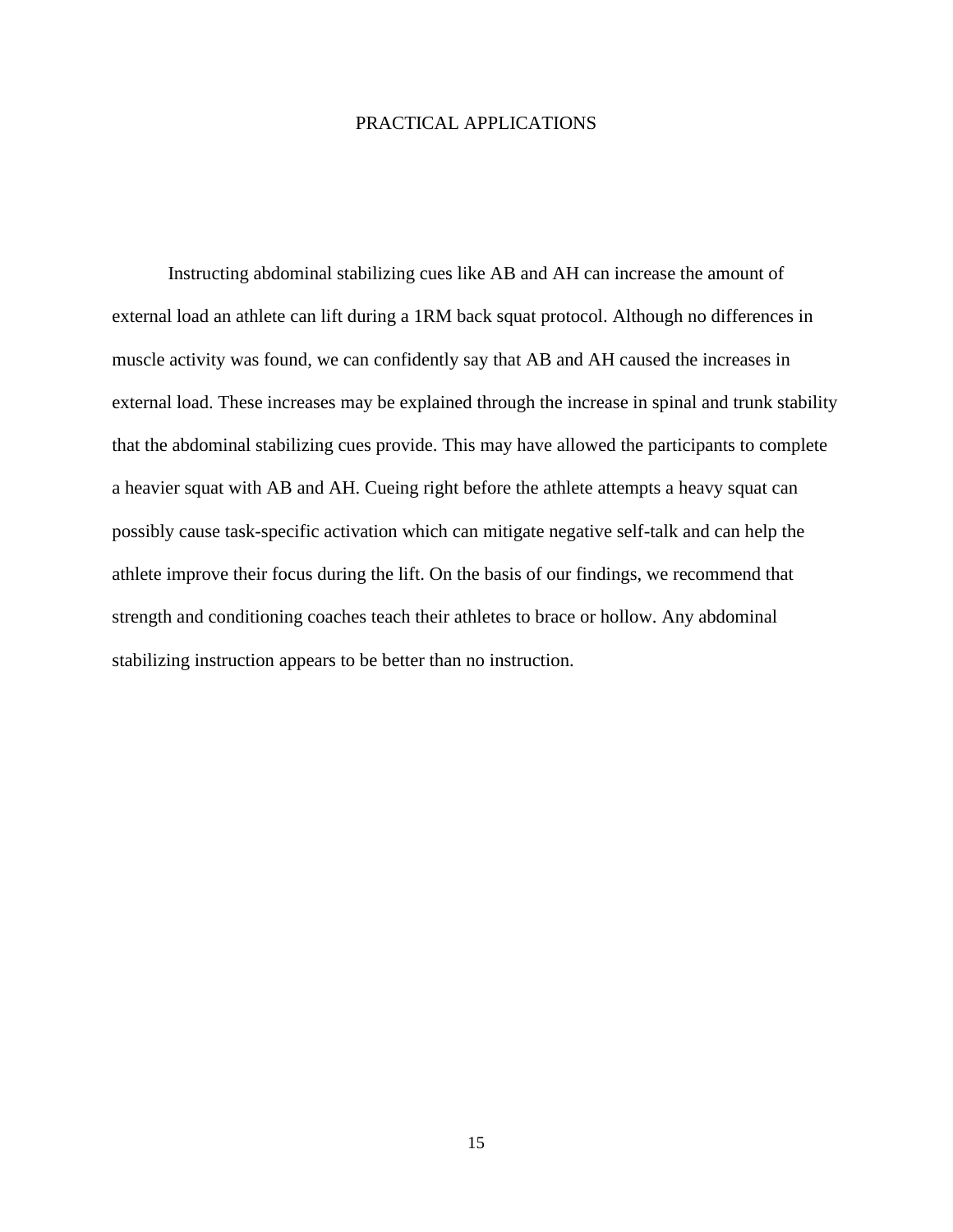#### CHAPTER II: LITERATURE REVIEW

#### Introduction

Abdominal bracing (AB) and abdominal hollowing (AH) are lumbopelvic stabilization maneuvers used in both clinical and practical settings for rehabilitation and exercise training programs. (1-5,23,24). These maneuvers are used to stabilize the lumbar spine to reduce the risk of lower back pain and injury (1-3,11). Abdominal bracing activates more superficial muscles, while abdominal hollowing activates deeper abdominal muscles (23). AB, as defined by Marshall and colleagues, is the coactivation of the abdominal and lower back muscles without drawing the abdomen in; whereas AH is achieved by drawing the navel into the spine without consciously contracting the abdomen (24).

#### Abdominal bracing (AB)

As stated, AB involves contracting the superficial muscles in the abdominal region and it is used to increase intra-abdominal pressure needed to stabilize the spine (24). Kim and Kim found that AB increases the muscle activity of the quadratus lumborum and external and internal obliques. It can also reduce the angle of pelvic hip rotation more so than AH during side lying hip abduction (22). However, both conditions were found to be more effective than a control group with no intervention. These findings disagree with Suehiro and coworkers, who found that spine motion, lumbar extension and the anterior pelvic tilt degree did not differ between AH and AB groups (7). Similarly, when examining the effects of bracing on general lifting tasks, there are no clear advantages when comparing it to non-braced lifting (1). Conversely, Ishida and colleagues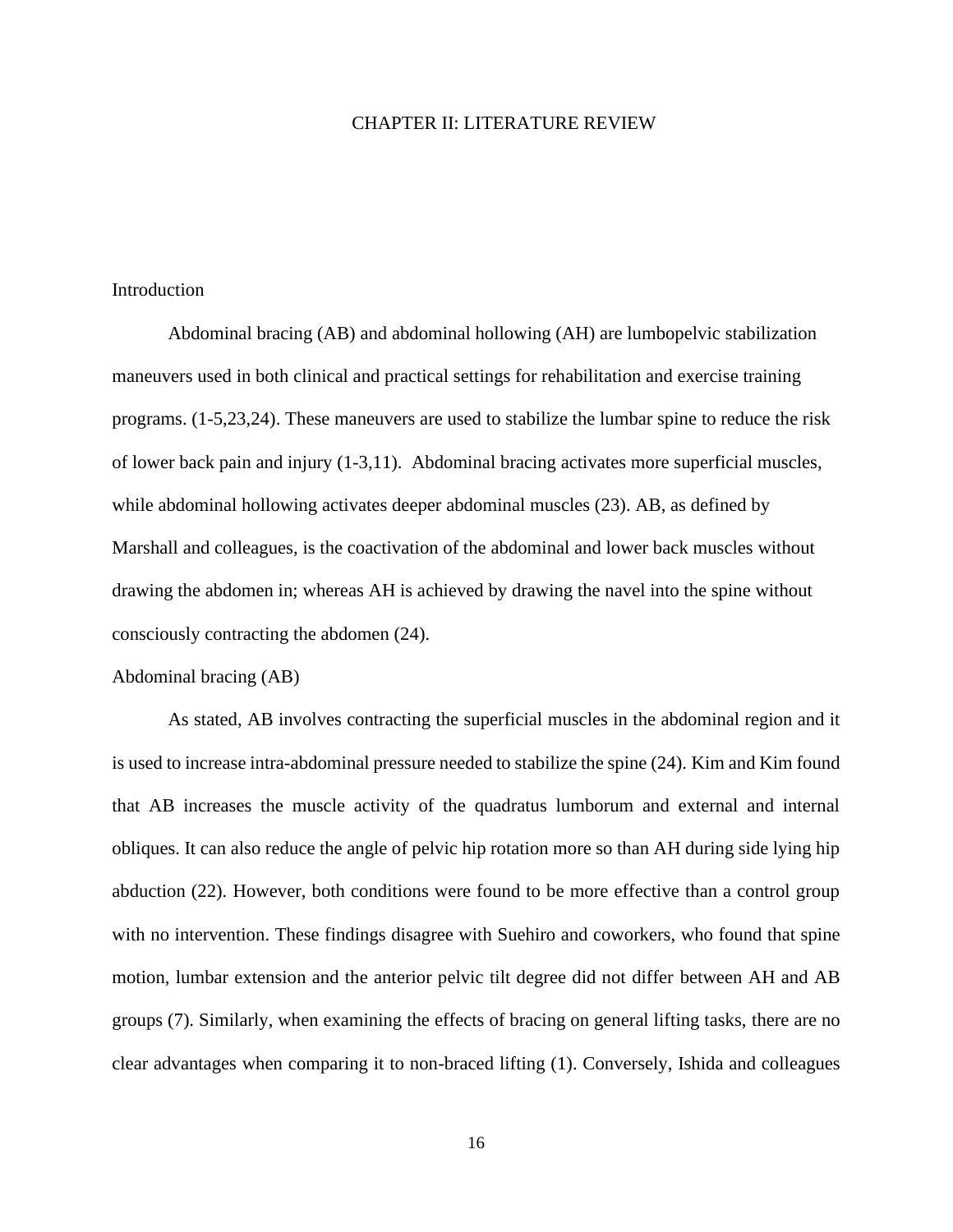found that expiration and abdominal bracing maneuvers promoted torso contraction, reduced lumbar acceleration in response to a sudden trunk loading, and increased spinal stability (24). Abdominal hollowing (AH)

Abdominal hollowing consists of drawing in the navel to the spine to create increased intra-abdominal pressure. AH primarily activates the deep trunk muscles, specifically the internal obliques and transverse abdominis, to help maintain a neutral position in the lumbar spine (24). Unlike AB, AH decreases erector spinae muscle activity during prone hip extension (7). Similarly, Kim and Kim noted that hollowing minimizes facilitation of global muscle activity when compared to AB during side lying hip abduction (22). The authors noted that AB can reduce pelvic lateral rotation more than AH in a side lying hip abduction. Kim and Kim concluded that AH can improve anteroposterior stability of the lumbo-pelvic region more by posteriorly lifting the pelvis and reducing the lordotic curve of the lumbar spine (22). In contrast, Suehiro and colleagues' results comparing AH and AB showed no significant difference in terms of kinematics during a prone hip extension. Dupeyron and coworkers found that AH was superior for increasing lower pelvic hip complex stability and leg stiffness in hopping tasks (25). However, Reeve and Diley found that maintaining a neutral spine and belly breathing will optimize muscle activation while performing abdominal hollowing (26).

In the majority of the research found, the difference between AB and AH has only been tested in conditions that involve one joint and/or a single action; such as prone hip extension or side lying abduction (1-5,22). The studies that do involve multi-joint movement only allowed participants to squat to 60 degrees with no external load or tested muscle activity with the different abdominal maneuvers during landing tasks (7,13).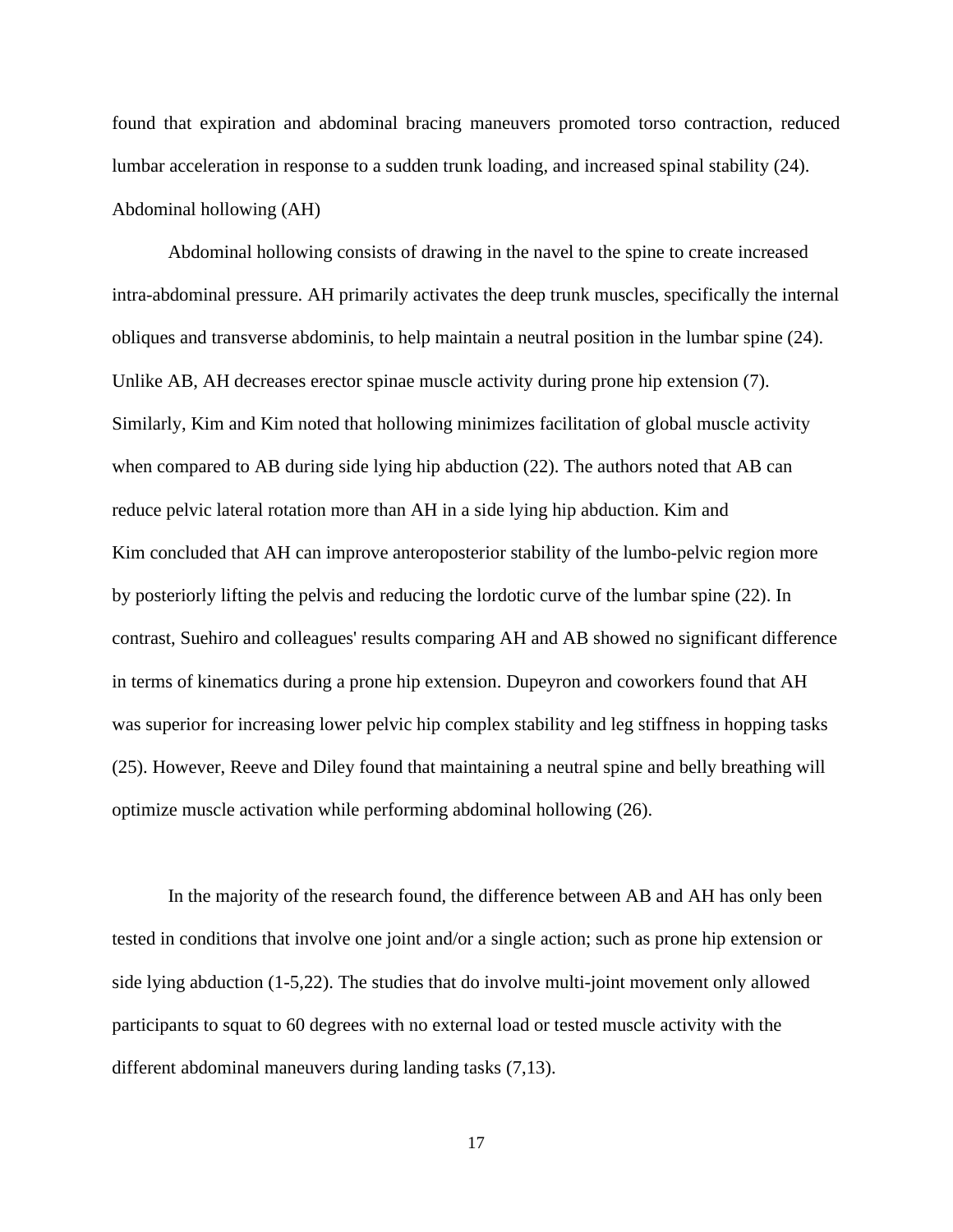To the author's knowledge, there have been no studies comparing AH and AB during a squat protocol with an external load doing full range of motion. The main goal of using either intervention is to increase lumbar stability to prevent lower back pain and possible injury when performing exercises with a heavy external load, especially within an athletic population. However, no studies to date have used the squat with a maximum external load to compare the differences between AH and AB. Thus, there is a prevalent gap in the published research when using these techniques for the squat.

#### 1RM testing in the Back Squat

The 1RM method can be defined as the maximal weight that can be lifted with correct technique (16,28). This test is widely used in the strength and conditioning field to assess muscular strength, indicate imbalances, and evaluate efficiency of prescribed training programs. The 1RM test is a very diverse method, meaning it is not limited to one exercise and can be conducted using nearly any exercise involving an external load. This testing method is a safe and reliable way to measure strength in healthy trained and untrained adults (18-36 years) (16,28-31). In practical settings, the one-repetition maximum (1RM) test is considered the "gold standard" test for assessing muscular strength (16)

The loaded barbell squat is very popularly used in preparation programs for athletes in many disciplines. The main reason is that the squat is a very functional multi-joint movement; it has a unique ability to overload the prime mover muscles of the knee and hip, it also mimics many muscle actions during athletic movements, such as sprinting and jumping, and is safe when it is performed in a squat rack or cage (33). Because of its popularity, the squat has been the subject of a wide variety of research. Studies have examined the impact of the barbell squat on training adaptations such as maximal strength and power changes (34-41). These adaptations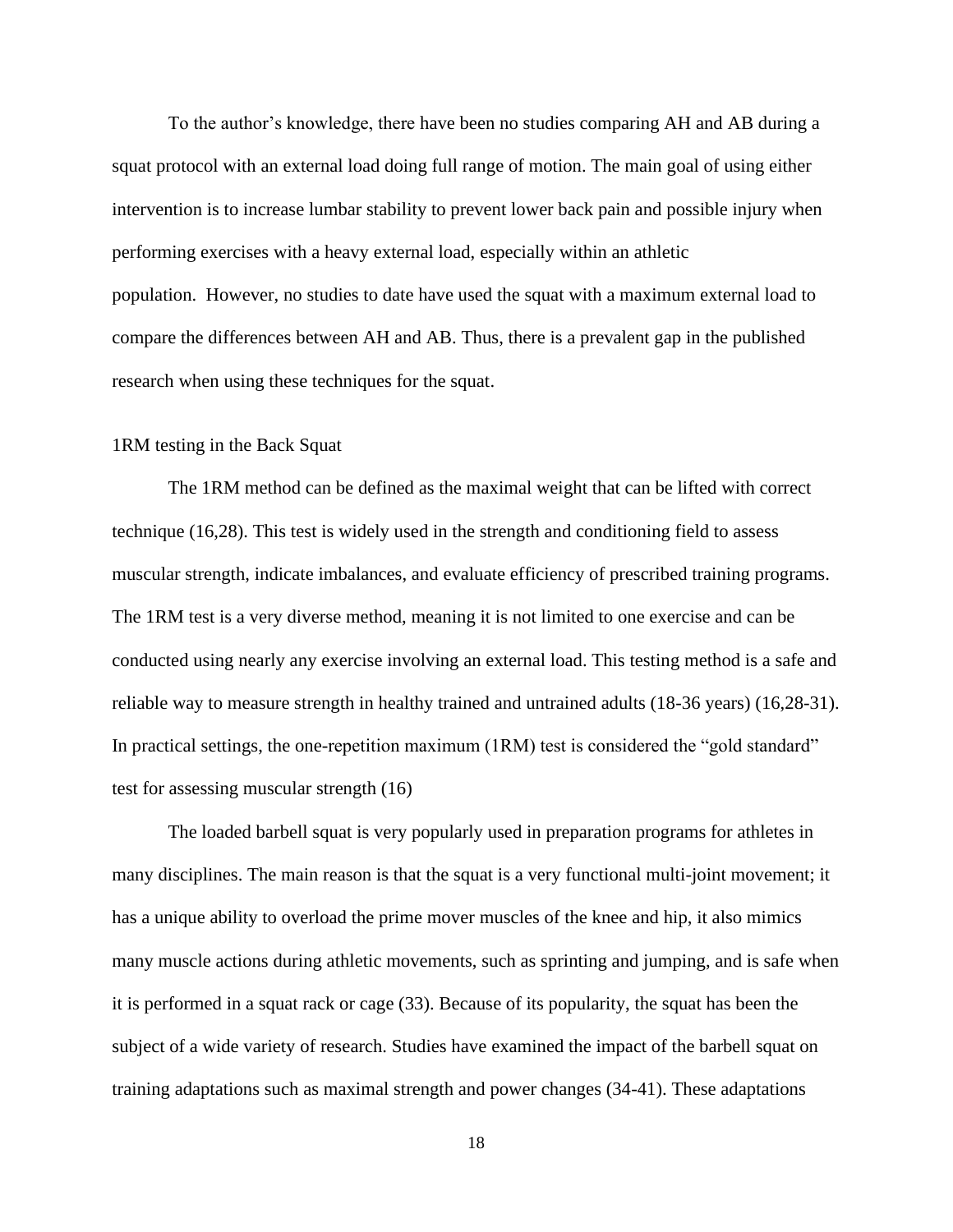have been reported to impact performance parameters such as countermovement jumps, acceleration, and running speed (28,40,41). Other published research has established that there is a definite relationship between sprint performance and the 1RM squat (40,41).

As mentioned previously, most of the published research that examined the difference between AH and AB used single joint movements and one muscle action such as side lying hip abduction or prone hip extension (1-5). Barbosa and coworkers did use the squat while testing the different maneuvers, but only to 60 degrees of knee flexion and with no external load (13). This may be sufficient for therapy and older populations, but likely not for sport performance testing of athletes. Considering the relationship between performance parameters and the squat within the athletic population, it would be beneficial to use the back squat and the 1RM method to compare the effect of AB and AH.

#### Muscle activity measured via electromyography (EMG)

Electromyography (EMG) is the most popular method of measuring muscle activity and is used in nearly all the studies examined for this review. Barbosa and colleagues were the only researchers to measure the differences between AB and AH during a squat (13). The authors measured the muscle activity of the rectus femoris, biceps femoris, gastrocnemius medialis, and tibialis anterior during knee flexion and extension phases of the 60-degree squat under normal breathing, AH, and AH with Pilates breathing conditions. The authors noted significant differences between the conditions as muscle activity seemingly increased from the first to the last condition (13). They concluded that muscle activity in the rectus and biceps femoris as well as tibialis anterior is at the highest during the flexion phase under AH with Pilates breathing. This can be beneficial in a physical therapy setting; neuromuscular stress can be enhanced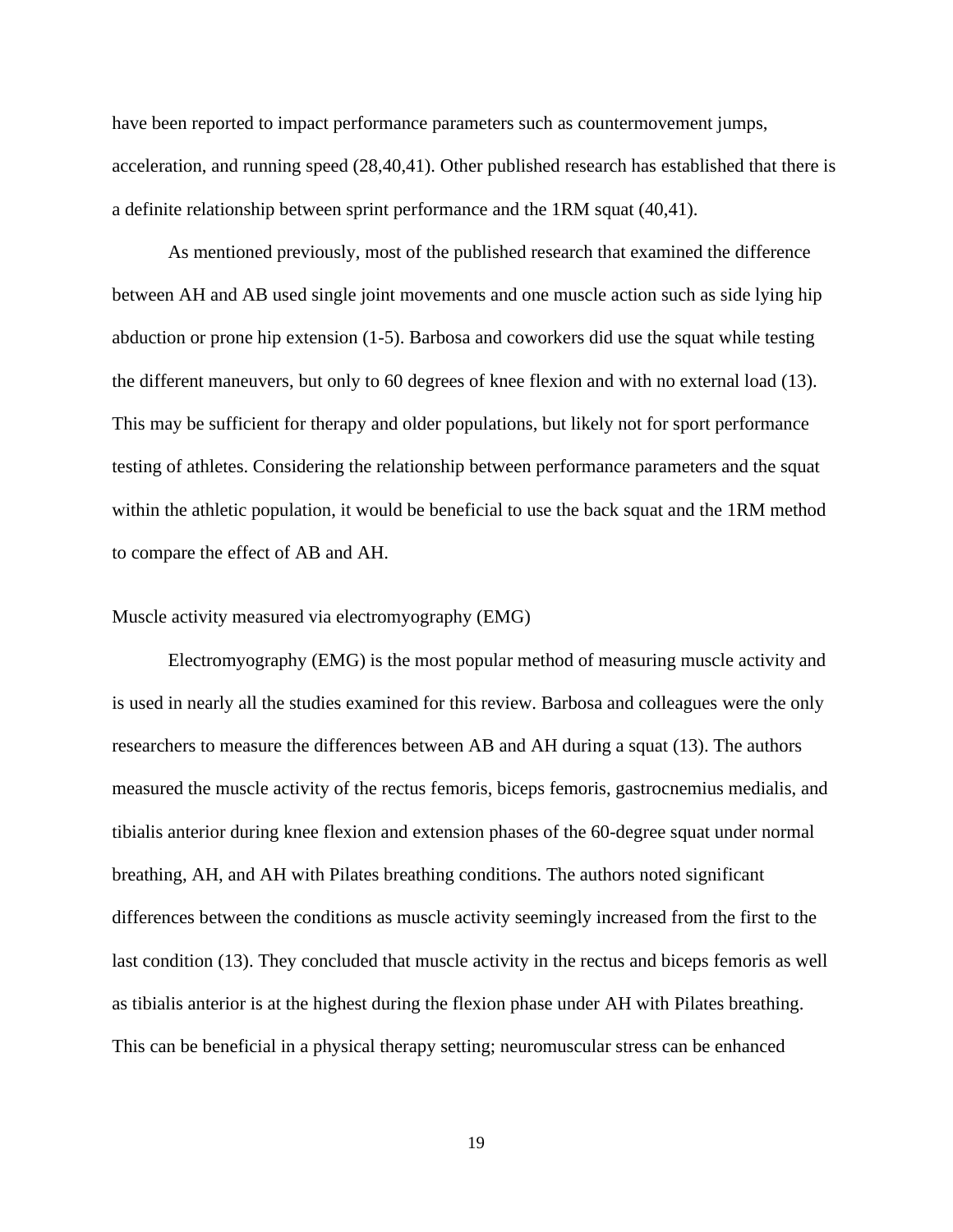through breathing instead of adding an external load. Furthermore, AB may also influence 1RM performance of athletes.

Prone hip extension (PHE) is a test commonly used to evaluate the muscular recruitment pattern and test the stability of the lumbopelvic muscles in patients with chronic low back pain (CLBP) (1-4,42). Various studies have also shown an increase in erector spinal (ES), gluteus maximus (GM) and biceps femoris (BF) activity in patients with CLBP (42-48). That is why Kahlaee and colleagues compared the activation pattern of the GM, BF and ES muscles during PHE in participants with and without CLBP while performing AB and AH maneuvers during PHE. Central erector spinae activity during PHE was found to be significantly lower for AH than AB. There were no significant differences between EMG activity of the GM or BF muscles. In addition, the CLBP group showed higher levels of activity in all muscles (22).

In a similar study, Suehiro and colleagues also compared AH and AB during PHE; they examined spine motion as well as trunk muscle activity (7). A surface electromyography system was set to biofeedback mode to control the pattern and intensity of the lumbopelvic stabilization maneuvers. The right lower part of the internal oblique (IO) was monitored because it resembles the activity of the transverse abdominis, which cannot be measured on surface EMG (7). The external obliques (EO) were also monitored to differentiate between AH and AB because AH is supposed to activate deeper abdominal muscles with a minimum level of EO activation. The ratio of activation between the right IO and EO was calculated to ensure the stabilization maneuvers were performed correctly. This study did not measure any lower body muscle activity. The authors concluded that AH did effectively stabilize the lumbopelvic region as lumbar extension and pelvic tilt degree did not differ between AB and AH. However, global muscle activity such as EO was lower in AH than in AB. The researchers suggest that AH is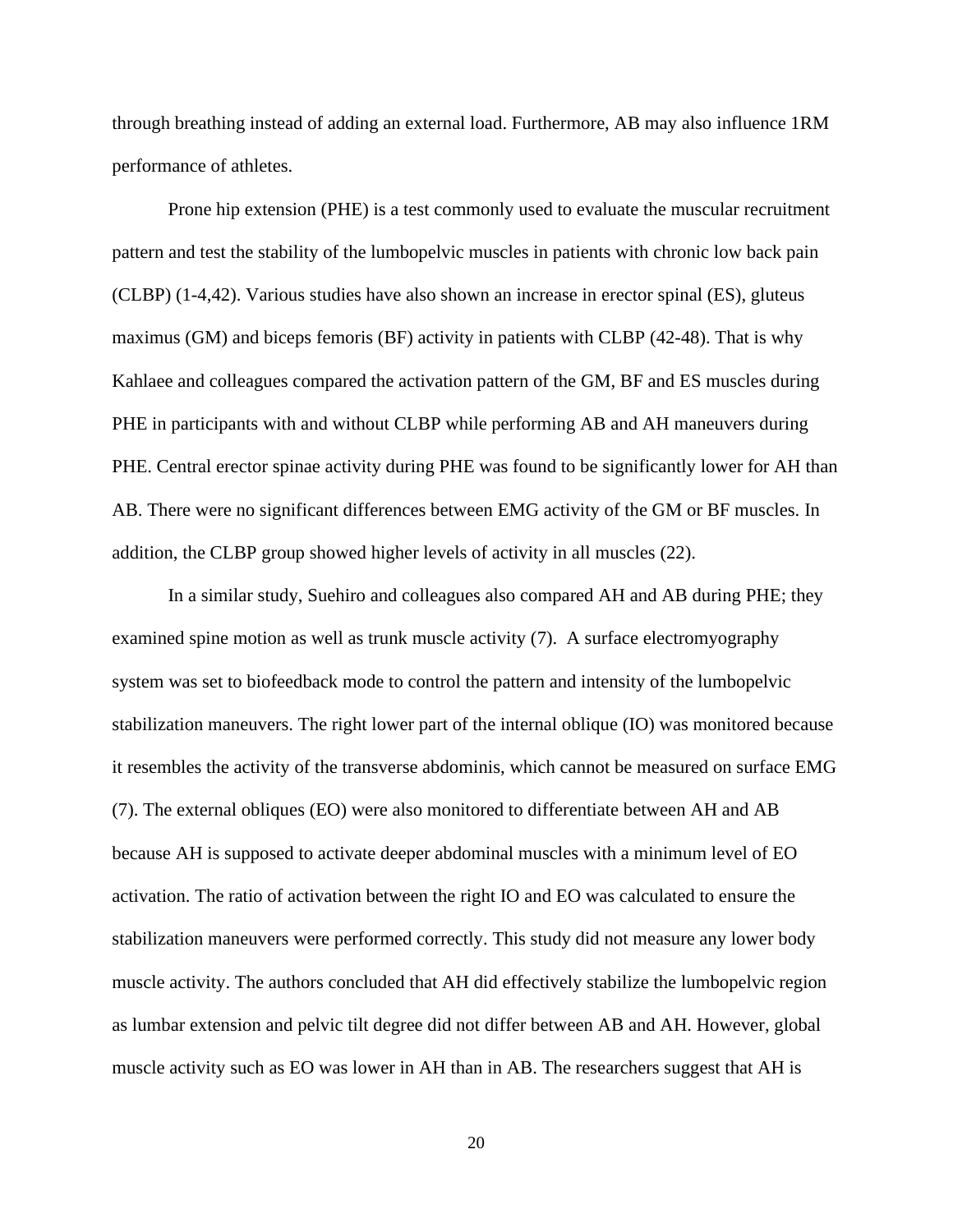recommended to effectively stabilize the lumbopelvic region during PHE without increasing global muscle activation.

#### Summary

The current literature review demonstrated that AB and AH are both sufficient to stabilize the lumbopelvic region. Although opinions differ on which maneuver is best to prevent LBP, a case can be made for both. The conclusions surrounding the maneuvers generally have been task specific. Limited research has been done comparing AH and AB during practical functional movements such as the back squat. Currently, most strength and conditioning professionals are trained to use core bracing but as this review has stated, AB causes more global muscle activation and may lead to undue stress on the spine and therefor cause LBP. The effects of these maneuvers on a complex maximal exertion movement such as the back squat, is unknown. Therefore, a comparison of the effect of AH and AB during a maximum squat protocol should be assessed via muscle activity on the abdominal muscles responsible for AH and AB and on the squat prime mover muscles.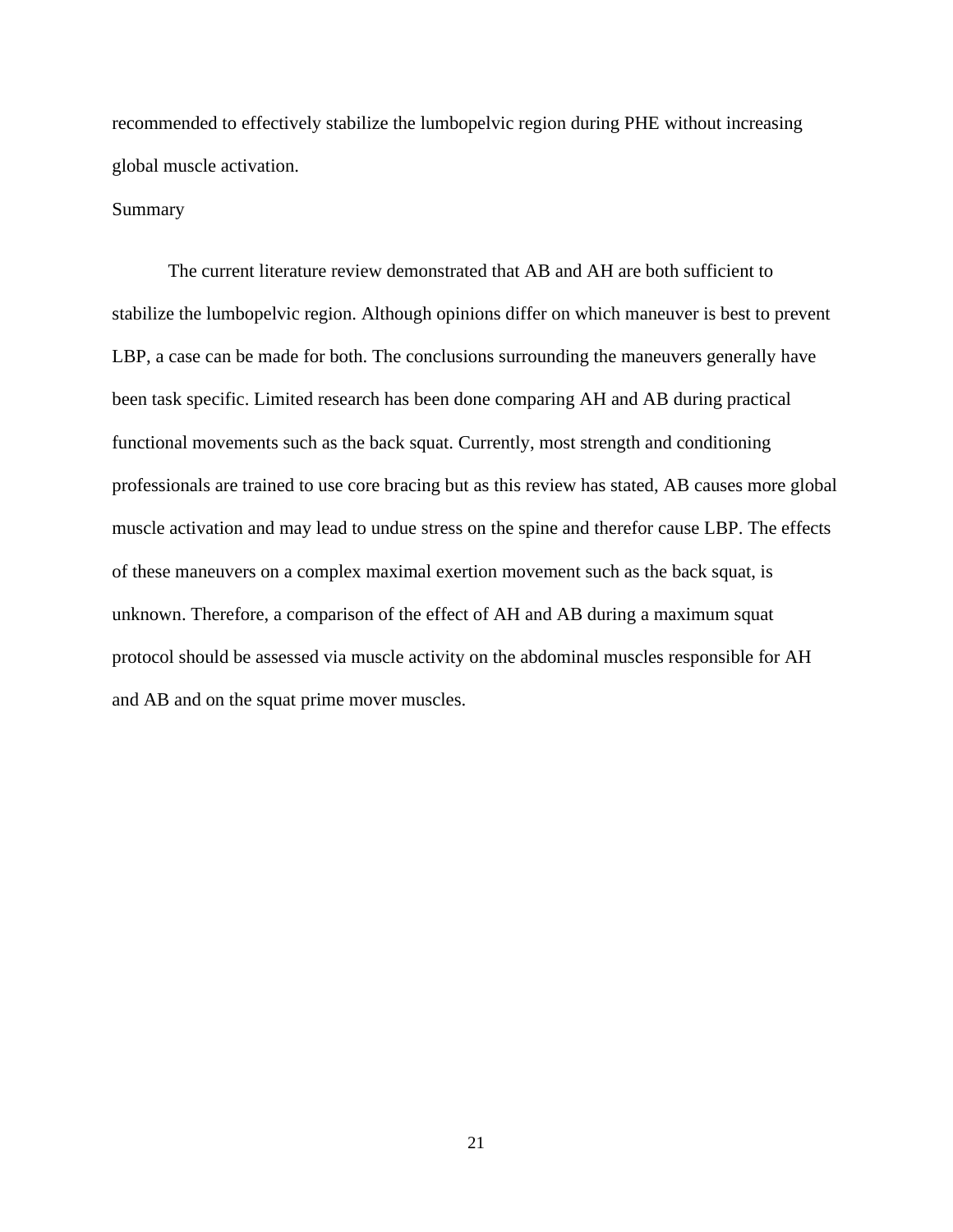#### CHAPTER III: CONCLUSIONS AND RECOMMENDATIONS

The current study found that AB and AH both increase the maximum amount of external weight lifted during a 1RM back squat protocol. There was no difference in muscle activity found when comparing control, AB and AH. Increases in external load can likely be accounted to the abdominal stabilizing cues ensuring proper squat mechanics by limiting pelvic and spinal movement. Another likely explanation is that the cueing of abdominal stabilizing maneuvers caused an increase in awareness of task-specific activation. This could have shifted the athletes focus from the weight to the task at hand. Either explanation is viable. The main finding of this study is that instructing abdominal stabilization cues before attempting a heavy back squat appears to increase maximum external load lifted.

The main limitation for this study was that the statistical power for the muscle activity data was very low. It is likely that a Type 2 error occurred during the EMG data collection, which makes the findings questionable and can explain why no increases in muscle activity were found. Future research should replicate the study with a larger sample size errors to assess if a higher statistical power will yield a significant difference in muscle activity. Additionally, researchers can look at instructing different task-specific activation cues to observe if the increase in external load will persist with any cue or just abdominal stabilization cues.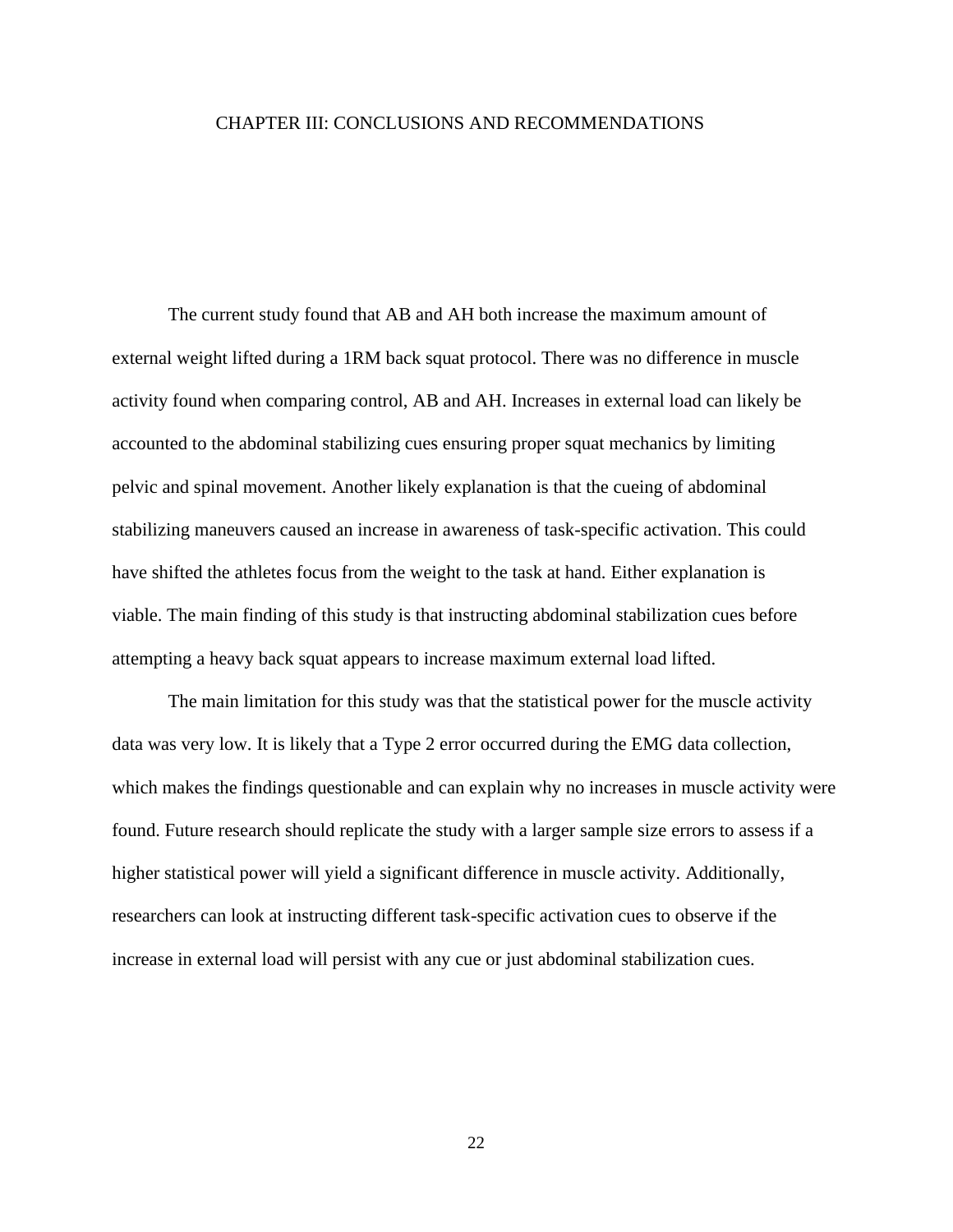#### REFERENCES

- 1. Cholewicki, J, Juluru, K, & McGill, SM. Intra-Abdominal Pressure Mechanism for Stabilizing the Lumbar Spine. *J Biomech*, 32: 13-17, 1999.
- 2. Cholewicki, J, Juluru, K, Radebold, A, Panjabi, MM, & McGill, SM. Lumbar Spine Stability Can Be Augmented with An Abdominal Belt and/or Increased Intra-AbdominalPressure. *Eur Spine J*, 8: 388-395, 1999.
- 3. O'Sullivan, PB., Phyty, GDM, Twomey, LT & Allison, GT. Evaluation of Specific Stabilizing Exercise in The Treatment of Chronic Low Back Pain with Radiologic Diagnosis ofSpondylolysis or Spondylolisthesis. *Eur Spine J*, 22: 2959-2967, 1997.
- 4. H-S Jung, S-Y Kang, J-H Park, H-S Cynn, H-S Jeon. EMG Activity and Force During Prone Hip Extension in Individuals with Lumbar Segmental Instability. *Man Ther,* 20, pp. 440-444, 2015.
- 5. Tayashiki, K., Takai, Y., Maeo, S., & Kanehisa, H. Intra-Abdominal Pressure and Trunk Muscular Activities During Abdominal Bracing and Hollowing. *Int J Sports Med* 37(02), 134-143, 2016.
- 6. Triplett, NT. *Essentials of Strength Training and Conditioning*. FourthEdition. Champaign, IL: Human Kinetics, 2016.
- 7. Suehiro, T., Mizutani, M., Watanabe, S., Ishida, H., Kobara, K., & Osaka, H. Comparison of Spine Motion and Trunk Muscle Activity Between Abdominal Hollowing and Abdominal Bracing Maneuvers During Prone Hip Extension*. J Bodyw Mov Ther18*(3), 482-488, 2014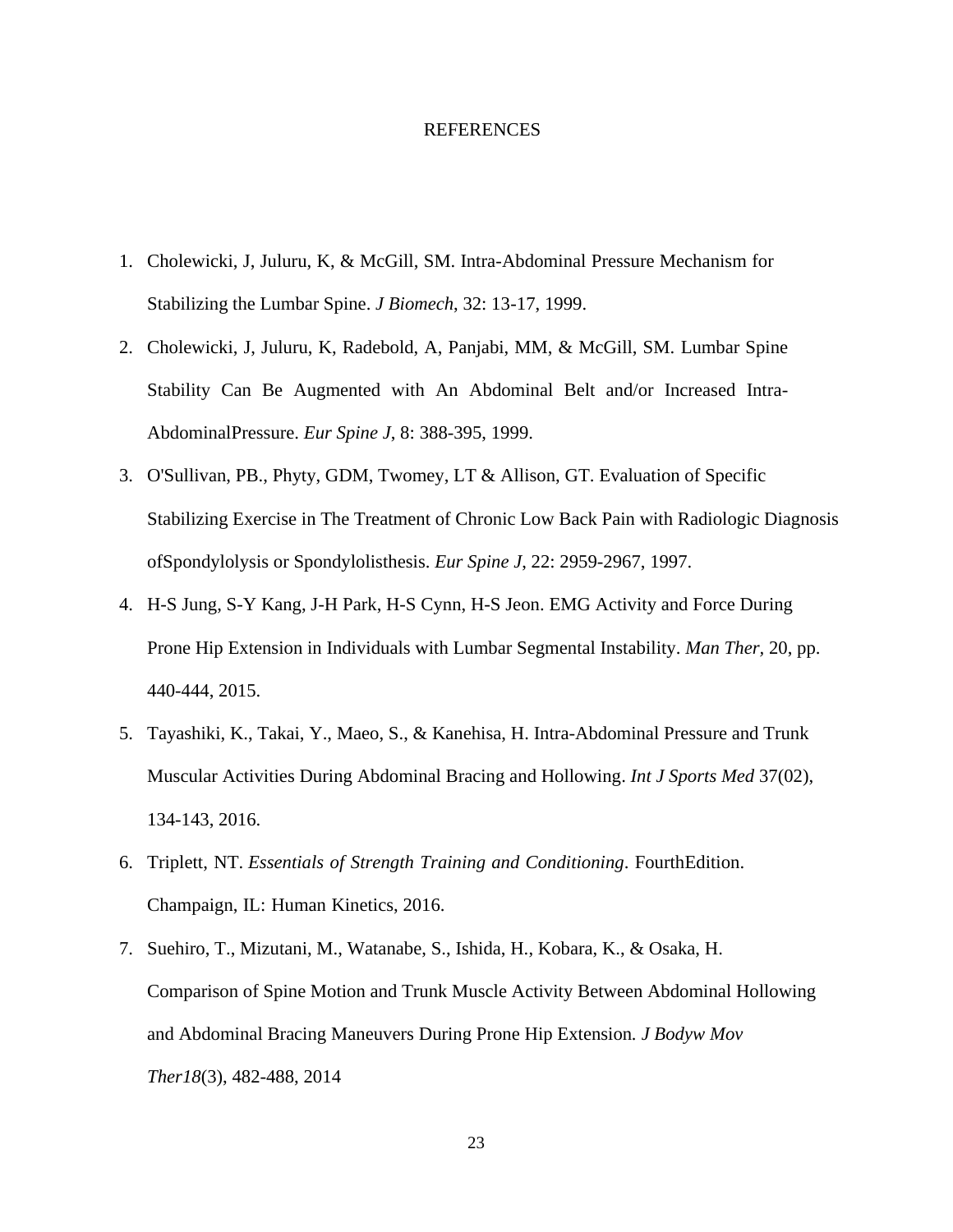- 8. Ghamkhar, L. Effect of The Abdominal Bracing Maneuver on Muscle Activity Pattern During Prone Hip Extension*. PTJ,* 3(3): 16-21, 2013.
- 9. Oh, J. S., Cynn, H. S., Won, J. H., Kwon, O. Y., & Yi, C. H. Effects of Performing an Abdominal Drawing-In Maneuver During Prone Hip Extension Exercises on Hip and Back Extensor Muscle Activity and Amount of Anterior Pelvic Tilt. *Journal of Orthop Sports Phys Ther 37*(6): 320-324, 2017.
- 10. Murphy, D. R., Byfield, D., McCarthy, P., Humphreys, K., Gregory, A. A., & Rochon, R. Interexaminer Reliability of The Hip Extension Test for Suspected Impaired Motor Control of The Lumbar Spine. *J Manip Physiol Ther 29*(5): 374-377, 2016.
- 11. Harris-Hayes, M., Van Dillen, L.R.., Sahrmann, S.A. Classification, Treatment and Outcomes of a Patient with Lumbar Extension Syndrome*. Physiother. Theory Pract* 21: 181-196, 2005
- 12. Comerford MJ, Mottram SL. (2001) Movement and Stability Dysfunction--Contemporary Developments. *Man Ther*. Feb;6(1):15-26. doi: 10.1054/math.2000.0388. PMID: 11243905.
- 13. Barbosa, AC., Martins, FM., Silva, AF et al. (2017). Activity of lower limb muscles during squat with and without abdominal drawing-in and Pilates breathing. *J Strength CondRes*, 31: 3018-3023
- 14. Stone MH, O'Bryant HS, McCoy L, Coglianese R, Lehmkuhl M, Schilling B. (2003) Power and Maximum Strength Relationships During Performance of Dynamic And Static Weighted Jumps*. J Strength Cond Res* 17: 140–147
- 15. Burden, A. M., Trew, M., & Baltzopoulos, V. (2003). Normalisation of gait EMGs: A reexamination. *Journal of Electromyography and Kinesiology*, 13, 519–532.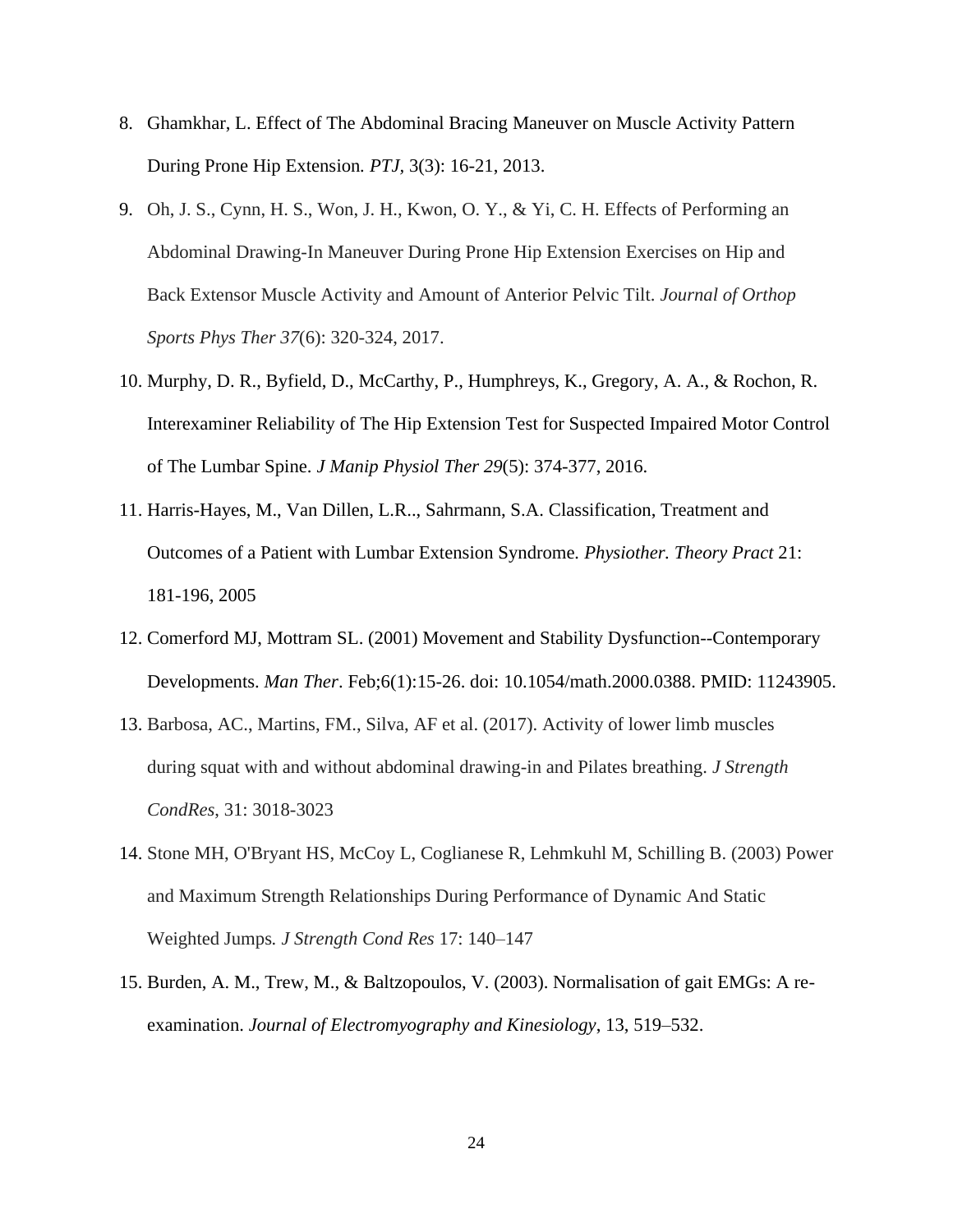- 16. Grgic, J., Lazinica, B., Schoenfeld, B. J., & Pedisic, Z. (2020). Test–retest reliability of the one-repetition maximum (1RM) strength assessment: a systematic review. *Sports Med. Int. Open*, *6*(1), 1-16.
- 17. Schoenfeld BJ. Squatting kinematics and kinetics and their application to exercise performance. *J Strength Cond Res* 24: 3497–3506, 2017.
- 18. Lamontagne, M., Kennedy, M. J., & Beaulé, P. E. The effect of cam FAI on hip and pelvic motion during maximum squat. *Clin. Orthop. Relat. Re* 467(3): 645-650, 2009
- 19. Mellalieu, S. D., & Shearer, D. *Mental skills training in strength and conditioning.* United Kingdom: Routledge, 2012.
- 20. Pasquet B, Carpentier A, Duchateau J. Specific Modulation of Motor Unit Discharge for A Similar Change in Fascicle Length During Shortening and Lengthening Contractions in Humans. *J Physiol* 577: 753–765, 2006.
- 21. Bryanton MA, Carey JP, Kennedy MD, Chiu LZF. Quadriceps Effort During Squat Exercise Depends on Hip Extensor Muscle Strategy. *Sport Biomech* 14:122–38, 2015.
- 22. Kim, D. W., & Kim, T. H. Effects of Abdominal Hollowing and Abdominal Bracing During Side-Lying Hip Abduction on The Lateral Rotation and Muscle Activity of the Pelvis. *J Exerc Rehabil* 14(2): 226–230, 2018.
- 23. Amir H. Kahlaee, Leila Ghamkhar, Amir M. Arab. Effect of The Abdominal Hollowing and Bracing Maneuvers on Activity Pattern of The Lumbopelvic Muscles During Prone Hip Extension in Subjects with or Without Chronic Low Back Pain: A Preliminary Study, *Manip Physiol Ther* 40(2):106-117, 2017.
- 24. Ishida H, Suehiro T, Kurozumi C, Watanabe S. Comparison Between the Effectiveness of Expiration and Abdominal Bracing Maneuvers in Maintaining Spinal Stability Following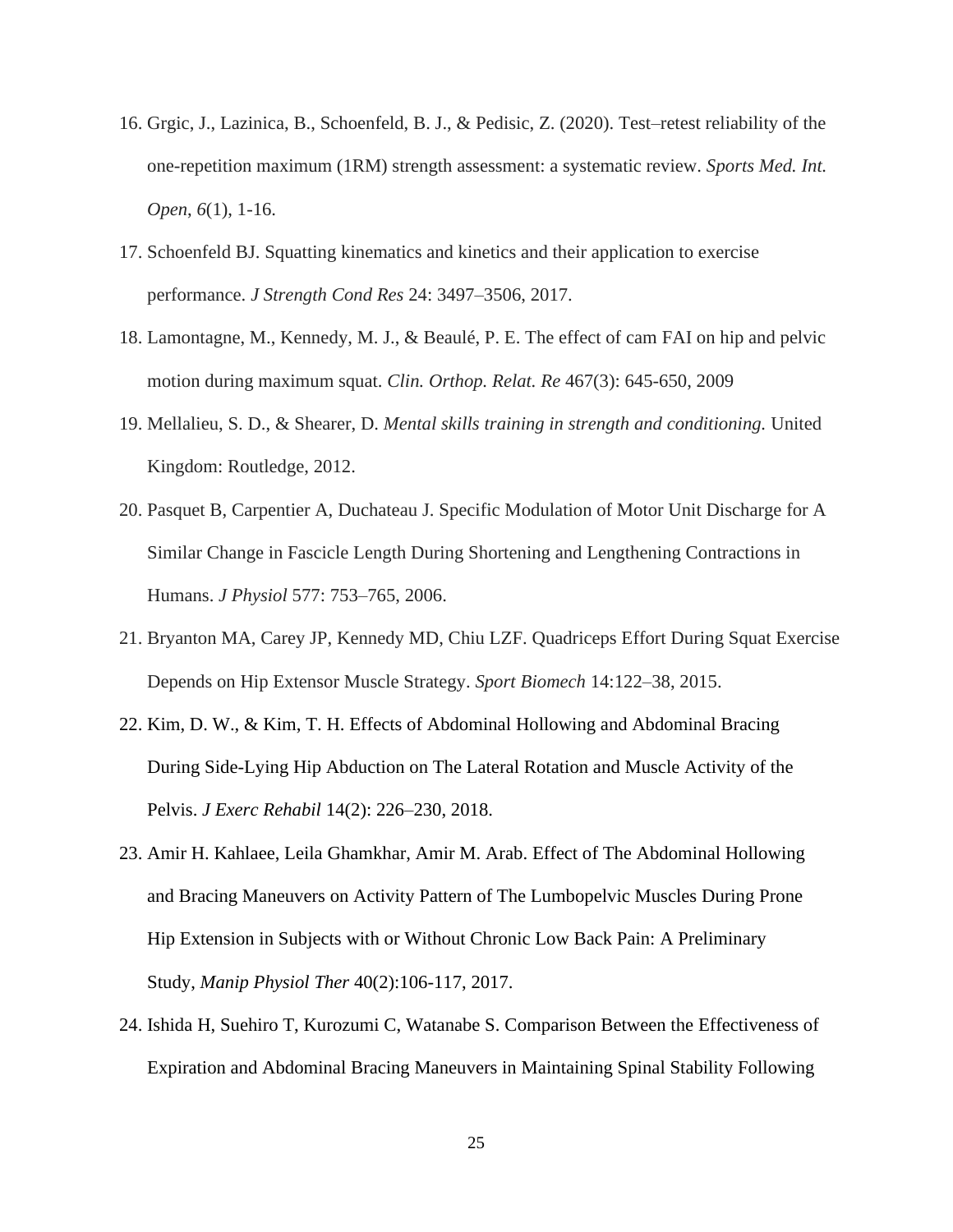Sudden Trunk Loading*. J Electromyogr Kinesiol* 26: 125–129, 2016.

- 25. Dupeyron, A., Hertzog, M., Micallef, J. P., & Perrey, S. Does an Abdominal Strengthening Program Influence Leg Stiffness During Hopping Tasks? *J Strength Cond Res 27*(8): 2129- 2133, 2013.
- 26. Reeve, A., & Dilley, A. Effects of Posture on The Thickness of Transversus Abdominis in Pain-Free Subjects. Man Ther 14(6): 679-684, 2009.
- 27. Slater LV, Hart JM. Muscle Activation Patterns During Different Squat Techniques*. J Strength Cond Res* 31: 667–676, 2017.
- 28. Buckner, Samuel L., et al*.* Determining Strength: A Case for Multiple Methods of Measurement. *Sports Med* 47.2: 193-195, 2017.
- 29. McBride, JM, Skinner, JW, Schafer, PC, Haines, TL, & Kirby, TJ. Comparison of Kinetic Variables and Muscle Activity During A Squat Vs. A Box Squat*. J Strength Cond Res*, 24: 3195-3199, 2010.
- 30. Levinger, I., Goodman, C., Hare, D.L., Jerums, G., Toia, D. and Selig, S. The Reliability of the 1RM Strength Test for Untrained Middle-Aged Individuals. *J. Sports Sci. Med* 12(3): 310-316, 2009.
- 31. English, K. L., Loehr, J. A., Laughlin, M. A., Lee, S. M., & Hagan, R. D. Reliability of Strength Testing Using the Advanced Resistive Exercise Device and Free Weights. *NASA Tech. Pap*, 2008.
- 32. Ribeiro, A.S., Nasimento, M.A., Salavador, E.P., et al. Reliability of One-Repetition Maximum Test in Untrained Young Adult Men and Women*. Isokinet Exerc Sci* 22: 175- 182, 2013.
- 33. Wisloff U, Castagna C, Helgerud J, Jones R, Hoff J. Strong Correlation of Maximal Squat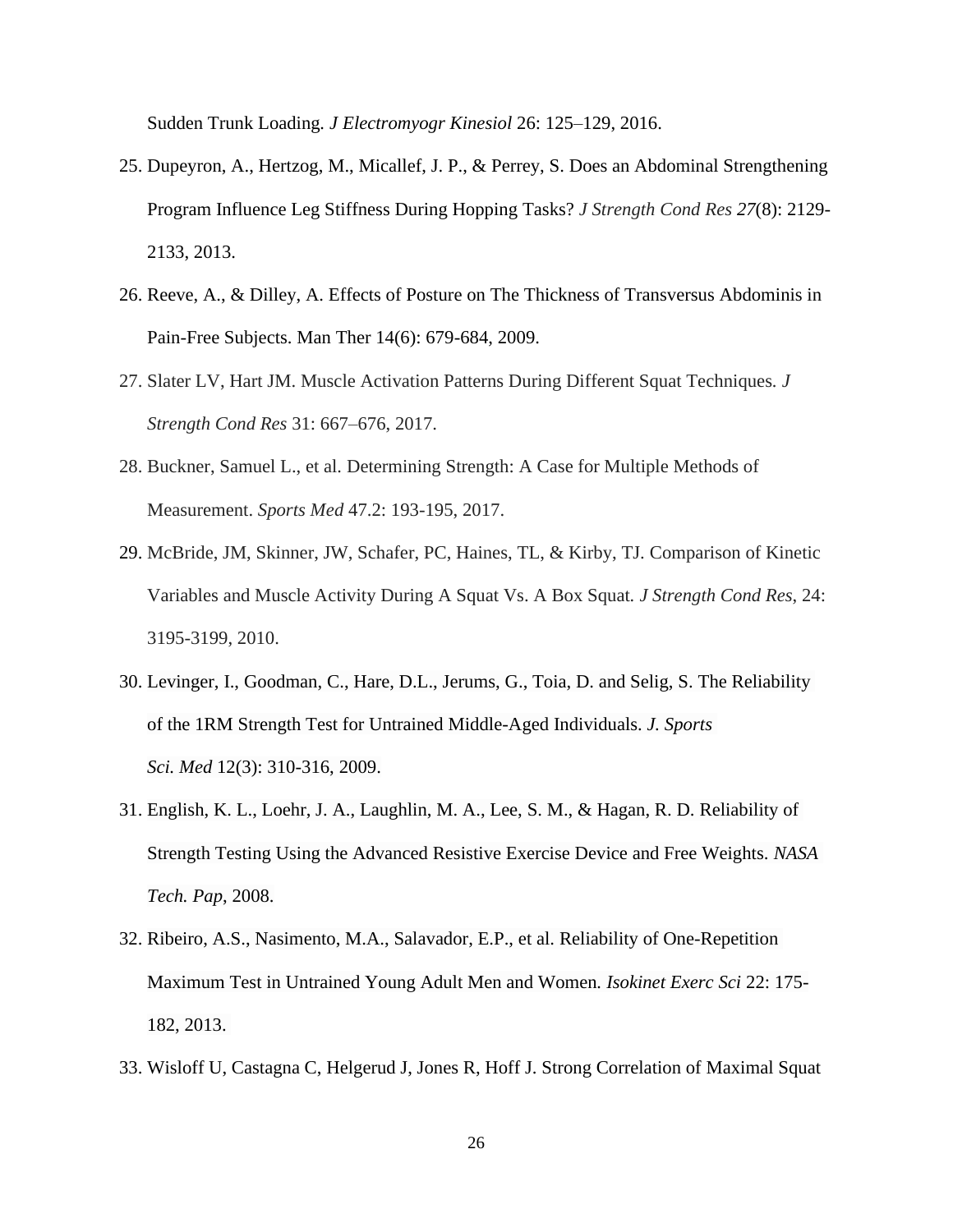Strength with Sprint Performance and Vertical Jump Height in Elite Soccer Players. *Br J Sports* Med 38: 285–288, 2004.

- 34. Urquhart, BG, Moir, GL, Graham, SM, and Connaboy, C. Reliability Of 1RM Split-Squat Performance and The Efficacy of Assessing Both Bilateral Squat and Split-Squat 1RM In A Single Session for Non–Resistance-Trained Recreationally Active Men. *J Strength Cond Res* 29(7): 1991-1998, 2015
- 35. Stone MH, Potteiger JA, Pierce KC, Proulx CM, O'Bryant HS, Johnson RL, Stone ME. Comparison of The Effects of Three Different Weight-Training Programs on One Repetition Maximum Squat*. J Strength Cond Res* 14: 332–337, 2000.
- 36. Anderson K, Behm DG. Trunk Muscle Activity Increases with Unstable Squat Movements. *Can J Appl Physiol* 30: 33–45, 2005
- 37. Brown, LE & Weir, JP. ASEP Procedures Recommendation I: Accurate Assessment of Muscular Strength and Power*. J. Exerc. Physiol Online* 49(3), 2001.
- 38. Hoff J. Training and Testing Physical Capacities for Elite Soccer Players*. J Sports Sci* 23: 573–582, 2005.
- 39. Cormie P, McGuigan MR, Newton RU. Adaptations in Athletic Performance After Ballistic Power Versus Strength Training*. Med Sci Sports Exerc* 42: 1582–1598, 2010.
- 40. McBride, Jeffrey M; Blow, Daniel; Kirby, Tyler J; Haines, Tracie L; Dayne, Andrea M; Triplett, N Travis. Relationship Between Maximal Squat Strength and Five, Ten, and Forty-Yard Sprint Times. *J. Strength Cond. Res* 23(6): 1633-1636, 2007.
- 41. de Hoyo, M; Gonzalo-Skok, O; Sañudo, B; et al. Comparative Effects of In-Season Full-Back Squat, Resisted Sprint Training, and Plyometric Training on Explosive Performance In U-19 Elite Soccer Players. *J. Strength Cond. Res 30(2):* 368-377, 2016.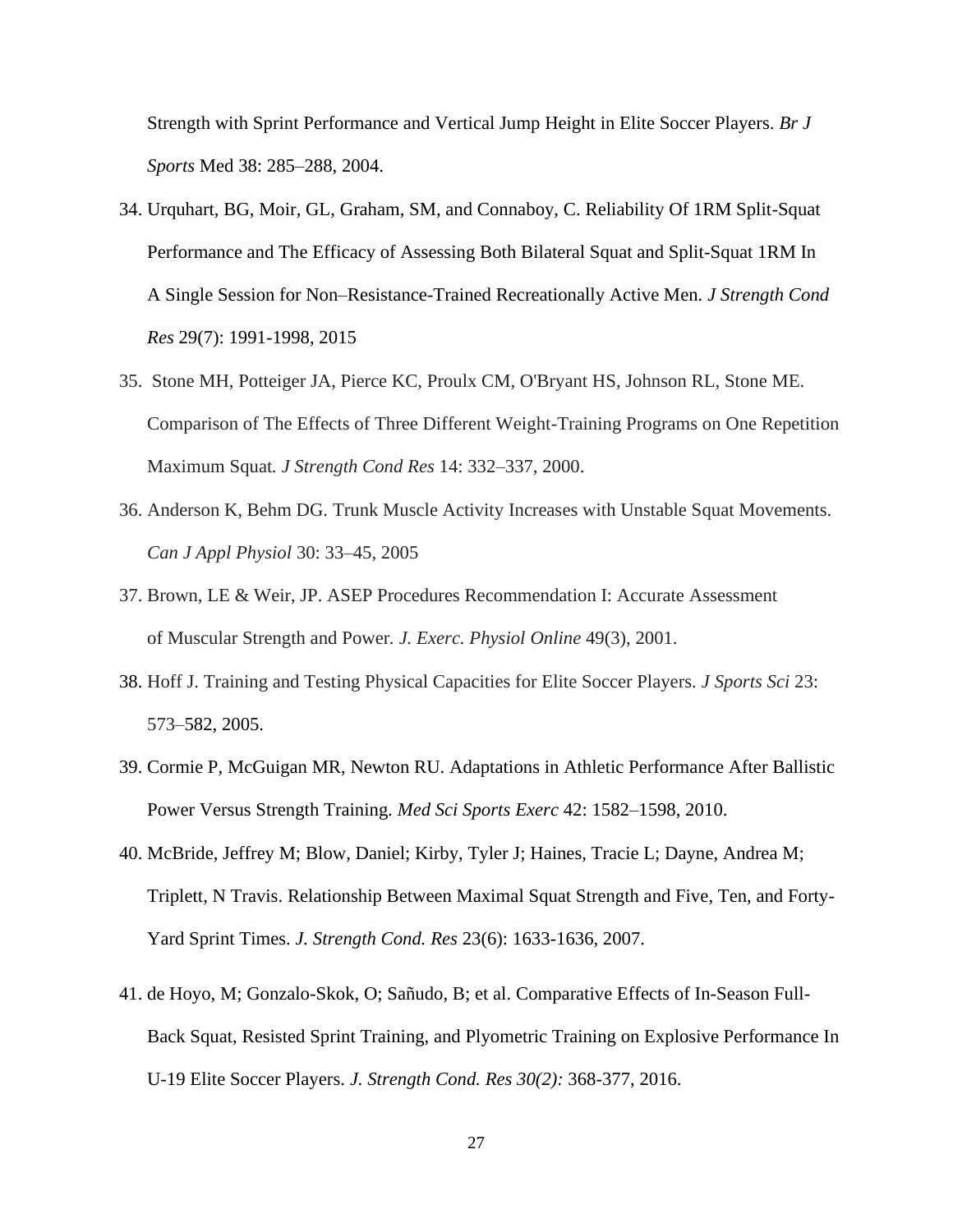- 42. Steffens, D, Maher, CG, Pereira, LS et al. Prevention of Low Back Pain: A SystematicReview and Meta-Analysis*. JAMA Intern Med* 176: 199-208, 2016.
- 43. Marshall PW, Desai I, Robbins DW. Core Stability Exercises in Individuals with and Without Chronic Nonspecific Low Back Pain. *J Strength Cond Res* 25(12):3404-11, 2011.
- 44. Vaičienė, G., Berškienė, K., Slapsinskaite, A., Mauricienė, V., & Razon, S. Not Only Static: Stabilization Maneuvers in Dynamic Exercises - A Pilot Study. *PloS one 13*(8), 2018.
- 45. Bezerra, E. S., Simão, R., Fleck, S. J., Paz, G., Maia, M., Costa, P. B., & Serrão, J. C. Electromyographic Activity of Lower Body Muscles During the Deadlift and Still-Legged Deadlift*. J. Exerc. Physiol. Online* 16(3): 30-39, 2013.
- 46. K.N. Park, C.H. Yi, H.S. Jeon, W.H. Lee, S.M. Ha, S.J. Kim, O.Y. Kwon. Effects of Lumbopelvic Neutralization on The Electromyographic Activity, Lumbopelvic And Knee Motion During Seated Knee Extension in Subjects with Hamstring Shortness. *J. Phys. Ther*. Sci 24(1): 17-22, 2012.
- 47. Ross M*.* Therapeutic Exercise for Spinal Segmental Stabilization in Low Back Pain: Scientific Basis and Clinical Approach. *Physc Ther* 79(8):801, 1999.
- 48. Hodges PW, Richardson CA. Altered Trunk Muscle Recruitment in People with Low Back Pain with Upper Limb Movement at Different Speeds*. Arch Phys Med Rehabil* 80(9):1005- 12, 1999.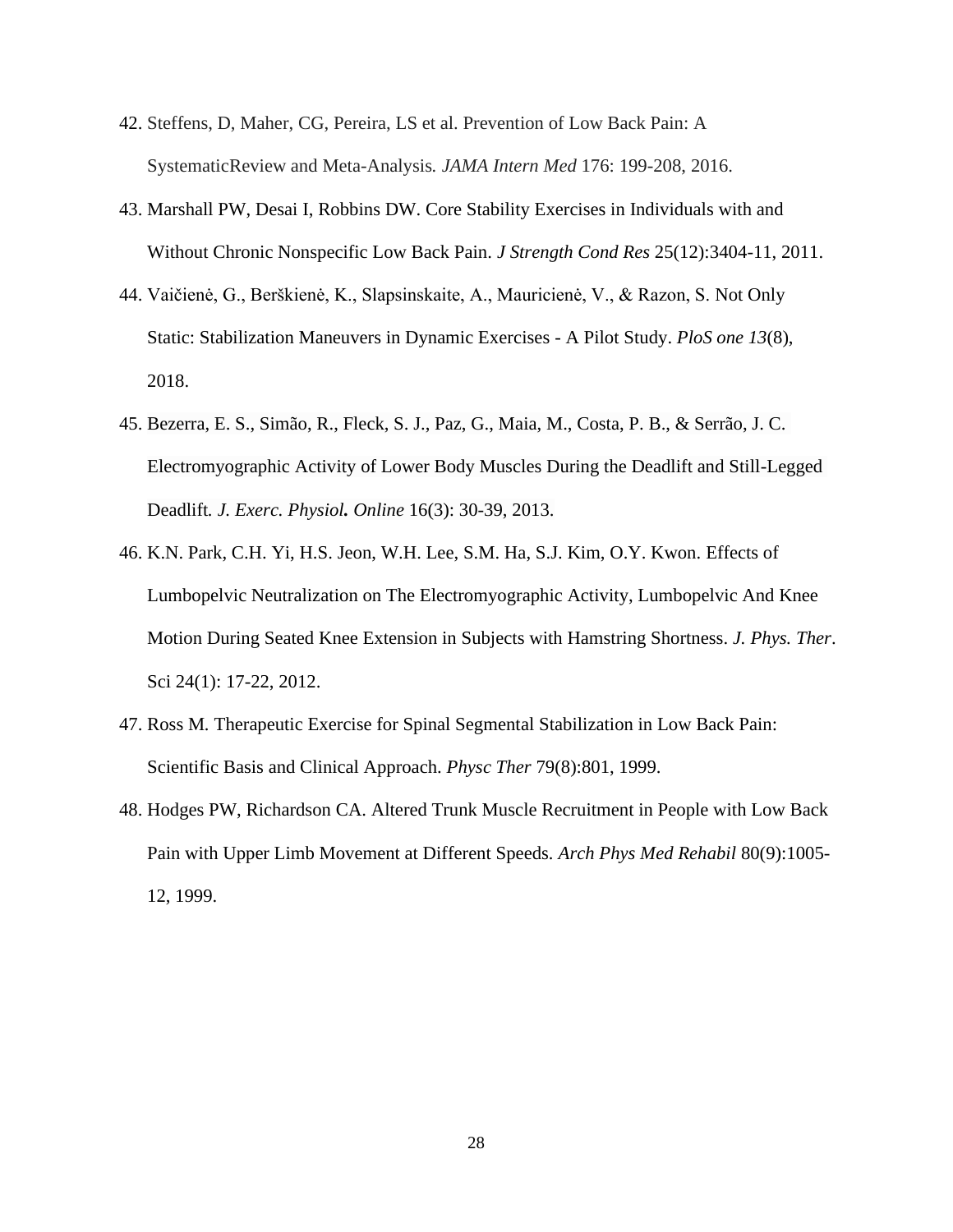## APPENDIX A

# **CONSENT TO ACT AS HUMAN SUBJECT** Research Study by Caro Els in the Masters of Exercise Science Program Northern Michigan University

### **ACTIVITY OF LOWER BODY MUSCLES DURING MAX SQUAT PROTOCOL WITH DIFFERENT ABDOMINAL STABILIZING TECHNIQUES**

Subject Name (print): \_\_\_\_\_\_\_\_\_\_\_\_\_\_\_\_\_\_\_\_\_\_\_\_\_\_\_\_ Date: \_\_\_\_\_\_\_\_\_\_\_\_\_\_\_\_\_\_\_\_\_

- 1. I hereby volunteer to participate as a subject in maximum effort exercise testing. I understand that I will undergo this testing as part of the study entitled "Activity of Lower Body Muscles During Max Squat Protocol with Different Abdominal Stabilizing Techniques". The purpose of this study is to determine the difference between lower limb muscle activity under different abdominal stabilizing cues.
- 2. I hereby authorize Randall L. Jensen, Caro I Els and/ or assistants, as selected by them, to take me through the following testing procedures:
	- a. I understand that I am being asked to complete a max back squat protocol under different abdominal stabilizing cues.
	- b. I understand that I will be testing once a week, on the same day and at the same time, for three consecutive weeks.
	- c. I understand that the testing will take place in the Exercise Science lab and the Superior Dome Weight room.
	- d. I understand that I will have 6 electrodes placed on the skin, and all on the left side of the body: one on each of the rectus abdominis (center abdominal), external oblique (outer abdominal), erector spinae (center lower back), rectus femoris (center quad), biceps femoris (center hamstring), and the gluteus maximus (glute) to assess muscle activity, via electromyography, while completing a 1RM squat protocol. For the application of each EMG, the site of attachment will be shaved and lightly abraded to allow for maximal contact.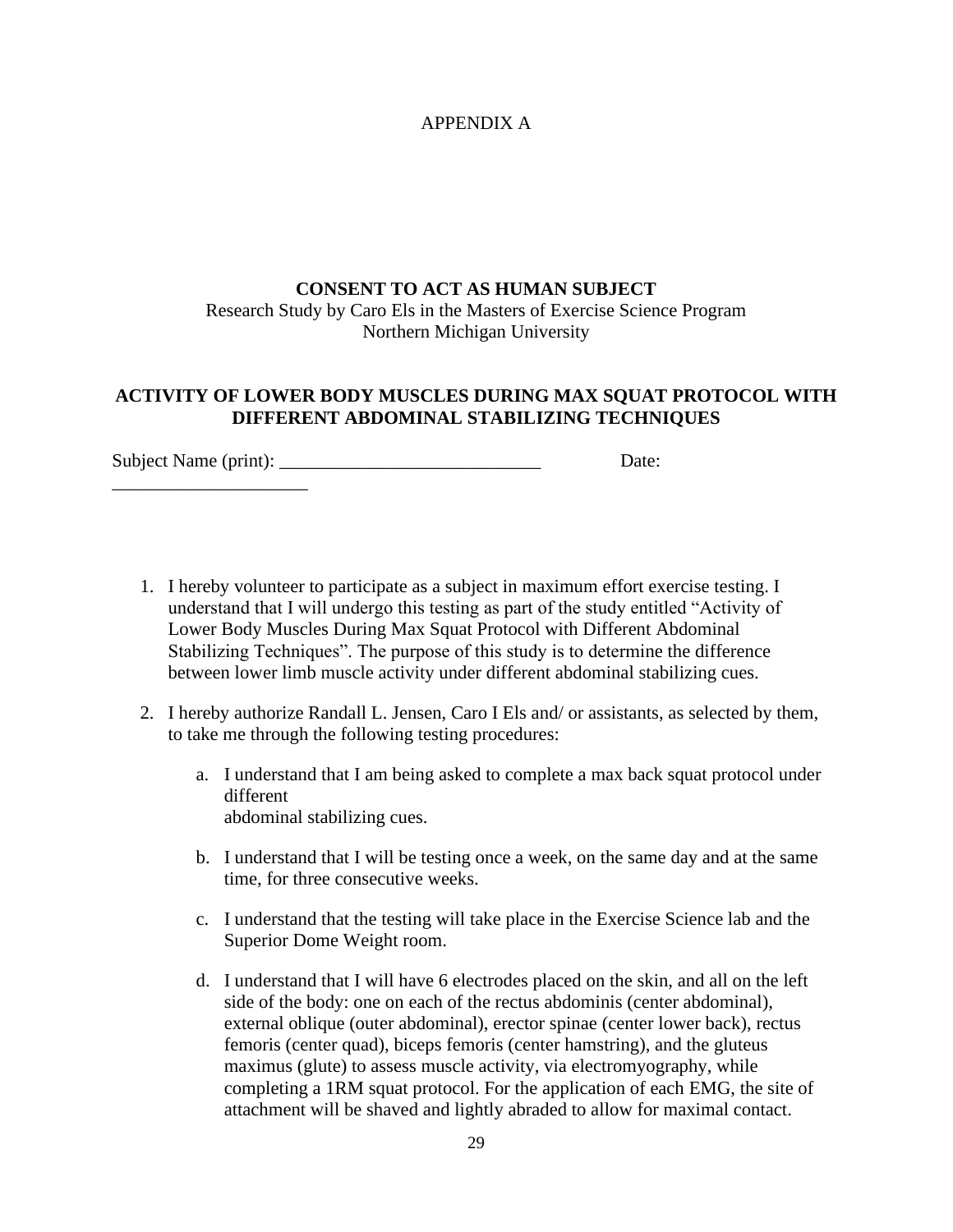3. The procedures outlined in the first paragraph has been explained to me.

I understand that the procedure described involve the following risks and/ or discomforts: temporary muscle fatigue, pain and soreness is expected. I understand that there are risks of failing, falling, and musculoskeletal injury during the testing. Skin irritation may occur from EMG electrodes, although it is very unlikely.

I am also aware that I can withdraw from this study at any time at my own discretion. I should cease any test if I experience abnormalities like dizziness, light-headedness or shortness of breath. To avoid any such risks, I understand that the examiners shall adopt the necessary measures to prevent these risks such as monitoring my movement during the exercise.

- 4. I understand that the following benefits will be derived from my participation: The benefits of this study include a better understanding of abdominal muscle activity with different stabilizing cues during a maximum effort back squat. No compensation will be given to participating athletes, but the study could benefit the strength and conditioning and the athletic community by providing results that can be used to increase performance and working maxes while providing the adequate lumbar stabilization. This study will benefit athletes and coaches alike. Results could alter coach's way of instruction to increase results and maximize performance.
- 5. I understand that Randall L. Jensen, Caro I Els and assistants, as selected by them, will answer any inquiries that I may have concerning any of the procedures.
- 6. I understand that my personal data will be kept confidential and only available upon my written request. I also understand that if the data were to be published, there will be no association between myself and the reported data.
- 7. I understand that I will not be compensated for my participation in this study.
- 8. I understand that if physical injury were to occur during my participation, compensation will not be provided. If injury occurs, emergency first aid will be provided and the EMS system will be activated.
- 9. I understand that I may terminate participation in this study at any time without prejudice to future care or any possible reimbursement of expenses, compensation, employment or team status.
- 10. I understand that if I have any further questions regarding my rights as a participant in a research project I may contact Dr. Eckhardt, Dean of Graduate Education and Research at Northern Michigan University (906-227-2300) [leckert@nmu.edu.](mailto:leckert@nmu.edu) Any questions I have regarding the nature of this research project will be answered by Dr. Randall Jensen (906-227-1184) [rajensen@nmu.edu](mailto:rajensen@nmu.edu) or Caro Els (906-373-9660) [cels@nmu.edu.](mailto:cels@nmu.edu)

I have carefully read the above "Informed Consent Statement". The nature, risks, demands, and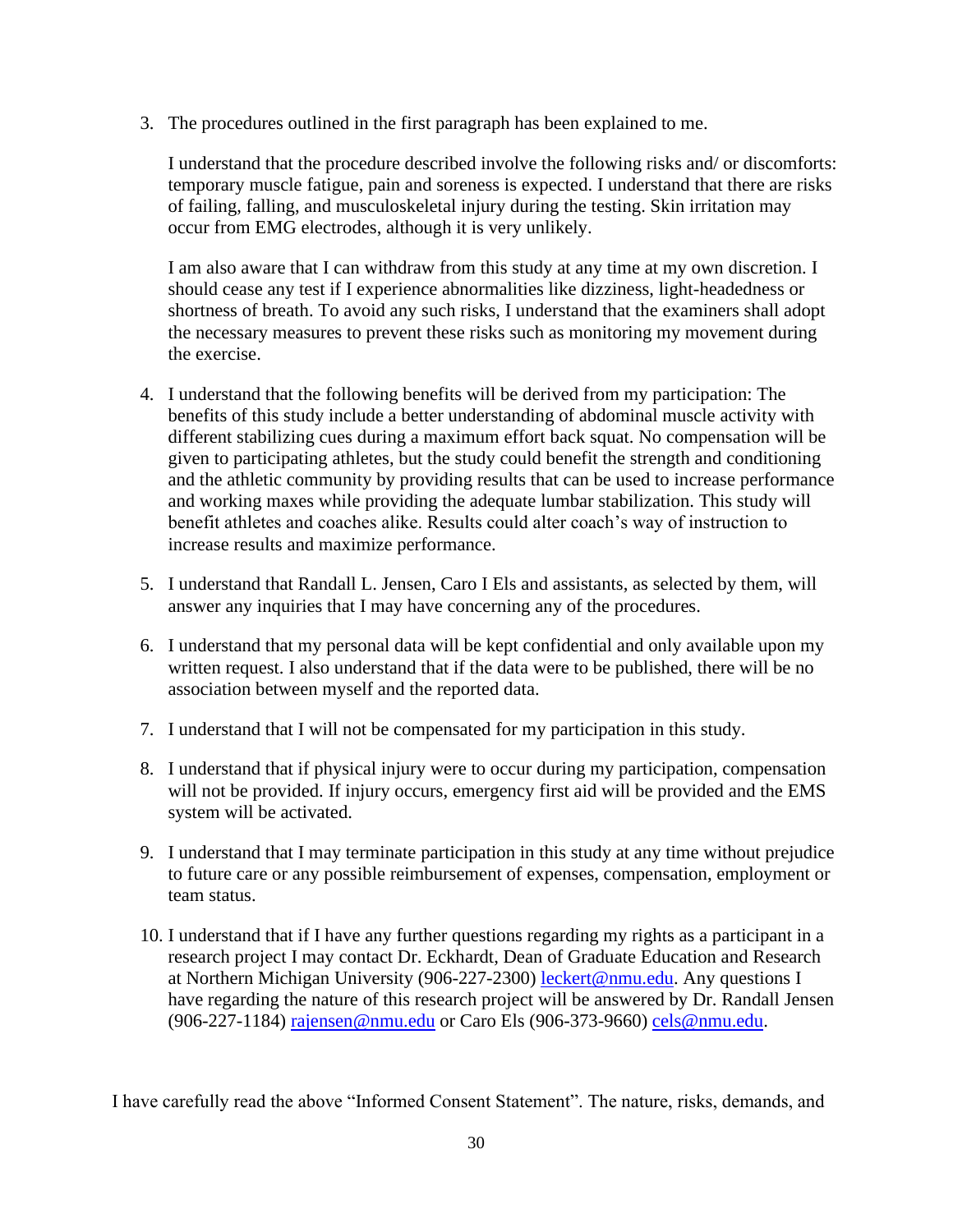benefits have been explained to me. I understand that I can ask questions at any time and withdraw from participating without any consequences. I also understand that this consent form will be kept separate from data collection in this project to maintain anonymity and confidentiality. Access to this document is restricted to principle investigator.

X Participant

Date

X

Principal Investigator

Date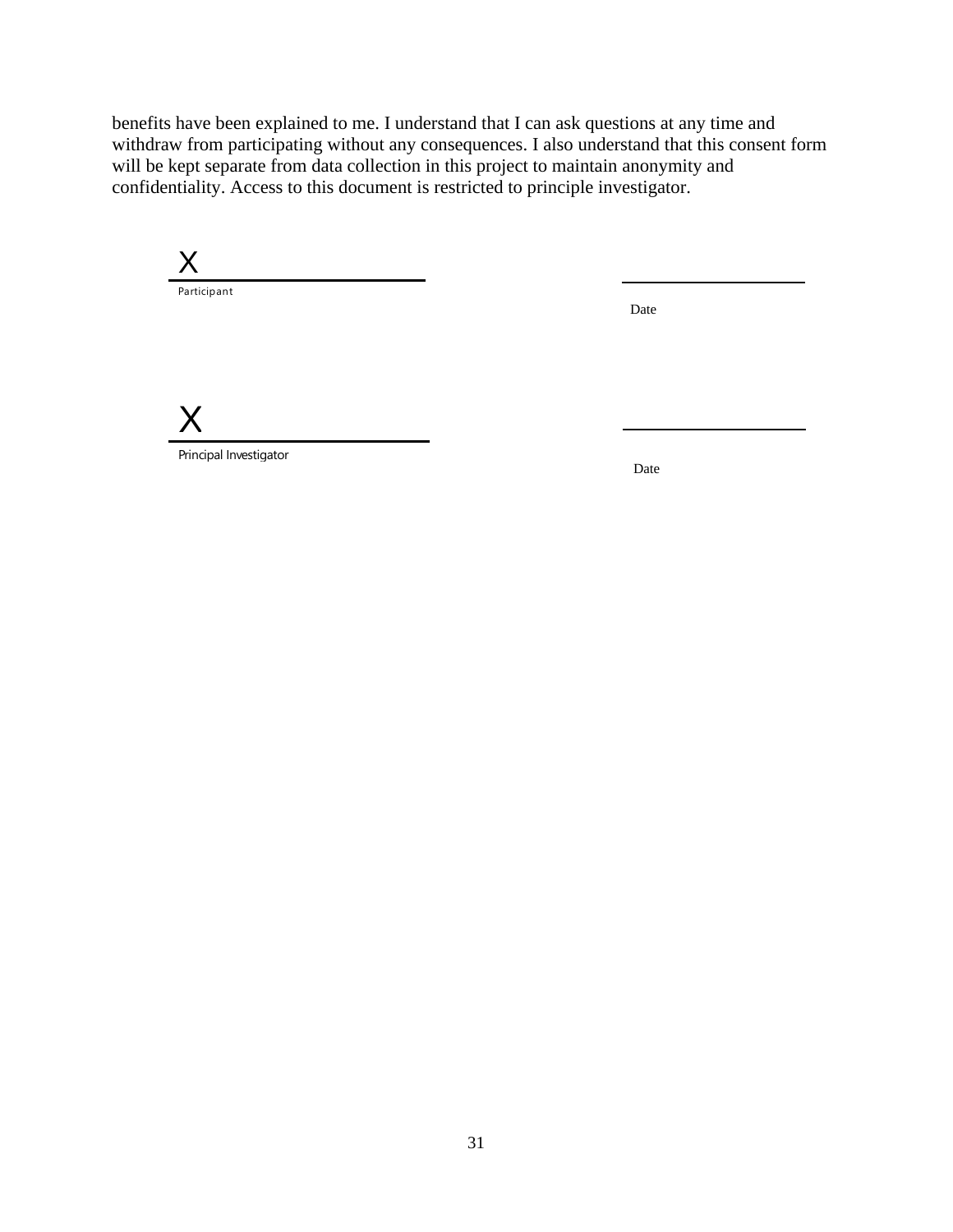#### APPENDIX B

# **INTERNATIONAL PHYSICAL ACTIVITY QUESTIONNAIRE (August 2002)**

#### **SHORT LAST 7 DAYS SELF-ADMINISTERED FORMAT**

### **FOR USE WITH YOUNG AND MIDDLE-AGED ADULTS (15-69 years)**

The International Physical Activity Questionnaires (IPAQ) comprises a set of 4 questionnaires. Long (5 activity domains asked independently) and short (4 generic items) versions for use by either telephone or selfadministered methods are available. The purpose of the questionnaires is to provide common instruments that can be used to obtain internationally comparable data onhealth–related physical activity.

#### *Background on IPAQ*

The development of an international measure for physical activity commenced in Geneva in 1998 and was followed by extensive reliability and validity testing undertaken across 12 countries (14 sites) during 2000. The final results suggest that these measures have acceptable measurement properties for use in many settings and in different languages, and are suitable for national population-based prevalence studies of participation in physical activity.

#### *Using IPAQ*

Use of the IPAQ instruments for monitoring and research purposes is encouraged. It is recommended that no changes be made to the order or wording of the questions as this willaffect the psychometric properties of the instruments.

#### *Translation from English and Cultural Adaptation*

Translation from English is supported to facilitate worldwide use of IPAQ. Information on the availability of IPAQ in different languages can be obtained at [www.ipaq.ki.se. I](http://www.ipaq.ki.se/)f a new translation is undertaken we highly recommend using the prescribed back translation methodsavailable on the IPAQ website. If possible please consider making your translated version of IPAQ available to others by contributing it to the IPAQ website.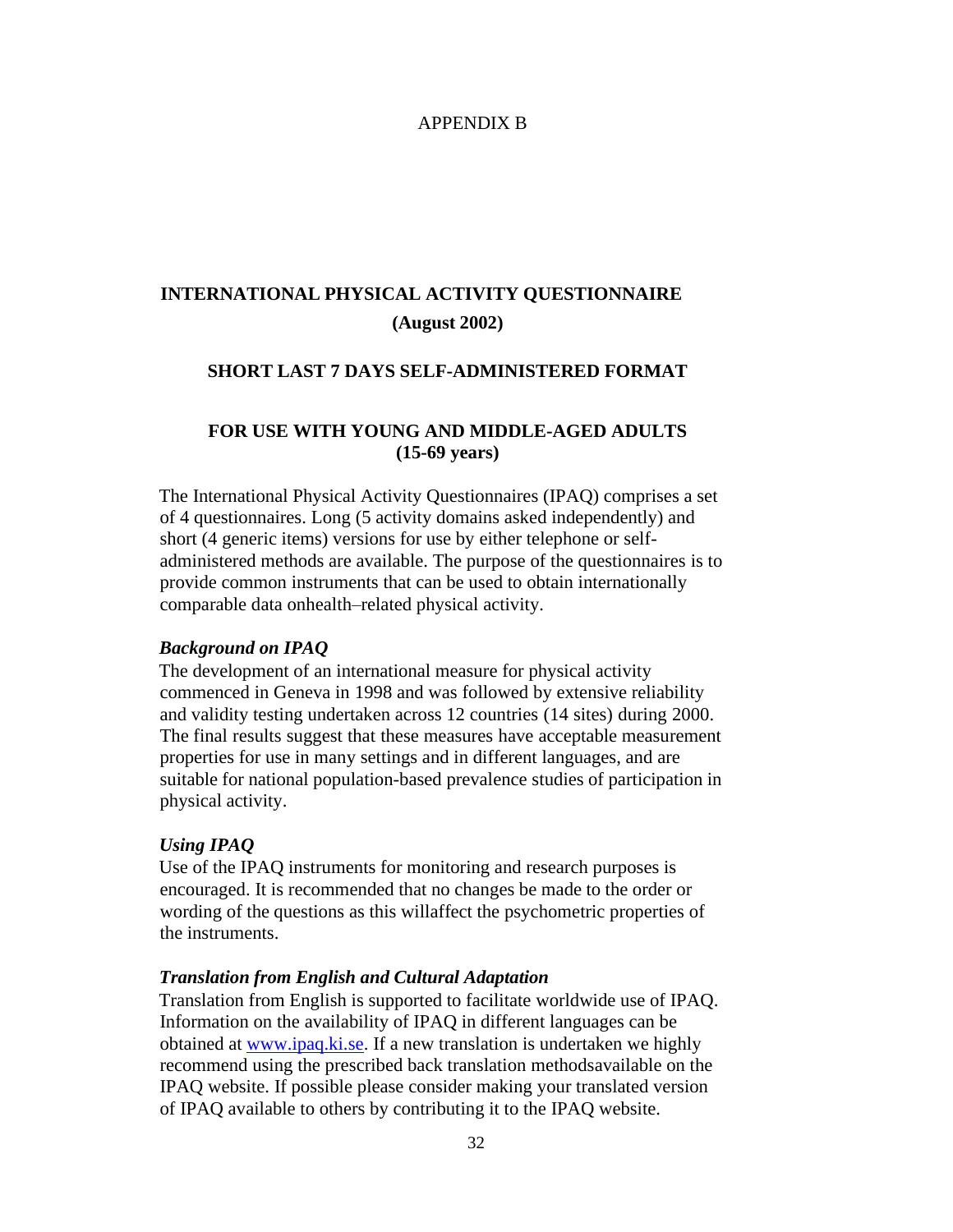Further details on translation and cultural adaptation can be downloaded from the website.

## *Further Developments of IPAQ*

International collaboration on IPAQ is on-going and an *International Physical ActivityPrevalence Study* is in progress. For further information see the IPAQ website.

### *More Information*

More detailed information on the IPAQ process and the research methods used in the development of IPAQ instruments is available at [www.ipaq.ki.se](http://www.ipaq.ki.se/) and Booth, M.L. (2000). *Assessment of Physical Activity: An International Perspective*. Research Quarterly for Exerciseand Sport, 71 (2): s114-20. Other scientific publications and presentations on the use of IPAQ are summarized on the website.

# **INTERNATIONAL PHYSICAL ACTIVITY QUESTIONNAIRE**

We are interested in finding out about the kinds of physical activities that people do as part of their everyday lives. The questions will ask you about the time you spent being physically active in the **last 7 days**. Please answer each question even if you do not consider yourself to be an active person. Please think about the activities you do at work, as part of your house and yard work, to get from place to place, and in your sparetime for recreation, exercise or sport.

Think about all the **vigorous** activities that you did in the **last 7 days**. **Vigorous** physical activities refer to activities that take hard physical effort and make you breathemuch harder than normal. Think *only* about those physical activities that you did for atleast 10 minutes at a time.

1. During the **last 7 days**, on how many days did you do **vigorous** physicalactivities like heavy lifting, digging, aerobics, or fast bicycling?

# **days per week**

No vigorous physical activities *Skip to question 3*

2. How much time did you usually spend doing **vigorous** physical activities on oneof those days?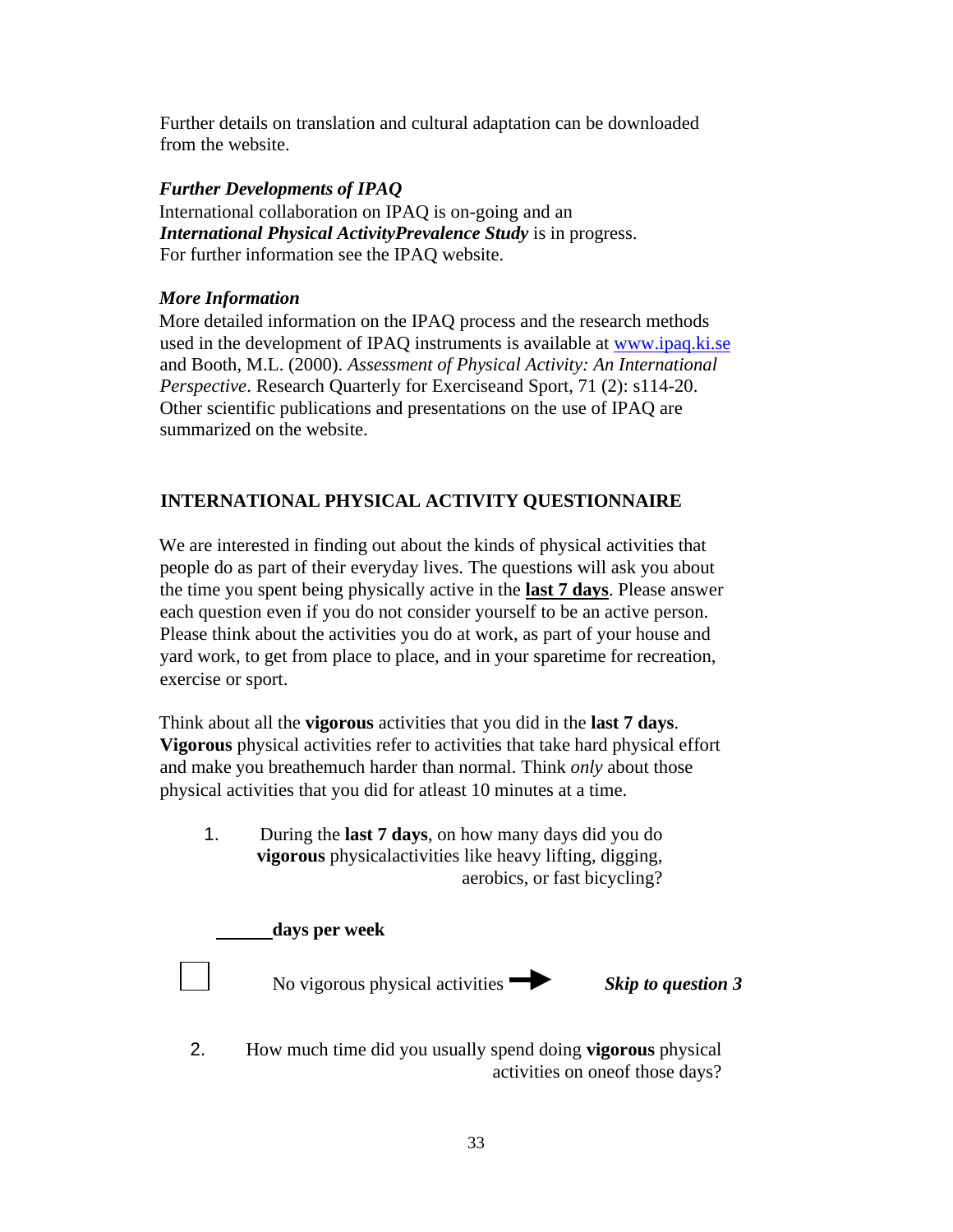| hours per day       | minutes per day |
|---------------------|-----------------|
| Don't know/Not sure |                 |

Think about all the **moderate** activities that you did in the **last 7 days**. **Moderate** activities refer to activities that take moderate physical effort and make you breathe somewhat harder than normal. Think only about those physical activities that you didfor at least 10 minutes at a time.

3. During the **last 7 days**, on how many days did you do **moderate**  physical activities like carrying light loads, bicycling at a regular pace, or doubles tennis?Do not include walking.

|    | days per week                                                                                          |                    |
|----|--------------------------------------------------------------------------------------------------------|--------------------|
|    | No moderate physical activities                                                                        | Skip to question 5 |
| 4. | How much time did you usually spend doing <b>moderate</b> physical<br>activities on one of those days? |                    |
|    | hours per day minutes per day                                                                          |                    |
|    | Don't know/Not sure                                                                                    |                    |

Think about the time you spent **walking** in the **last 7 days**. This includes at work and athome, walking to travel from place to place, and any other walking that you have done solely for recreation, sport, exercise, or leisure.

Don't know/Not sure

5. During the **last 7 days**, on how many days did you **walk** for at least 10 minutesat a time?

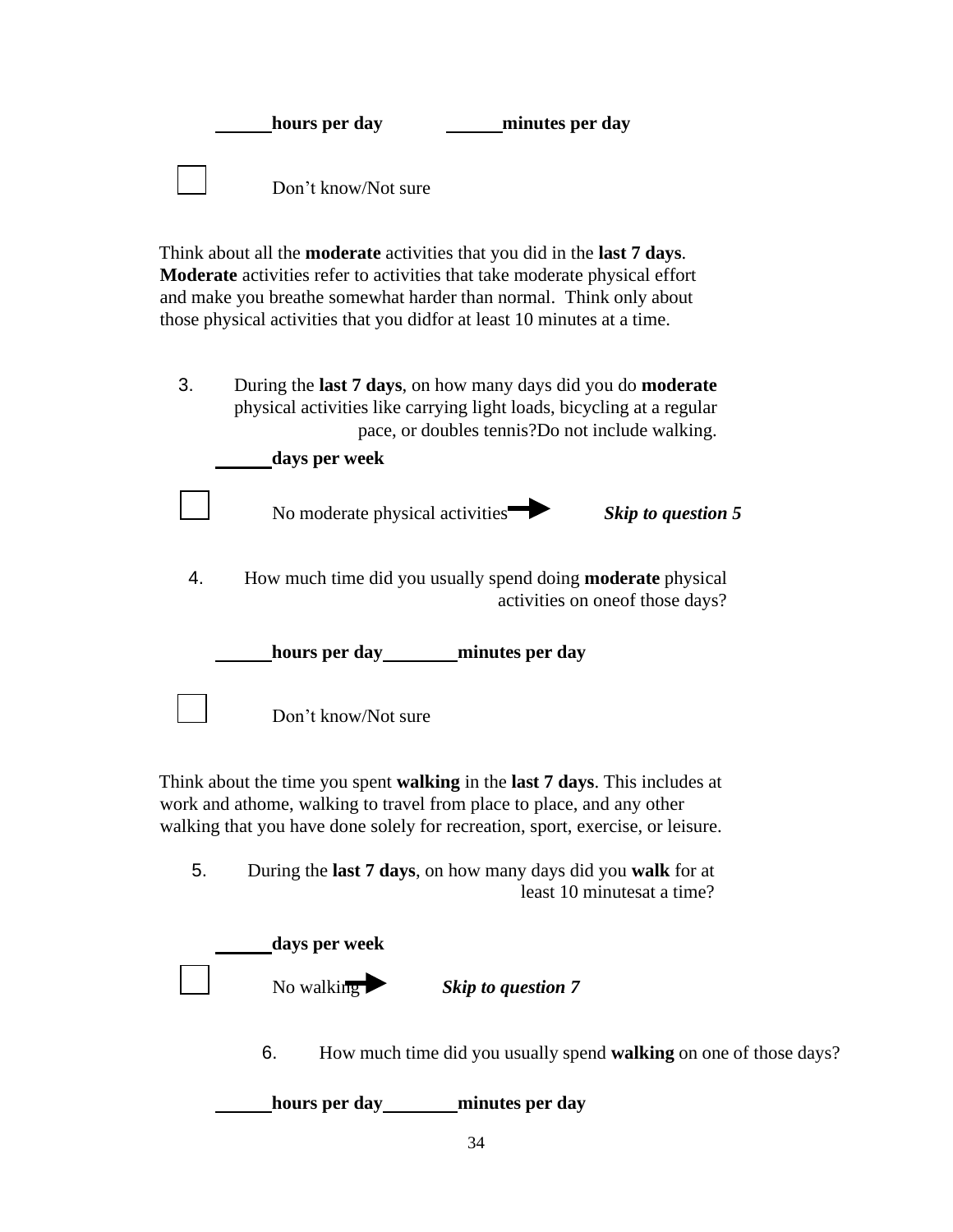| Don't know/Not sure |
|---------------------|
|                     |

The last question is about the time you spent **sitting** on weekdays during the **last 7 days**. Include time spent at work, at home, while doing course work and during leisuretime. This may include time spent sitting at a desk, visiting friends, reading, or sitting orlying down to watch television.

7. During the **last 7 days**, how much time did you spend **sitting** on a **week day**?

**hours per** day **minutes per** day Don't know/Not sure

**This is the end of the questionnaire, thank you for participating.**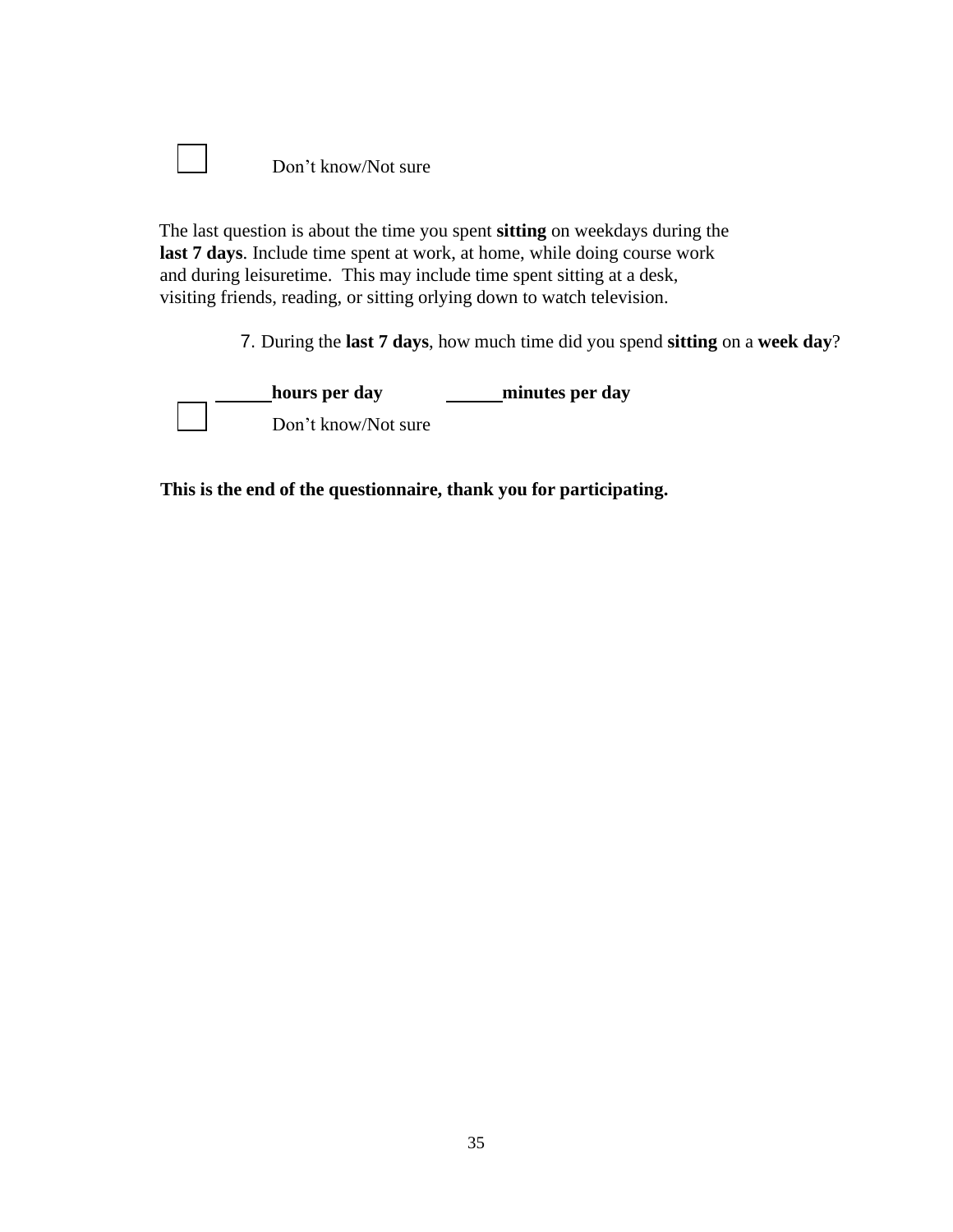## APPENDIX C

General strength and conditioning warm up:

Leg swings x 10 each way

Forward lunge with rotation x 5 each side

Forward lunge with lean x 5 each side

Bodyweight squat x 10

Walking hamstring stretch x 10 each side

Low lunge holds on bench x 5 each side

Runners lunge with rotation x 5 each way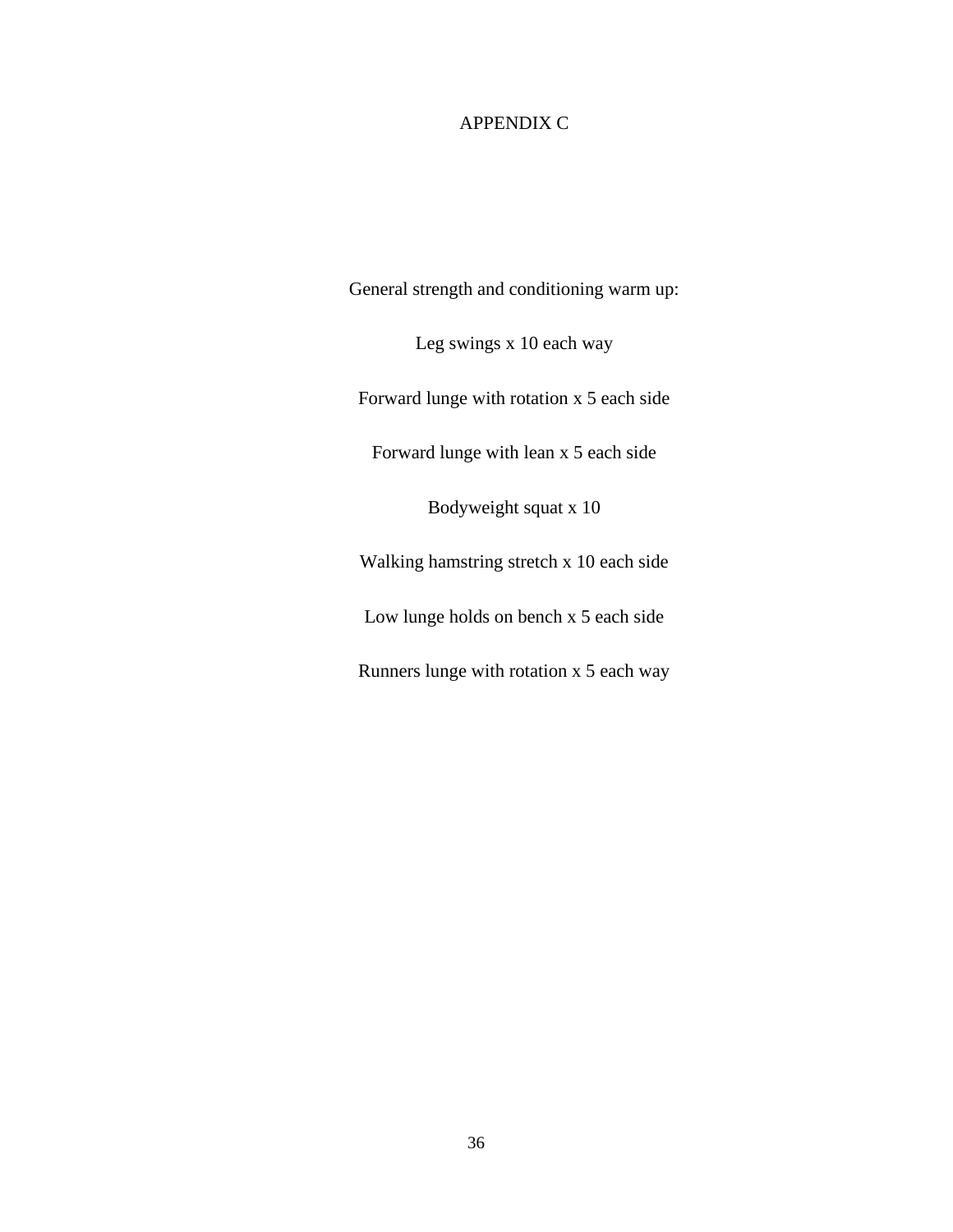# APPENDIX D

| Name: |                |                     | Date:                                      |           | Control $ AH $<br>AB |
|-------|----------------|---------------------|--------------------------------------------|-----------|----------------------|
|       |                |                     |                                            |           |                      |
|       |                |                     | Warm up                                    |           |                      |
|       | $\mathbf{1}$   | 50%                 | Weight: $\frac{Reps: (5-10)}{2}$           |           |                      |
|       |                |                     | 1 min rest                                 |           |                      |
|       | $\sqrt{2}$     | 70%                 | Weight: $\frac{Reps:}{(3-5)}$              |           |                      |
|       |                |                     | 2 min rest                                 |           |                      |
|       | 3              |                     | 85% Weight: <u>Reps:</u> $\frac{1}{(2-3)}$ |           |                      |
|       |                |                     | 3 min rest                                 |           |                      |
|       |                |                     | <b>1RM Trials</b>                          |           |                      |
|       | $\mathbf{1}$   | $(+10-$             | $20\%)$ Weight:<br>3 min rest              | Fail/Pass |                      |
|       | $\overline{2}$ | $(+5-$<br>$10\%$ )  | Weight:<br>3 min rest                      | Fail/Pass |                      |
|       | 3              | $(+-5-$<br>$10\%$ ) | Weight:<br>$3 min$ rest                    | Fail/Pass |                      |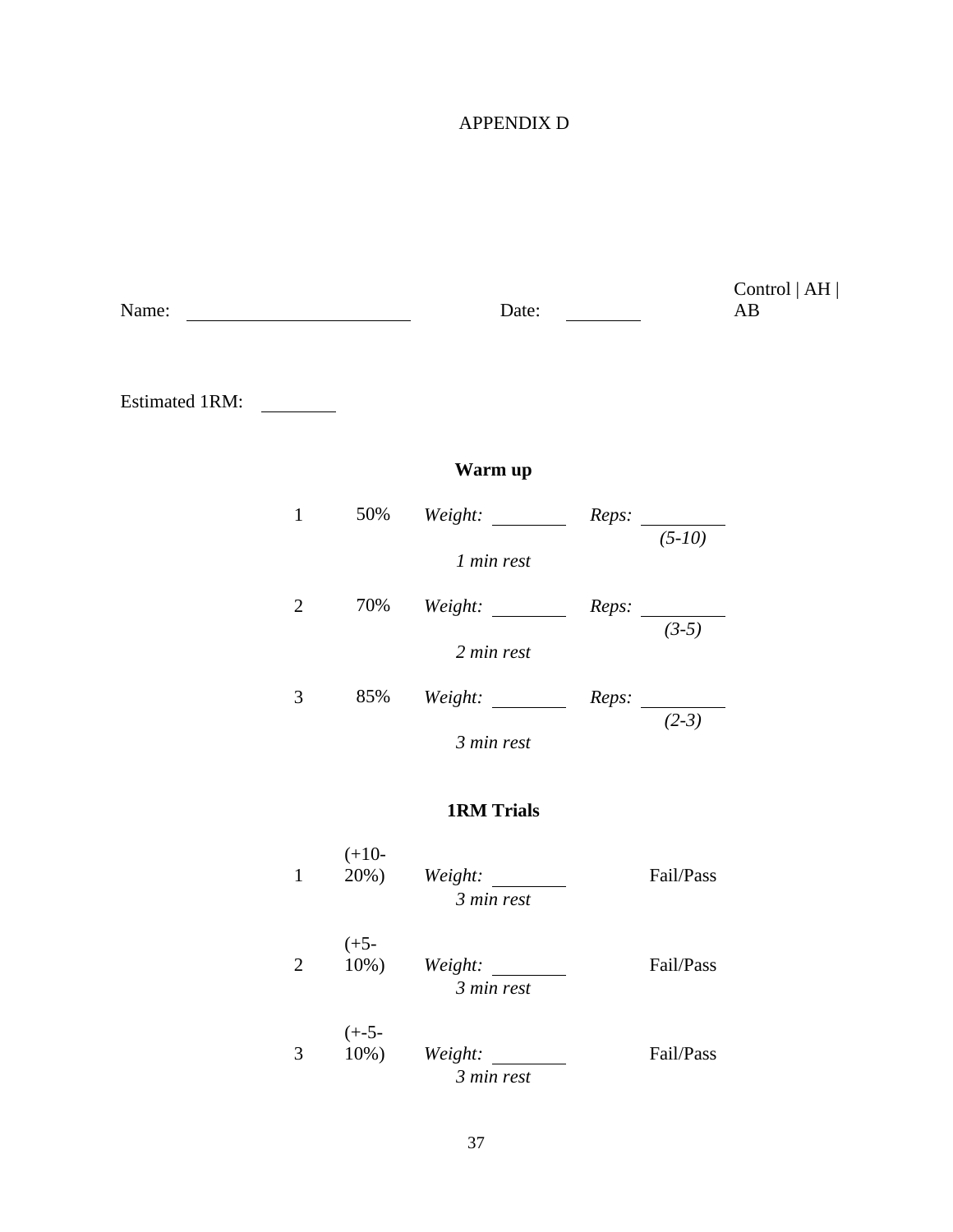| $(+-5-$<br>$10\%$ ) | Weight:<br>3 min rest | Fail/Pass |
|---------------------|-----------------------|-----------|
| $(+-5-$<br>$10\%$ ) | Weight:<br>3 min rest | Fail/Pass |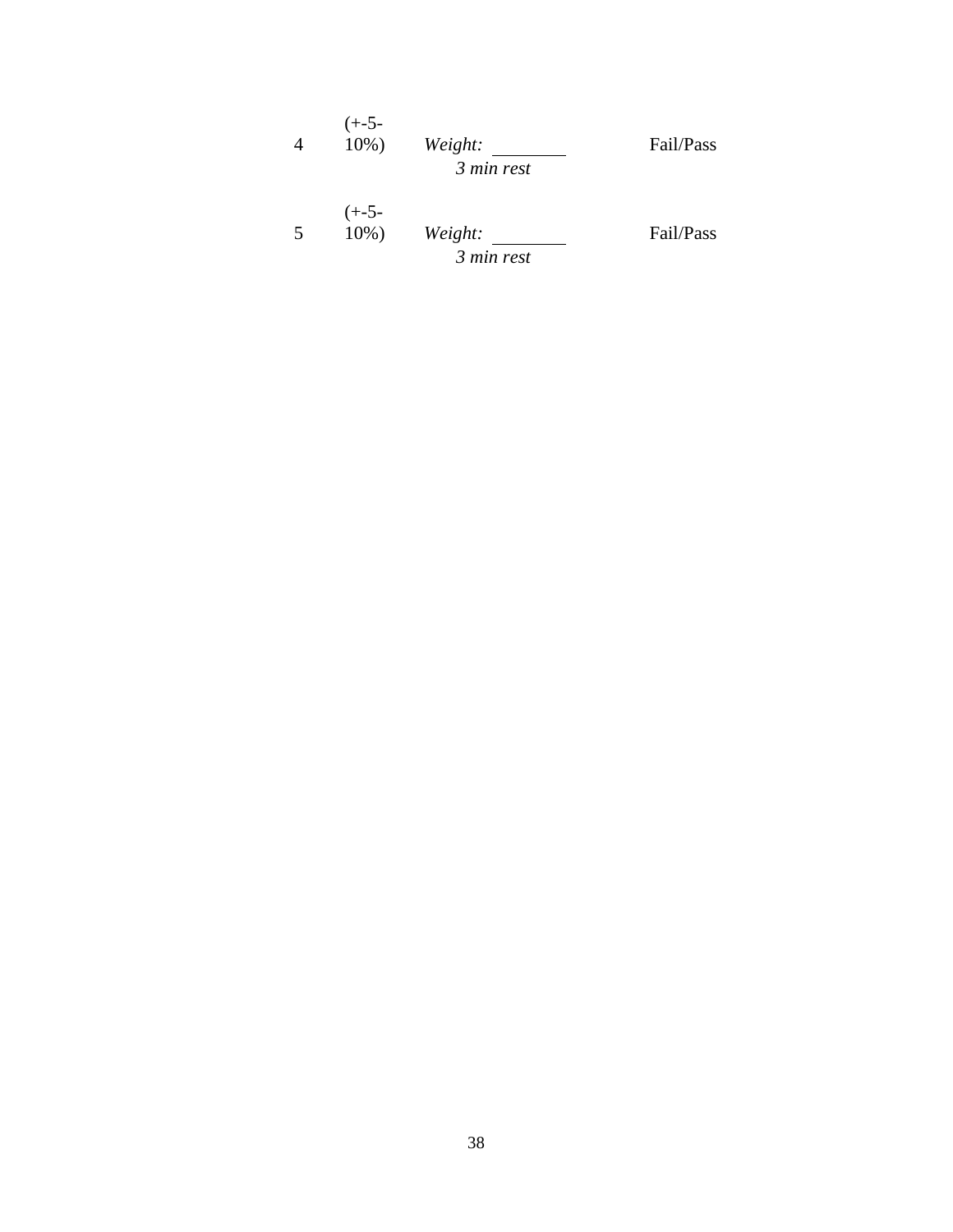### APPENDIX E



**Graduate Studies and Research** Marquette, MI 49855-5301 906-227-2300 www.nmu.edu/graduatestudies/

### **Memorandum**

| TO:             | Randall Jensen<br>Caro Els<br>School of Health and Human Performance                                                                                                                                                                      |
|-----------------|-------------------------------------------------------------------------------------------------------------------------------------------------------------------------------------------------------------------------------------------|
| DATE:           | April 4, 2022                                                                                                                                                                                                                             |
| <b>FROM:</b>    | Lisa Schade Eckert<br>Dean of Graduate Studies and Research                                                                                                                                                                               |
| <b>SUBJECT:</b> | <b>IRB Proposal HS21-1203</b><br>IRB Approval Date 4/13/2021<br>Proposed Project Dates: $4/1/2021 - 4/30/2022$<br>"ACTIVITY OF LOWER BODY MUSCLES DURING MAX SQUAT<br>PROTOCOL WITH DIFFERENT ABDOMINAL STABILIZING<br><b>TECHNIQUES"</b> |

- Your proposal "ACTIVITY OF LOWER BODY MUSCLES DURING MAX SQUAT PROTOCOL WITH DIFFERENT ABDOMINAL STABILIZING TECHNIQUES" has been approved by the NMU Institutional Review Board. Include your proposal number (HS21-1203) on all research materials and on any correspondence regarding this project.
- A. If a subject suffers an injury during research, or if there is an incident of non-compliance with IRB policies and procedures, you must take immediate action to assist the subject and notify the IRB chair (dereande@nmu.edu) and NMU's IRB administrator (leckert@nmu.edu) within 48 hours. Additionally, you must complete an Unanticipated Problem or Adverse Event Form for Research Involving Human Subjects.
- B. Please remember that informed consent is a process beginning with a description of the project and insurance of participant understanding. Informed consent must continue throughout the project via a dialogue between the researcher and research participant.